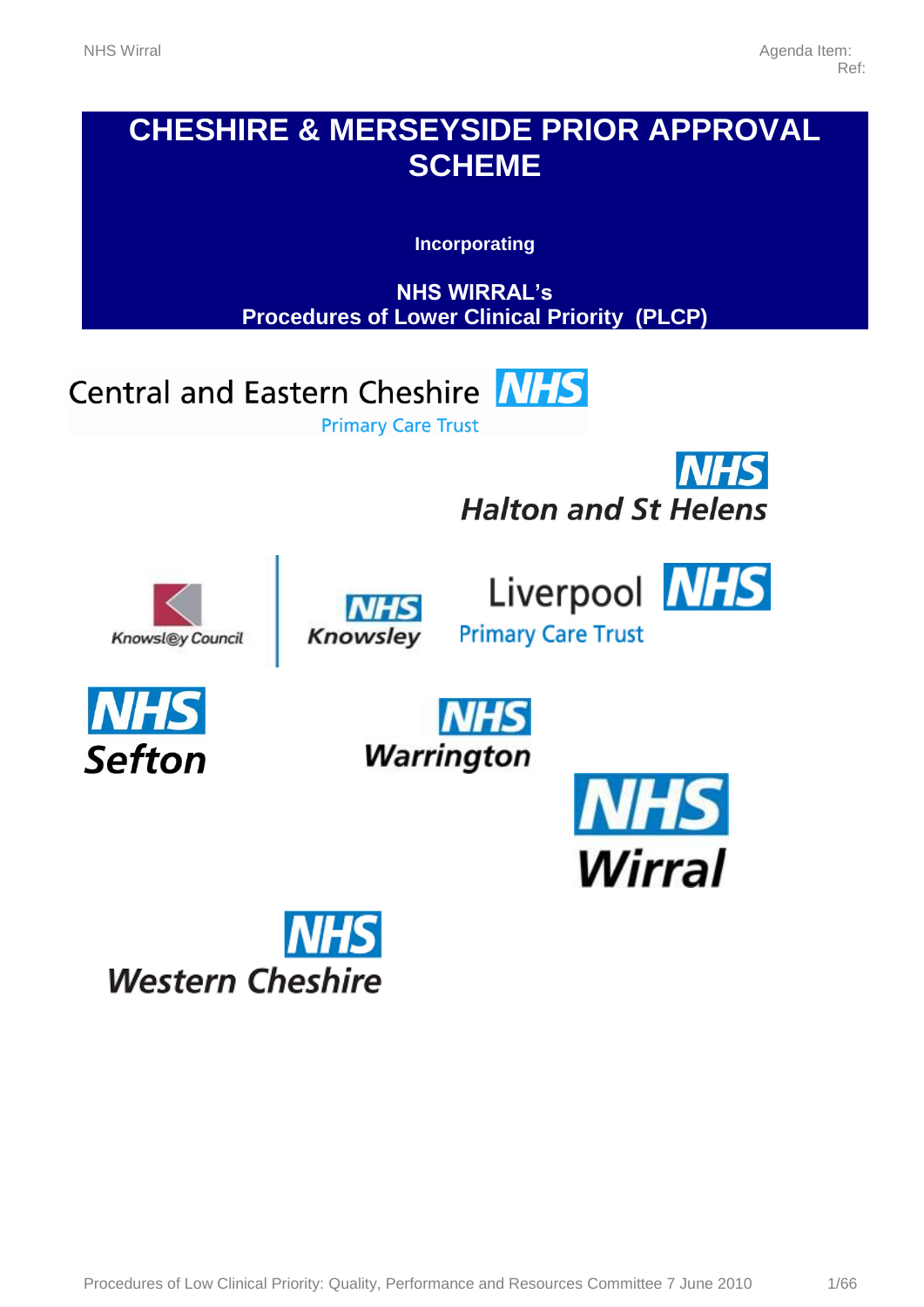# **Guidance to Referrers**

## <span id="page-1-0"></span>**A to Z Procedure List**

| <b>Alternative and Complementary Therapies</b>                                                          | <b>KEY TO POLICIES</b>         |
|---------------------------------------------------------------------------------------------------------|--------------------------------|
| <b>Acupuncture (W)</b>                                                                                  |                                |
| <b>Alexander Technique (CM)</b>                                                                         | (CM) - Cheshire and Merseyside |
| <b>Applied Kinesiology (CM)</b>                                                                         | $(W) - Wirral$                 |
| <b>Aromatherapy (CM)</b>                                                                                |                                |
| <b>Autogenic Training (CM)</b>                                                                          |                                |
| Ayurveda (CM)                                                                                           |                                |
| <b>Chiropractic (CM)</b>                                                                                |                                |
| <b>Environmental Medicine (CM)</b>                                                                      |                                |
| <b>Osteopathy (CM)</b>                                                                                  |                                |
| <b>Healing (CM)</b>                                                                                     |                                |
| <b>Herbal Medicine (CM)</b>                                                                             |                                |
| Hypnosis (W)                                                                                            |                                |
| <b>Homeopathy (W)</b>                                                                                   |                                |
| Massage (CM)                                                                                            |                                |
| <b>Meditation (CM)</b>                                                                                  |                                |
| <b>Nauropathy (CM)</b>                                                                                  |                                |
| <b>Nutritional Therapy (CM)</b>                                                                         |                                |
| <b>Reflexology (CM)</b>                                                                                 |                                |
| Reiki (CM)                                                                                              |                                |
| <b>Shiatsu (CM)</b>                                                                                     |                                |
| <b>All other alternative Therapies</b>                                                                  |                                |
| Dental Services (including dentistry, MFU services, restorative dentistry and                           |                                |
| orthodontics)                                                                                           |                                |
| <b>Endosseous Implants (W)</b>                                                                          |                                |
| <b>Hyperbaric Oxygen Therapy (for treatment of osteroradionecrosis with</b>                             |                                |
| radiotherapy to the jaw) (W)                                                                            |                                |
| <b>Extraction of wisdom teeth (CM)</b>                                                                  |                                |
| <b>Dermatology</b>                                                                                      |                                |
| Dermatology Minor surgery (for cosmetic and benign skin lesions) (W)                                    |                                |
| <b>Hair Removal / Hirsuitism (CM)</b>                                                                   |                                |
| <b>ENT Services</b>                                                                                     |                                |
| <b>Cochlear Implants (W)</b>                                                                            |                                |
| <b>Bone Anchored Hearing Aids (W)</b>                                                                   |                                |
| <b>Tonsillectomy (W)</b>                                                                                |                                |
| <b>Surgical Treatment for Sleep Apnoea (W)</b>                                                          |                                |
| Sinus x-ray (W)                                                                                         |                                |
| <b>Surgical Treatment of Otitis Media with Effusion (OME) and Grommets (CM)</b>                         |                                |
| <b>Gastro Enterology Services</b>                                                                       |                                |
| <b>Hypnotherapy for Irritable Bowel Syndrome (IBS) (W)</b><br><b>Gastro-electrical stimulation (CM)</b> |                                |
| <b>Wireless Capsule Enteroscopy for investigation of the Small Bowel (CM)</b>                           |                                |
| <b>General Medicine</b>                                                                                 |                                |
| <b>Growth Hormone in Adults (W)</b>                                                                     |                                |
| <b>Pulmonary (arterial) Hypertension (CM)</b>                                                           |                                |
| <b>General Surgery (Bariatric)</b>                                                                      |                                |
| <b>Surgical Management of Obesity (including Bariatric Surgery) (W)</b>                                 |                                |
| <b>General Surgery (Cosmetic Surgery Following Significant Weight Loss)</b>                             |                                |
| All cosmetic surgery following significant weight loss (W)                                              |                                |
|                                                                                                         |                                |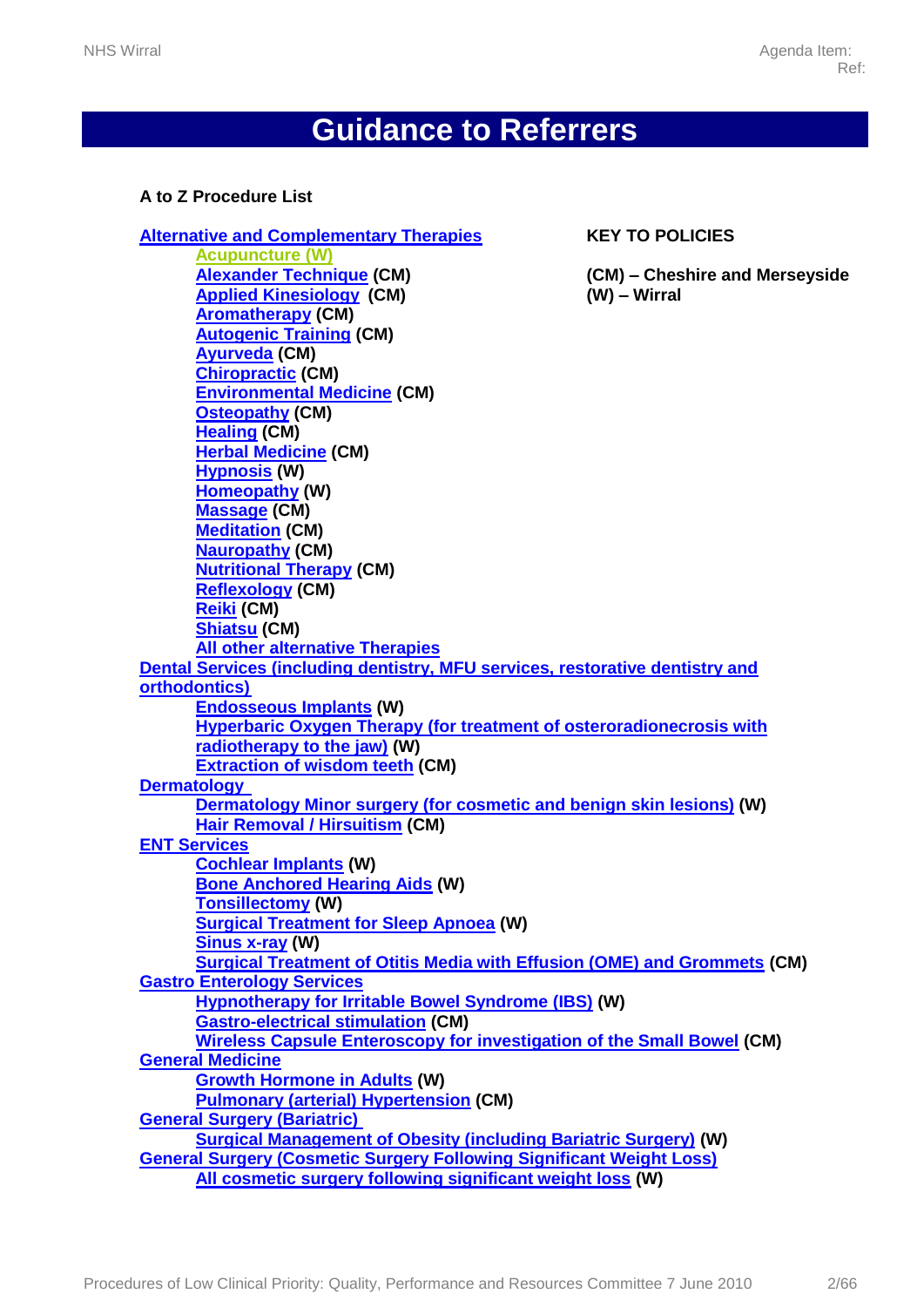**[Hyperbaric Oxygen Services](#page-29-0) [All](#page-29-1) (W) [Medicines Management](#page-30-0) [Drugs and Technologies](#page-30-1) (W) [Mental Health Services \(Adults\)](#page-31-0) [Eating Disorders](#page-31-1) (W) Post [Traumatic Stress Disorder](#page-31-2) (W) [Adult ADHD](#page-31-3) (W) [Aspergers Syndrome](#page-31-4) (W) [Hearing Services for adults with](#page-31-5) MH problems (W) [Gender Reassignment Surgery](#page-31-6) (W) [Psychological Assessments](#page-31-1) (W) [Nephrology Services](#page-33-0) [Bariatric surgery for patients with CKD](#page-33-1) (W) [Sub-fertility in patients with CKD](#page-33-1) (W) [Wegeners Disease \(cosmetic surgery\)](#page-33-1) (W) [Neurology Services](#page-34-0) [Bobath Therapy](#page-34-1) (W) [Specialist Epilepsy Services](#page-34-2) (W) [Botulinum Toxin -](#page-34-3) Cervical Dystonia (W) [Botulinum Toxin A \(BTA\) Treatment \(for children with Cerebral Palsy\)](#page-34-4) (W) [Obstetrics & Gynaecology Services](#page-35-0) [In-vitro fertilisation \(IVF\)/Assisted conception](#page-35-1) (CM) [Elective Caesarean Section](#page-36-0) (W) [Reversal of Female Sterilisation](#page-36-1) (W) [Polycystic Ovaries](#page-37-0) (W) [Surrogacy](#page-37-1) (W) [Opthalmology Services](#page-39-0) [Photodynamic Therapy for Age Related Macular Degeneration](#page-39-1) (W) [Surgery for Short Sight](#page-39-2) (W) [Blepharoplasties \(see also cosmetic surgery\)](#page-40-0) (CM) [Overseas Treatments \(Interim Policy\)](#page-41-0) [All](#page-41-1) (W) [Plastic and Cosmetic Surgery Services](#page-42-0) [Abdominoplasty/Apronectomy \(tummy tuck\)](#page-47-0) (CM) [Adult Bat Ears](#page-48-0) (W) [Benign skin lesions](#page-43-0) (CM) [Breast Augmentation and Reduction](#page-45-0) (W) [Buttock Lift](#page-42-1) (CM) [Cosmetiic Abdominal Lipectomy](#page-47-1) (CM) [Cosmetic Blepharoplasty](#page-42-1) (CM) [Cosmetic Liposuction](#page-47-2) (CM) [Cosmetic Liposuction Pigeon Chest](#page-42-1) (CM) [Congenital Skin lesions](#page-42-1) (CM) [Cosmetic Rhinoplasty](#page-48-1) (W) [Eyelid lumps](#page-42-1) (CM) [Face lifts and brow lifts](#page-48-2) (W) [Hair Removal](#page-49-0) (W) [Hair Transplant](#page-49-1) (CM) [Laser Treatment for Facial Hair](#page-42-1) (CM) [Male baldness](#page-49-2) (CM) [Mastopexy \(incl. repositioning of nipple\)](#page-46-0) (CM) [Repair of Nipple](#page-46-1) (CM) [Scarring \(acne\)](#page-44-0) (W) [Split Ear Lobes](#page-48-3) (W)**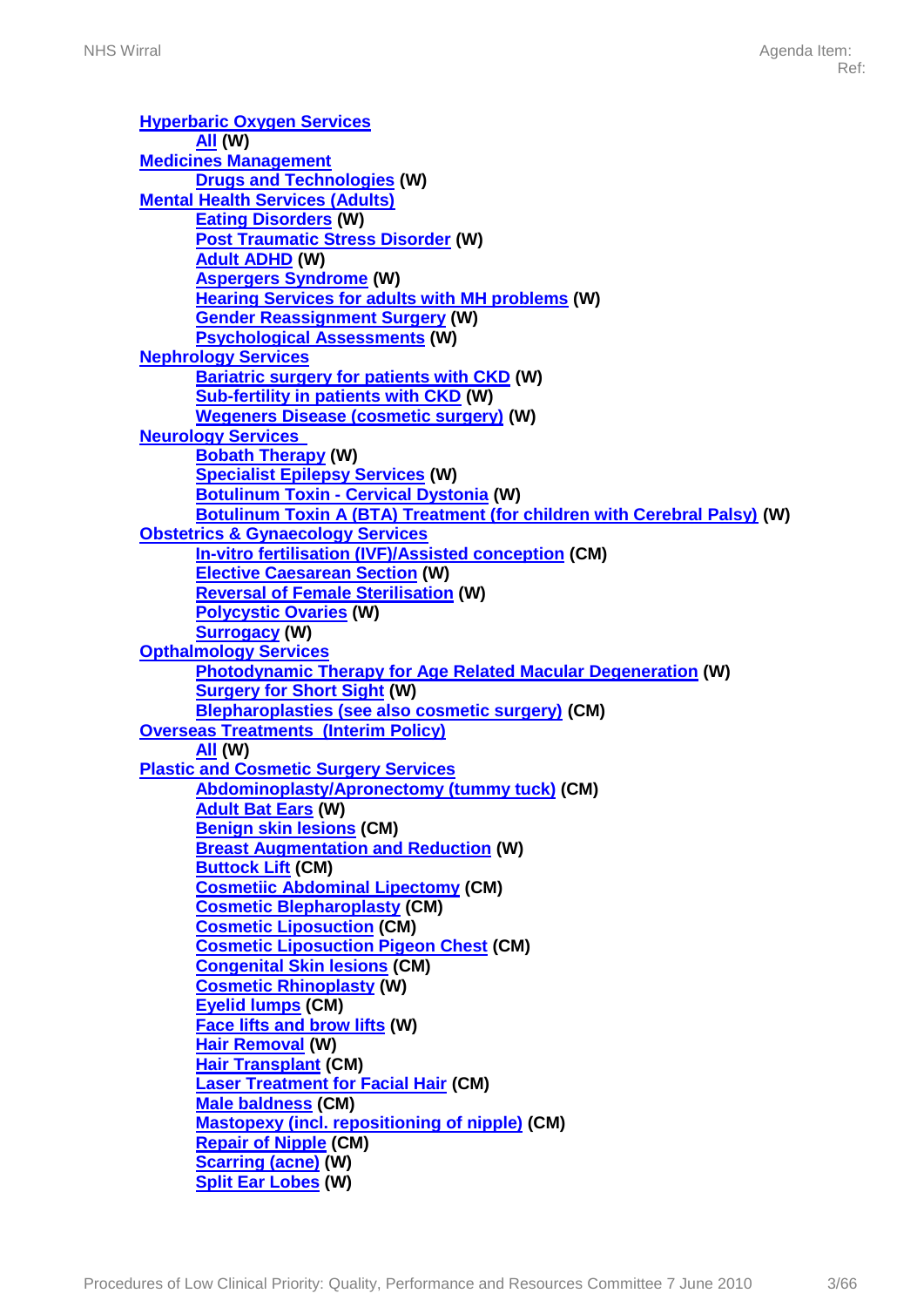| <b>Surgery to the Ageing Face (face lift) (W)</b>                                        |
|------------------------------------------------------------------------------------------|
| <b>Tattoo Removal (CM)</b>                                                               |
| <b>Vascular lesions (Port Wine Stains) (CM)</b>                                          |
| <b>Paediatric Services (W)</b>                                                           |
| <b>Pain Management Services</b>                                                          |
| <b>Dorsal Column Stimulator (W)</b>                                                      |
| <b>Trauma &amp; Orthopaedics Services</b>                                                |
| <b>Endoscopic Lumbar Decompression (W)</b>                                               |
| <b>Minimally Invasive Spinal Surgery (W)</b>                                             |
| <b>Ponseti Technique for Clubfoot (W)</b>                                                |
| <b>Hip Arthroscopy (W)</b>                                                               |
| <b>Autologus Chrondrocyte implantation (CM)</b>                                          |
| <b>Urological Services</b>                                                               |
| <b>Reversal of Male Sterilisation (W)</b>                                                |
| <b>Botulinum for Urinary Incontinence (W)</b>                                            |
| <b>Circumcision (W)</b>                                                                  |
| <b>Sacral Nerve Modulation (W)</b>                                                       |
| <b>Penile Implants (CM)</b>                                                              |
| <b>Vascular Surgery Services</b>                                                         |
| <b>Chelation Therapy for Vascular Occlusions (W)</b>                                     |
| <b>EVAR (Endovascular Aortic Repairs) (W)</b>                                            |
| <b>Miscellaneous</b>                                                                     |
| <b>Envrionmental Medicine / Clinical Ecology for Multiple Chemical Sensitivity (MCS)</b> |
| (W)                                                                                      |
|                                                                                          |
| <b>Electro-magnetic Field Sensitivity (EMFS) (W)</b>                                     |
| <b>Fatique Syndromes (including CFS/ME) (W)</b>                                          |

**[Other conditions](#page-58-4) (W)**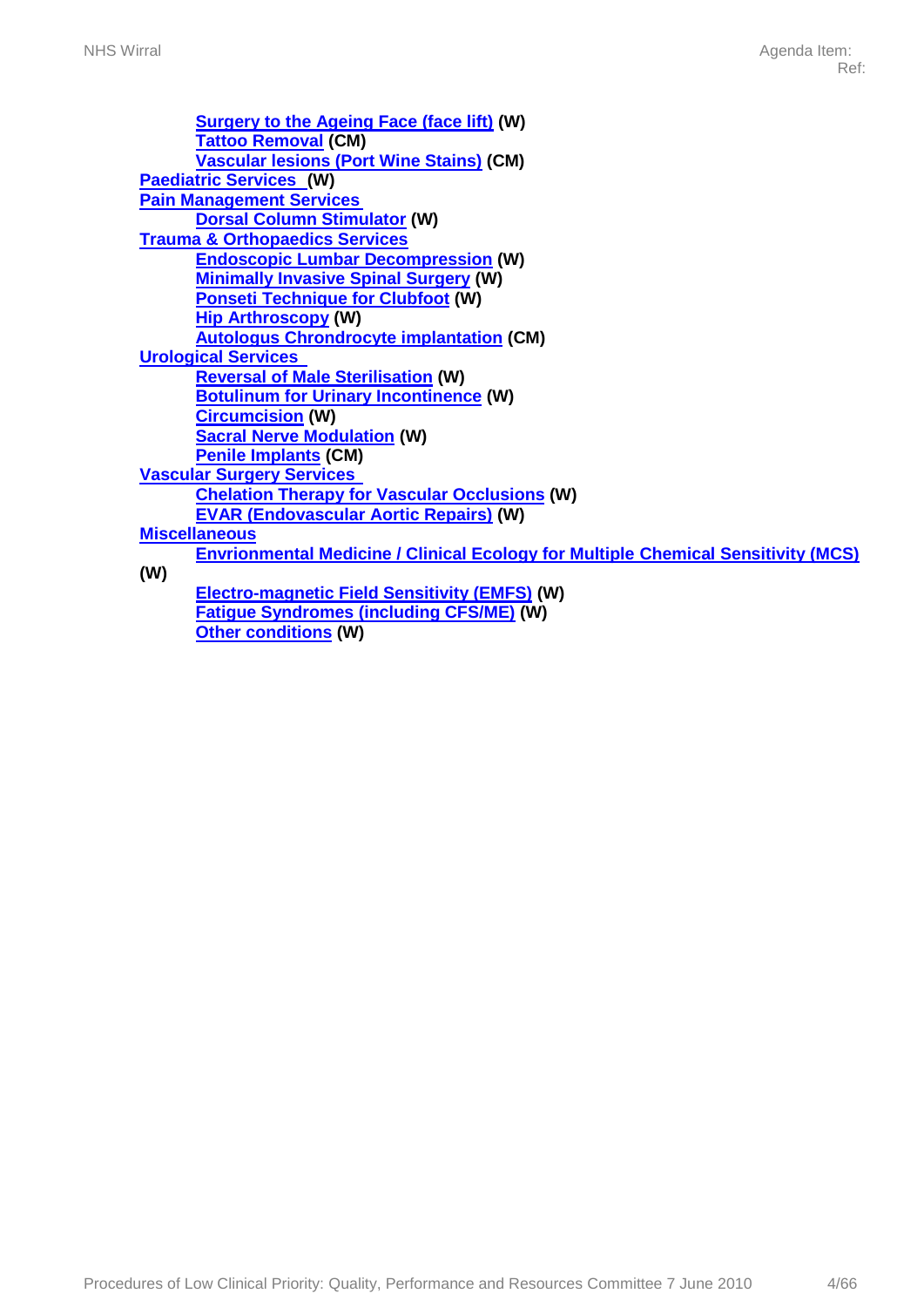## **CONTENTS**

|    |                                                                   | Page No        |
|----|-------------------------------------------------------------------|----------------|
| 1. | <b>INTRODUCTION</b>                                               | 3              |
| 2. | REFERRAL AND APPROVAL PROCESS                                     | 5              |
| 3. | <b>COMMISSIONING POLICIES (General)</b>                           |                |
| 4. | <b>SUMMARY OF PROCEDURES</b>                                      | $\overline{7}$ |
| 5. | SPECIALTY COMMISSIONING POLICIES                                  |                |
|    | Alternative/Complementary Therapies<br>1.                         | 10             |
|    | <b>Dental Services</b><br>2.                                      | 12             |
|    | 3.<br><b>Dermatology Services</b>                                 | 14             |
|    | <b>ENT Services</b><br>$\mathbf{4}$ .                             | 16             |
|    | <b>Gastro Enterology Services</b><br>5.                           | 19             |
|    | <b>General Medicine</b><br>6.                                     | 20             |
|    | <b>General Surgery (including bariatric services)</b><br>7.       | 21             |
|    | General Surgery (surgery following significant weight loss)<br>8. | 23             |
|    | <b>Hyperbaric Oxygen Services</b><br>9.                           | 27             |
|    | 10. Medicines Management                                          | 28             |
|    | 11. Mental Health Services                                        | 29             |
|    | 12. Nephrology Services                                           | 31             |
|    | 13. Neurology Services                                            | 32             |
|    | 14. Obstetric and Gynaecology Services                            | 33             |
|    | 15. Ophthalmology Services                                        | 37             |
|    | 16. Overseas Treatments                                           | 39             |
|    | 17. Plastic and Cosmetic Services                                 | 41             |
|    | 18. Paediatric Services                                           | 48             |
|    | 19. Pain Management Services                                      | 49             |
|    | 20. Trauma and Orthopaedic Services                               | 50             |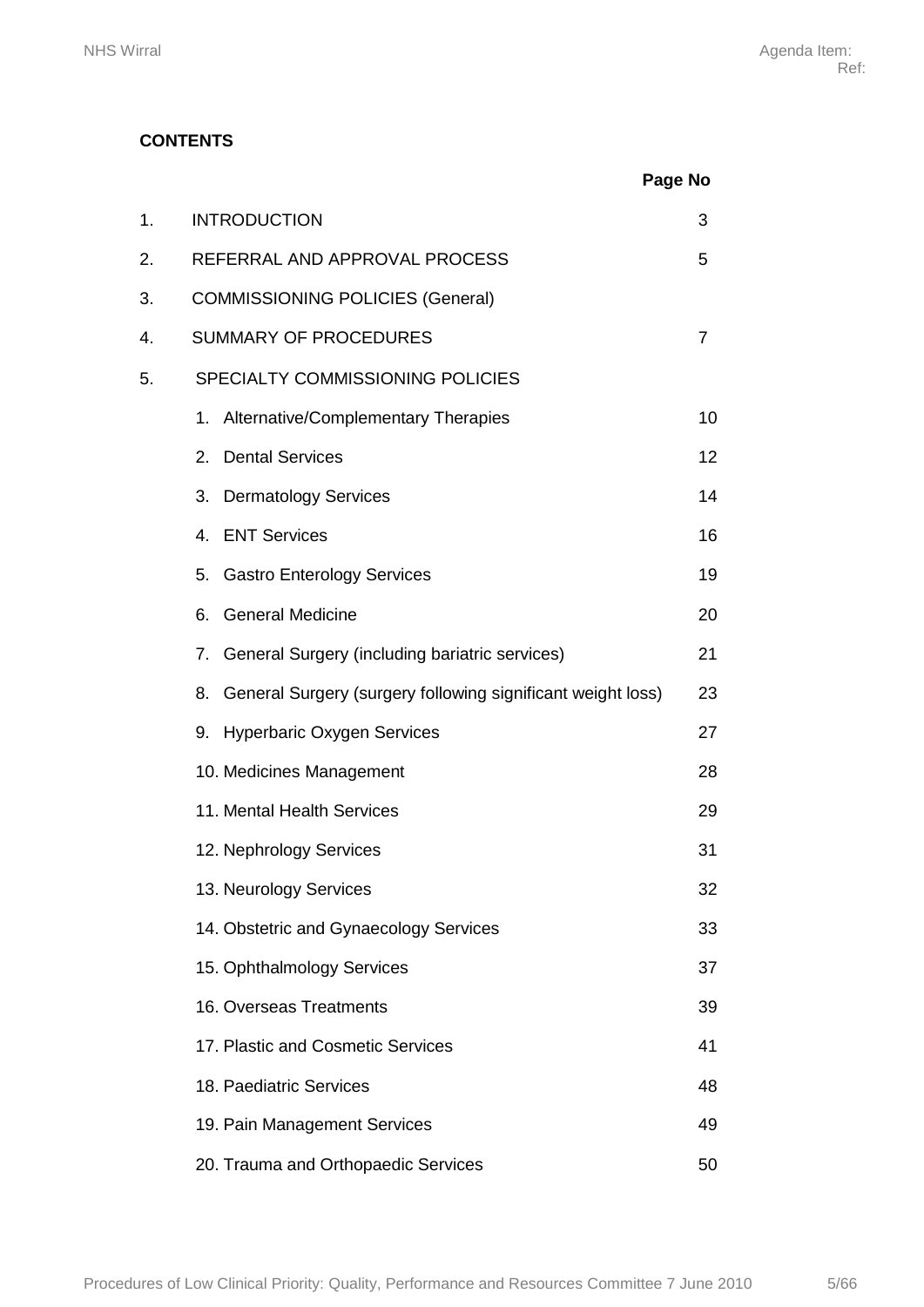$5.$ 

| 21. Urological Services | 51 |
|-------------------------|----|
| 22. Vascular Services   | 53 |
| 23. Miscellaneous       |    |
| Annex 1                 |    |

Guidance on the relationship between NHS and self funded Care 55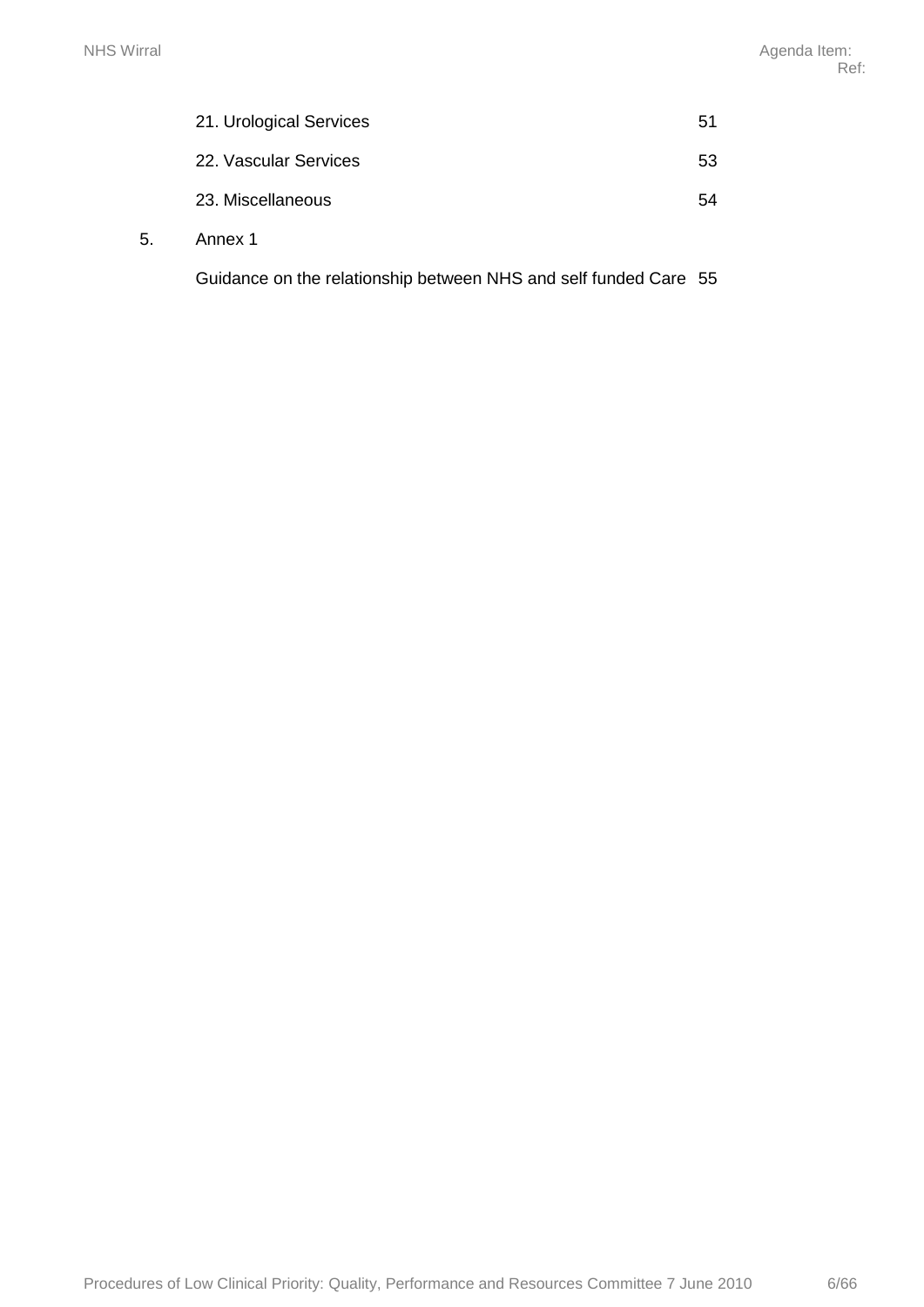## **1. Introduction**

This document is intended to be a guidance document for clinicians and other referrers in primary and secondary care. It sets out the eligibility criteria under which the PCT will commission the service, either via existing contracts or on an individual basis. It gives detailed guidance to referrers on the policies of NHS Wirral in relation to the commissioning of procedures of low clinical priority and treatments requiring prior approval. Many of our policies have been developed in association with the PCTs across Cheshire and Merseyside.

Health professionals will recognise that health benefits must be maximised from the resources available. As new services become available, demand increases and procedures that give maximum health gain must be prioritised. **This means that certain procedures will not be commissioned by the PCT unless exceptional clinical grounds can be demonstrated.** 

NHS standard contracts specify with our Providers the circumstances where the Provider will need to seek prior approval (PA) to confirm the appropriateness of a proposed intervention or course of treatment. Prior approval largely focuses on procedures of limited/low clinical effectiveness or infrequent high cost and/or complex procedures.

This document presents the Cheshire and Merseyside Prior Approval Policy. NHS Wirral has been an active participant in the development of these policies. Based on this large geographic footprint the policies have been developed to promote equity of access to services, value for money and clinical effectiveness across Cheshire and Merseyside.

#### **The PCT will not pay for activity unless it meets the criteria set out in the document or individual approval has been given and the Referral and Approval Process as set out has been followed**.

To support this approach a set of **Core Clinical Eligibility Criteria** have been developed and are set out below. Patients may be referred in accordance with the referral process if they meet these criteria. In some limited circumstances, a '**Procedure of Lower Clinical Priority' (PLCP)** may be the most clinically appropriate intervention for a patient. In these circumstances, agreed eligibility criteria have been established and these are explained in the later sections of the document. If the criteria are met the procedure will be funded by the PCT.

## **Our Core Clinical Eligibility Criteria are:**

- All NICE Technology Appraisals will be implemented except where specified. NICE guidance will not be considered as mandatory in all specialties.
- In cases of Trauma and burns the correction of post traumatic bony and soft tissue deformity will be available on the NHS.
- In cancer care (including skin, head and neck, breast and sarcoma) any lesion that has features suspicious of malignancy, must be referred to an appropriate specialist for urgent assessment under the 2-week rule.
- Congenital deformities: Operations on congenital anomalies of the face and skull are usually available on the NHS. Some conditions are considered highly specialised and are commissioned in the UK through the National Specialised Commissioning Advisory Group (NSCAG). As the incidence of some cranio-facial congenital anomalies is small and the treatment complex, specialised teams, working in designated centres and subject to national audit, should carry out such procedures.
- Tissue degenerative conditions requiring reconstruction and/or restoring function (e.g. leg ulcers, dehisced surgical wounds, necrotising fasciitis etc) will be provided.
- Reconstructive surgery post cancer or trauma will be funded.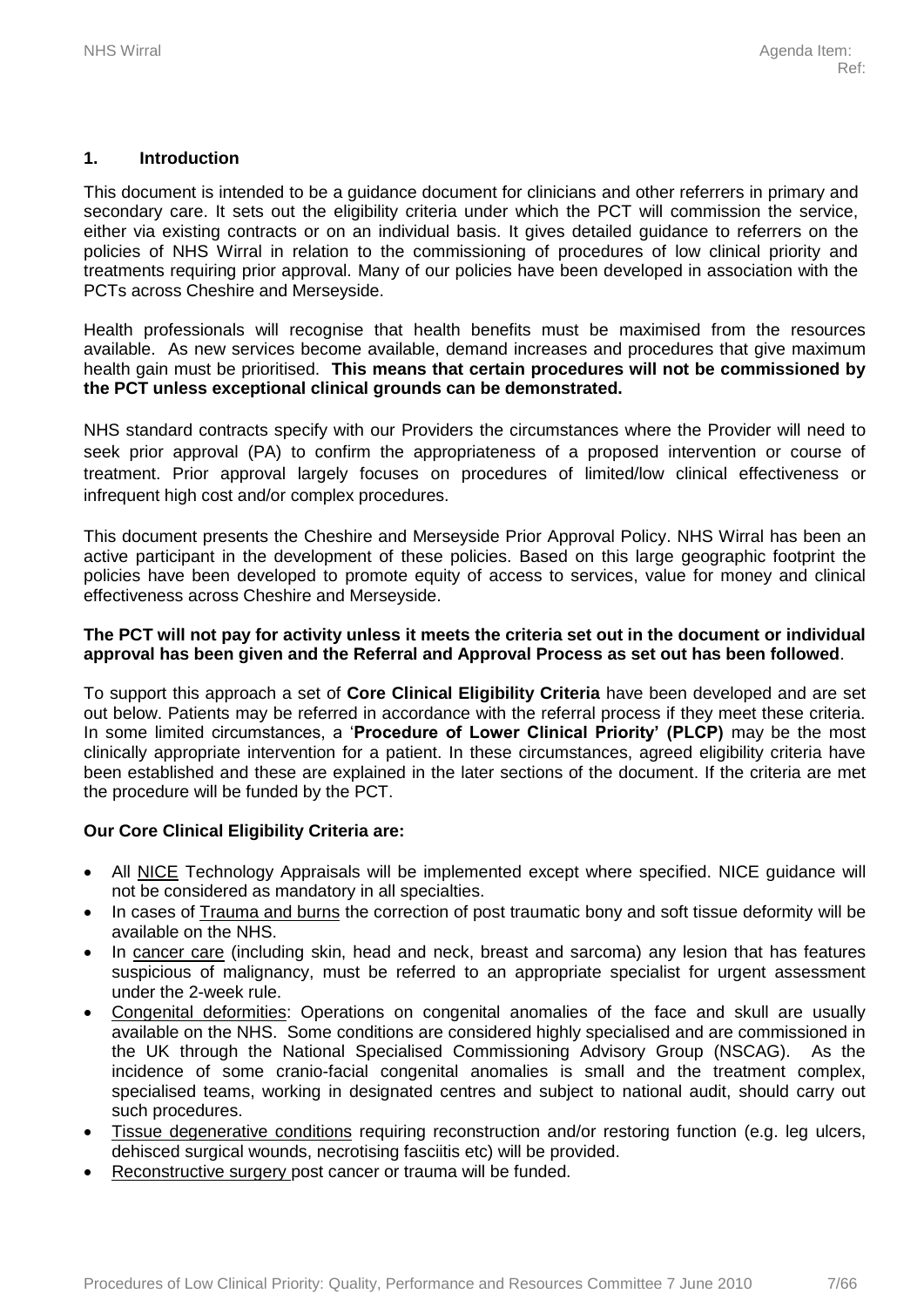- Any patient who needs urgent treatment will always be treated regardless of race, disability, gender, age, sexual orientation, religion or belief.
- No treatment is completely ruled out if an individual patient's circumstances are exceptional.

#### **2. Referral and Approval Process**

Conditions that are considered procedures of lower clinical priority will not be funded unless clinical criteria are met as detailed in pages 10-54. Where clinical criteria are met treatment identified will form part of the normal contract activity.

#### REFERRAL PROCESS

If a General Practitioner/Optometrist/Dentist considers a patient might reasonably fulfil the eligibility criteria for a Procedure of Lower Clinical Priority, as detailed in this document **(i.e. they meet the specific criteria listed for each treatment)** the GP should follow the local process for seeking approval to refer from their PCT. The referral letter should include specific information regarding the patient's **potential** eligibility.

Diagnostic procedures to be performed with the sole purpose of determining whether or not a Procedure of Lower Clinical Priority is feasible *should not* be carried out unless the eligibility criteria are met or approval has been given by the PCT as part of it procedure for agreeing exceptional cases.

Referral to secondary care should either:

- Have been prior approved by the Complex Case Team/Health Treatment Panel on behalf of the PCT and
- Clearly state how the patient meets the criteria or
- Be for a clinical opinion to obtain further information to assess the patient's eligibility.

The secondary care Consultant will then also determine whether the procedure is clinically appropriate for a patient and whether the eligibility criteria for the procedure are fulfilled or not. They may request additional information before seeing the patient. Patients who fulfil the criteria may then be placed on a waiting list according to their clinical need. The notes should clearly reflect exactly how the criteria were fulfilled. Should the patient not meet the eligibility criteria this should be recorded in the patient's notes and the consultant should return the referral back to the GP with a copy to the PCT, explaining why the patient is not eligible for treatment.

If the referral letter does not clearly outline how the patient meets the criteria then the letter should be returned to the referrer for more information and the PCT notified. Where a GP requests only an opinion the patient will not be placed on a waiting list or treated, but the opinion given to the GP and the patient returned to the GPs care, in order for the GP to make a decision on future treatment if the patient meets the appropriate criteria.

Should a patient not fulfil the clinical criteria but the referring clinician is willing to support the application as clinically exceptional, the case can be referred to individual PCTs for approval. Appendix 1 includes details of the NHS Wirral contact.

Prior approval for treatment should always be sought from the responsible PCT when using medicines as follows:

- 1. Any new PbR excluded drug where the drug has not yet been approved / prioritised for use in agreement with the local PCT.
- 2. Any existing PbR excluded drugs to be used outside of previously agreed clinical pathways/indication.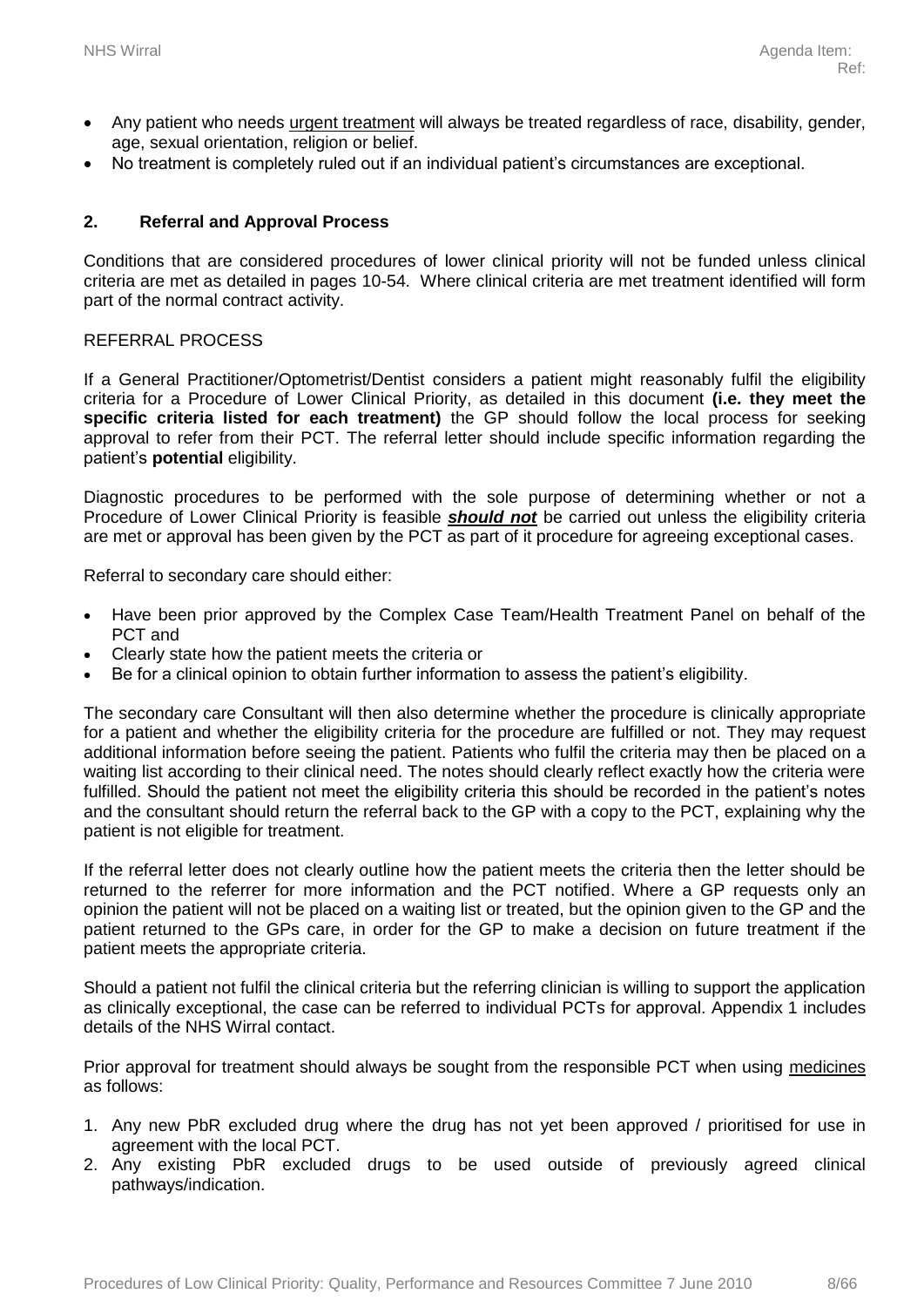- 3. Any PbR excluded drugs that are being used out with the parameters set by NICE both in terms of disease scores or drug use. It must not be assumed that a new drug in the same class as one already approved by NICE can be used, this must be subject to the process in Point 1.
- 4. Any drug used out with NICE GUIDANCE.
- 5. Any medicines that are classed by the PCT as being of limited clinical value.
- 6. Any medicines that will be supplied via a homecare company agreement.

NOTE : For Haematological cancer drugs a revised process and prioritised list is under development. The policy will be updated to reflect this. In the meantime prior approval should be sort for all these drugs.

#### **3. Commissioning Policies**

In developing these policies NHS Wirral with colleague PCTs aims to ensure that services commissioned are:

- 1. **Clinically Effective**. Application of the policies will ensure that the care we commission is based on sound evidence of effectiveness. This will come from sources such as the National Institute for Health and Clinical Effectiveness, well designed systematic reviews and meta-analyses or randomised controlled trials.
- 2. **Cost Effective**. The policies take into account cost-effectiveness analyses of healthcare interventions (where available) to assess which yield the greatest benefits relative to the cost of providing them.
- 3. **Equitable**. Adoption of the policies means we will commission and provide health care services based solely on clinical need, within the resources available to us. We will not discriminate between individuals or groups on the basis of age, sex, sexuality, race, religion, lifestyle, occupation, social position, financial status, family status (including responsibility for dependants), intellectual/cognitive functioning or physical functioning.

NHS Wirral will not provide individual funding for care that is not routinely commissioned or provided solely on the basis that an individual, or a clinician involved in their care, desires it. This is in line with our responsibility to ensure consistent and equitable access to care for all our population. It reflects our concern not to fund for one individual care which could not be openly offered to everyone in our population with equal clinical need.

NHS Wirral has procedures to allow individuals to be considered as an exception to commissioning policies where evidence is available to suggest that an intervention not routinely funded may be of particular benefit to them.

In considering exceptional cases NHS Wirral may not be able to afford all interventions supported by evidence of clinical and cost-effectiveness within their available budgets. Where this is the case further prioritisation will be undertaken based on criteria including national and local policies and strategies, local assessment of the health needs of the population, to ensure that we do not exceed our available resources.

#### **Individual Cases**

NHS Wirral will use the Health Treatment Panel (HTP) to consider individuals who might have circumstances that make them an exception to these agreed commissioning policies. The HTP does not make commissioning policies on behalf of NHS Wirral. Consideration by the HTP will always start from the overall policy position (whether or not the intervention has been prioritised through the operational Plan) and will seek to determine exceptionality on that basis.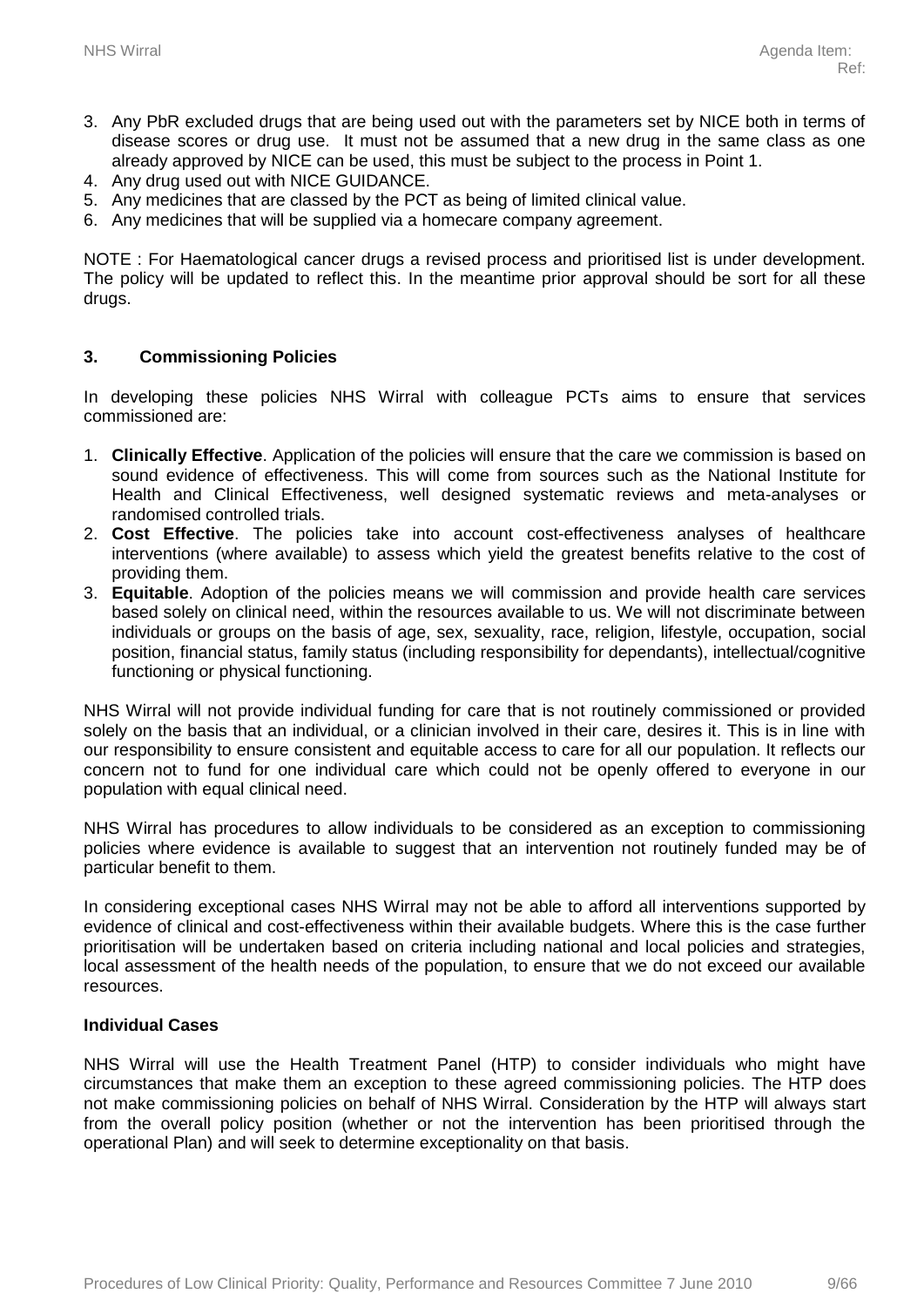#### There will be occasions when referrers wish to make a case on the grounds of exceptionality. **NHS Wirral and Cheshire & Merseyside PCTs have endorsed through the PCT Alliance a description of exceptionality contained in a paper by the NW Medicines and Treatment Group, this is set out below:**

"In dealing with exceptional case requests for an intervention that is considered to be a poor use of NHS resources, it is now widely accepted that in order for a patient to be considered as exceptional the PCT panel must be persuaded that the patient has a clinical picture that is significantly different to the general population of patients with that condition **and as a result of that difference,** the patient is likely to derive greater benefit from the intervention than might normally be expected for patients with that condition.

Increasingly commissioners are of the opinion that exceptionality should be defined solely in clinical terms; to consider social and other non clinical factors automatically introduces inequality, implying that some patients have a higher intrinsic social worth than others with the same condition. It runs contrary to a basic tenet of the NHS namely, that people with equal need should be treated equally.

In essence, it is a question of equity. The PCT must justify the grounds upon which it is choosing to fund this patient when the treatment is unavailable to others with the condition".

The current policy in relation to **determination of exceptionality** is:

In order for funding to be agreed there must be some unusual or unique clinical factor about the patient that suggests that they are:

- Significantly different to the general population of patients with the condition in question.
- Likely to gain significantly more benefit from the intervention than might be expected from the average patient with the condition. The fact that a treatment is likely to be efficacious for a patient is not, in itself, a basis for an exemption.

It should be noted that:

- If a patient's clinical condition matches the 'accepted indications' for a treatment that is not funded, their circumstances are not, by definition, exceptional.
- It is for the requesting clinician (or patient) to make the case for exceptional status.
- Social value judgements are rarely relevant to the consideration of exceptional status.

The HTP cannot make a decision to fund a patient where by so doing a precedent would be set that establishes new policy (because the patient is not, in fact, exceptional, but representative of a group of patients). In cases where the HTP feels strong evidence has been provided in support of a particular health technology they should make a recommendation for further consideration by the PBCs and PEC but individual funding of the specific case will be refused.

A number of procedures are requested on the basis of psychological distress. These will only be considered:

- Where formal psychological assessment has taken place.
- Where there is documentary evidence of significant morbidity.
- Where there is a history of prior psychological intervention (i.e. prior to request for treatment as an exceptional case).
- Where there is evidence of active alternative management of the psychological distress in Primary Care.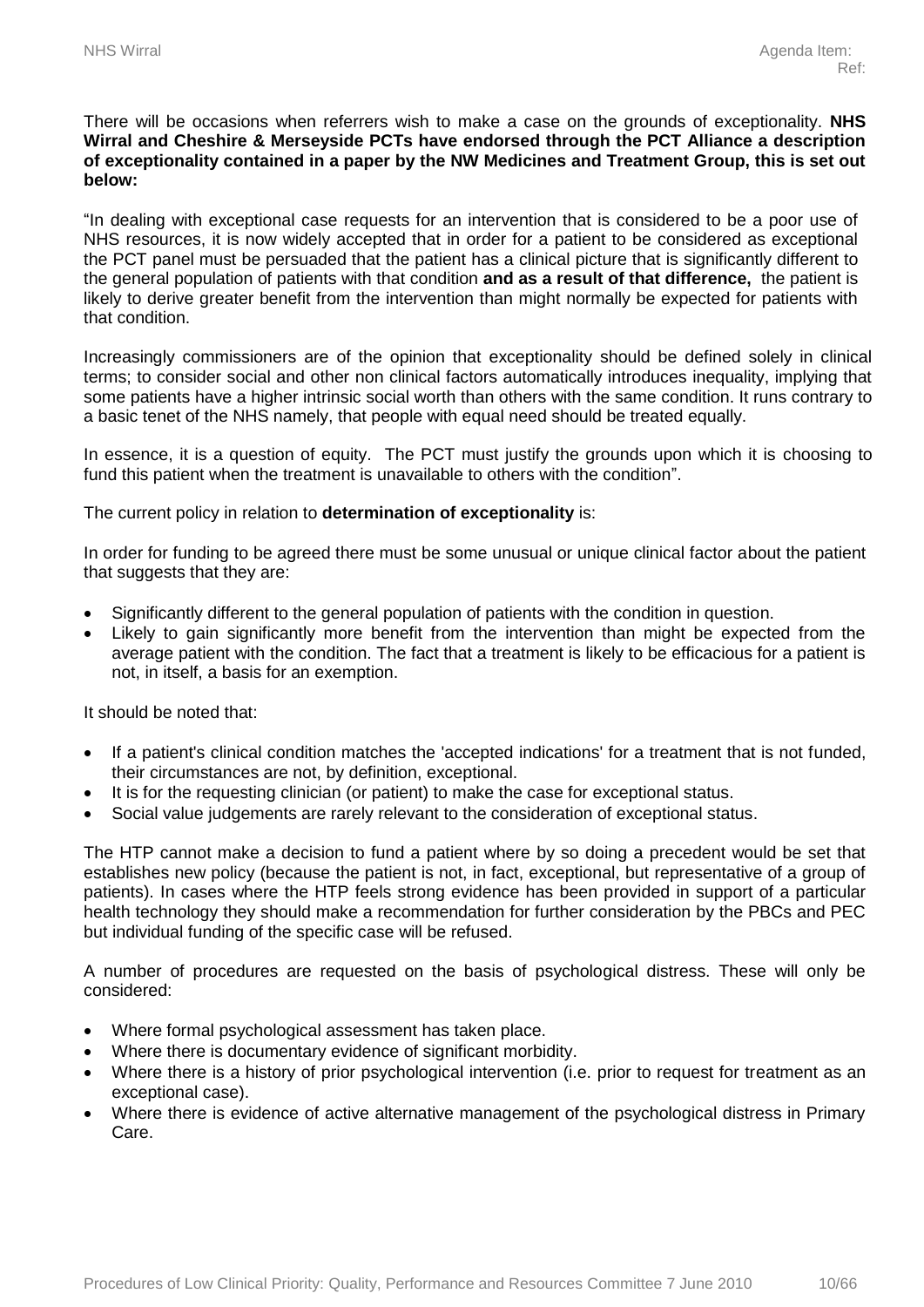Further details on this are contained within the Specialty Specific Commissioning section under Mental Health Services (see pages 29-30)

A number of patients and/or referrers enquire about the transfer from private to NHS care. The PCT draft policy attached at Appendix 1 will be applied in these circumstances.

#### **Enquiries**

Help is available in the interpretation and application of these policies from:

NHS Wirral (Health Systems Management, Complex Case Team) Old Market House Hamilton Street **Birkenhead** CH41 5FL 0151 651 0011

The weblink to NHS Wirral and Cheshire & Merseyside PCT Policies for Funding of a case on the basis of clinical exception is:

[www.wirral.nhs.uk/aboutnhswirral/planspoliciesandpublications/policies/commissioning.html](http://www.wirral.nhs.uk/aboutnhswirral/planspoliciesandpublications/policies/commissioning.html)

#### **4. Summary of Procedures**

The policies set out include:

- Potentially cosmetic interventions not normally commissioned by the PCT.
- Low volume, high-cost complex cases.

GPs should refer only if the patient meets the strict criteria set out or individual approval (see local PCT process) has been given by the PCT before initiating treatment on a specific patient.

- Relatively ineffective interventions.
- Effective interventions where usually a cost effective alternative should be tried first.

**Requests for purely cosmetic surgery will not be considered. Patients meeting the core clinical eligibility criteria set out above can be referred, all other referrals should be made in accordance with the specified criteria and referral process. The PCT may request photographic evidence to support a request for treatment**

#### **Patient's treatment will not be funded unless:**

- They meet the stated clinical criteria see each clinical presentation.
- And/or Psychiatric Condition see definition below.
- And/or Interference with physical function is proven.

**Psychiatric condition** must be one that requires treatment, is clearly related to the relevant physical problem and has not been effectively addressed by adequate psychiatric or psychological intervention and does not pre date the condition.

Severe psychosocial dysfunction will be alleviated. Patient must have assessment by psychologist prior to referral to PCT.

#### **Interference with physical function**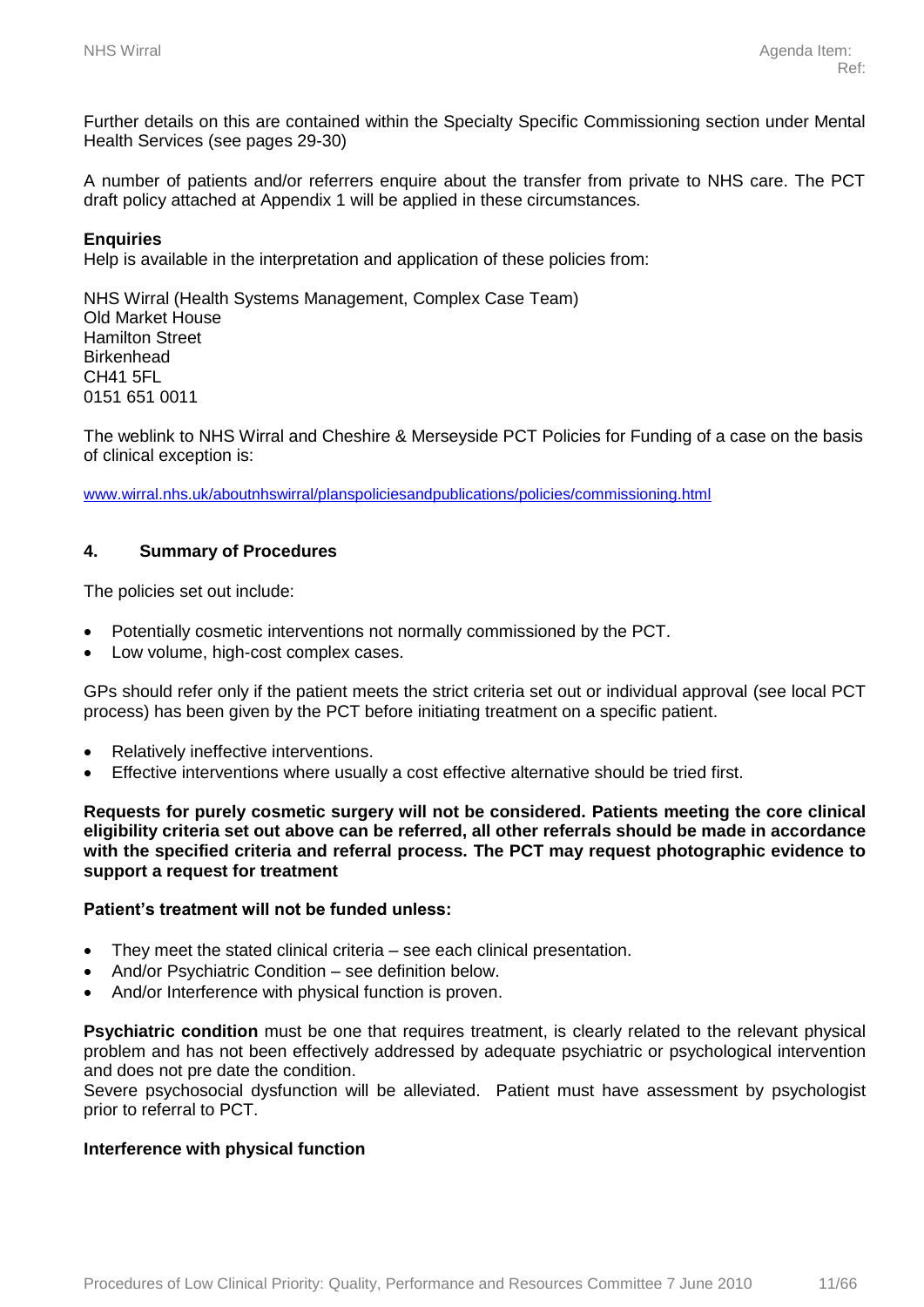The condition has become complicated e.g. by repeated infection or it is interfering with physical function such as activities of daily living.

Where a procedure is not listed in this document (includes new and experimental treatments) requests for funding will be judged on an individual basis. NICE will be the definitive guidance where available. However, it is recognised that many new treatments have not been subject to NICE. In such cases other recognised expert appraisals will be used as guidance including Cochrane, SIGN, MeREc etc. The PCTs will also be guided by research subject to internal and external evaluation of merit.

## **5. Detailed Commissioning Policies**

A range of commissioning policies is set out below. These are designed to help all referrers and especially primary and secondary care clinicians advise patients on access to services.

The PCT will not normally fund private treatments where an NHS provider offers similar treatment unless it can be demonstrated that the private provider can offer a more cost effective service.

Where request for prior approval and/or exceptional treatments is made the responsibility vests with the referrer to advise the patient of the outline process that will be followed and to ensure that no expectation of treatment is assumed prior to approval by the HTP.

This document relates specifically to procedures of low clinical priority or those requiring prior approval. Many other routine referrals are made which are subject to agreed criteria and agreed care pathways and these must be observed.

In addition NHS Wirral commissions a range of specialist services through the North West Specialist Services Commissioning Team and detailed referral policies and criteria have been established primarily to address the interface between secondary, tertiary and supra tertiary care. Referrers will be required to observe these criteria.

It should be noted that:

- These policies will be the subject of regular updating and formal annual review as a minimum.
- NHS Wirral welcomes advice from primary and secondary care clinicians on how they can be improved and developed.
- It is recognised that the policies do not cover every contingency, service area and potential treatment request. These polices will be added to over time.
- NHS Wirral is specifically interested to be advised by referrers of areas of clinical practice or emerging technologies where local policies need to be developed.
- The policies are available on the NHS Wirral website.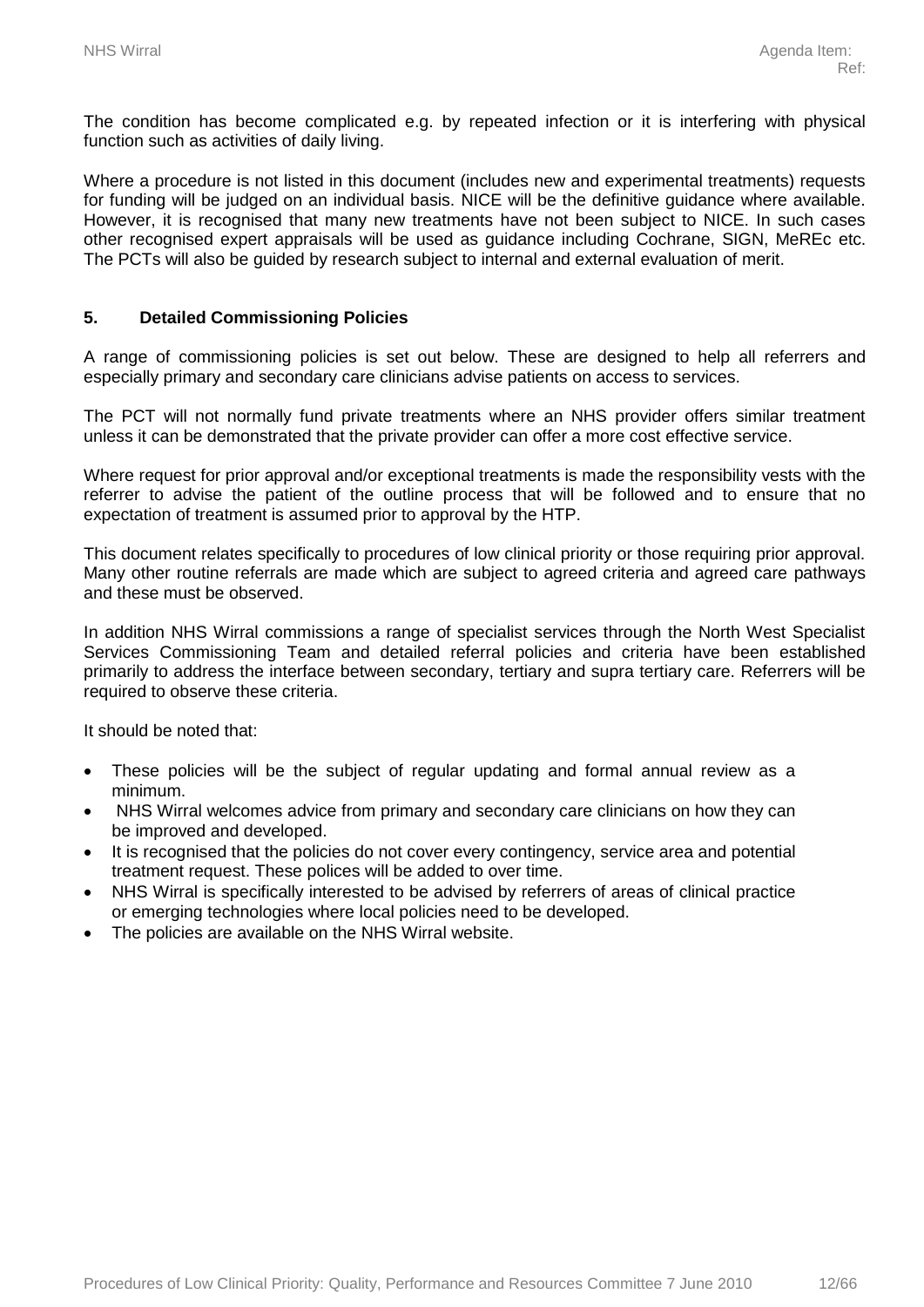Ē

 $\overline{\phantom{a}}$ 

<span id="page-12-0"></span>

| Range of<br>Acupuncture<br>$\bullet$<br>services<br>Alexander Technique<br>٠<br><b>Applied Kinesiology</b><br>Aromatherapy<br>$\bullet$<br><b>Autogenic Training</b>                                                                                                                                                                                                              |          |
|-----------------------------------------------------------------------------------------------------------------------------------------------------------------------------------------------------------------------------------------------------------------------------------------------------------------------------------------------------------------------------------|----------|
| Chiropractic<br><b>Environmental Medicine</b><br>٠<br>Osteopathy<br>٠<br>Healing<br>$\bullet$<br><b>Herbal Medicine</b><br>$\bullet$<br>Hypnosis<br>Homeopathy<br>$\bullet$<br>Massage<br>$\bullet$<br>Meditation<br>$\bullet$<br>Naturopathy<br>$\bullet$<br><b>Nutritional Therapy</b><br>$\bullet$<br>Reflexology<br>٠<br>Reiki<br>Shiatsu<br>All other alternative therapies. | Ayurveda |

## **Alternative and Complementary Therapies**

<span id="page-12-2"></span><span id="page-12-1"></span>

| <b>Cheshire and</b><br><b>Merseyside</b><br><b>Commissioning</b><br><b>Policy</b> | Not routinely commissioned.<br><b>BacktoAtoZProcedureList</b>                                                                                                                                                                                                                                                                                                                                                                    |
|-----------------------------------------------------------------------------------|----------------------------------------------------------------------------------------------------------------------------------------------------------------------------------------------------------------------------------------------------------------------------------------------------------------------------------------------------------------------------------------------------------------------------------|
| <b>NHS Wirral</b><br>Local<br><b>Commissioning</b><br><b>Policy</b>               | Alternative and Complementary therapies are occasionally used as a<br>treatment as part of a mainstream service care plan (e.g. as part of an<br>integrated multidisciplinary approach to symptom control by a hospital based<br>pain management team) and as such will be funded either as part of the PBR<br>tariff or explicitly agreed in the SLA.<br>The PCT would not support referral outside the NHS for these services. |
|                                                                                   | Prior Approval is required on a case by case basis by the PCT Health<br>Treatment Panel for any requests on an exceptional basis.<br>The HTP will require proven evidence of effectiveness of the therapy, failure of<br>conventional treatment and assurance concerning the training and<br>qualifications of the proposed provider practitioners.                                                                              |
|                                                                                   | <b>Homeopathy/Acupuncture</b><br>A contract is currently in place for Homeopathy services via a Liverpool                                                                                                                                                                                                                                                                                                                        |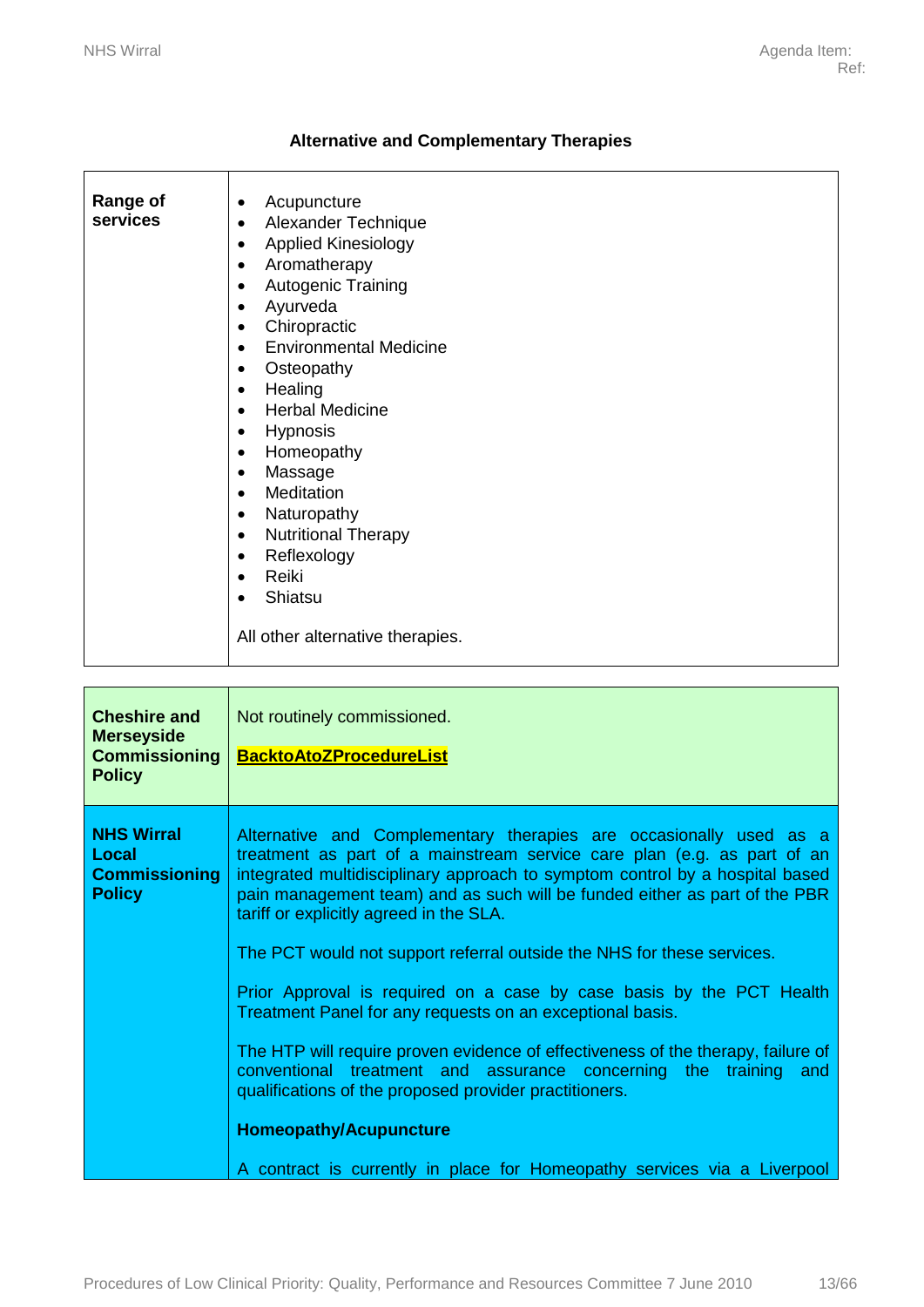<span id="page-13-0"></span>

| provider, NHS Wirral will not commission services outside this contract with<br>other NHS or private providers. |
|-----------------------------------------------------------------------------------------------------------------|
| GP's can refer patients direct to this service.                                                                 |
| <b>BacktoAtoZProcedureList</b>                                                                                  |
|                                                                                                                 |
| <b>Hypnotherapy</b>                                                                                             |
| commissioned. Insufficient research evidence to demonstrate<br>Not:<br>effectiveness (e.g. IBS)                 |
| <b>BacktoAtoZProcedureList</b>                                                                                  |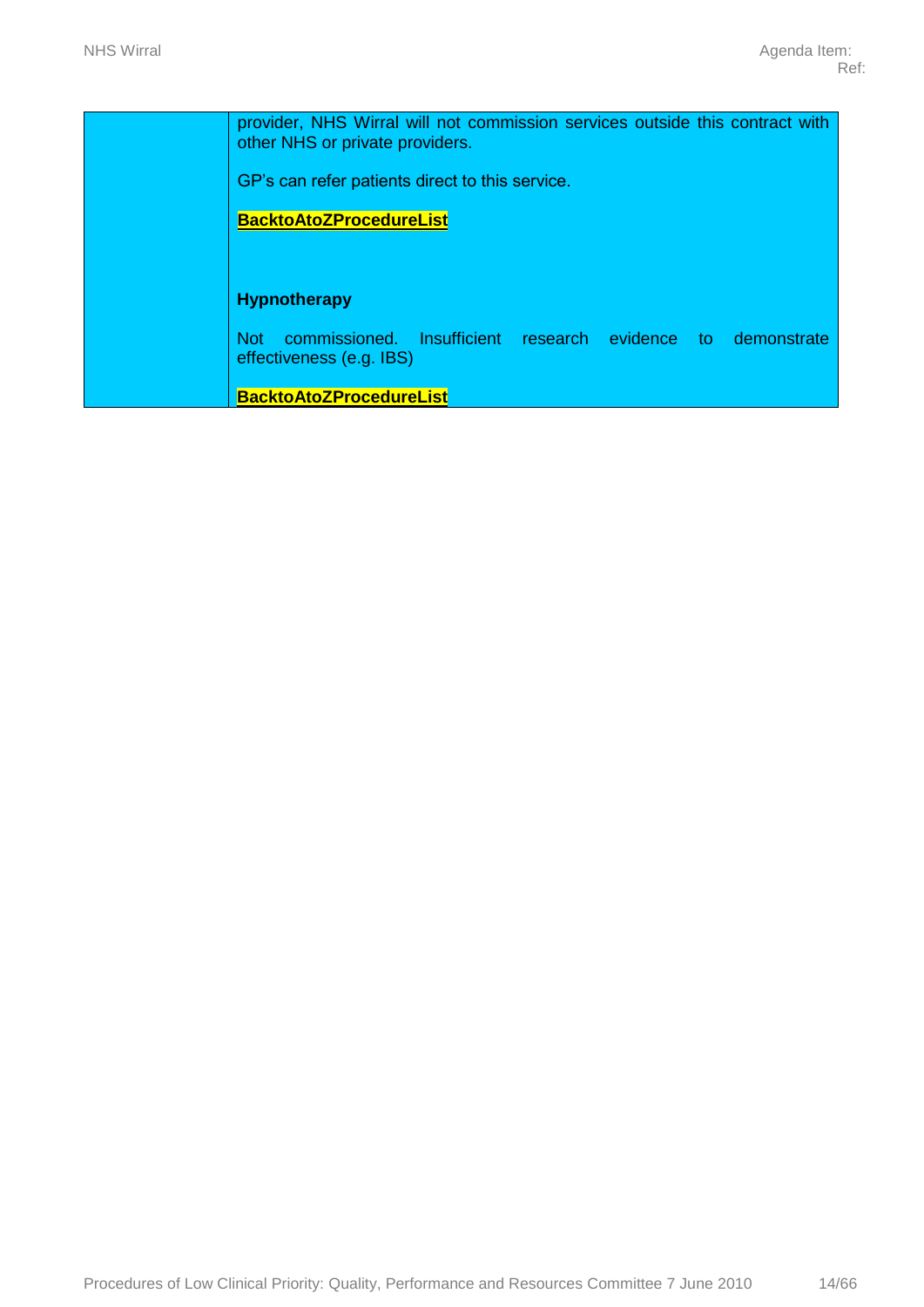# <span id="page-14-0"></span>**Dental Services (including dentistry, MFU services, restorative dentistry and orthodontics)**

| Range of<br>services | Endosseous Implants<br>Hyperbaric Oxygen Therapy (for treatment of osteoradionecrosis with<br>radiotherapy to the jaw)<br>Extraction of wisdom teeth |
|----------------------|------------------------------------------------------------------------------------------------------------------------------------------------------|
|                      |                                                                                                                                                      |
|                      |                                                                                                                                                      |

<span id="page-14-2"></span><span id="page-14-1"></span>

| <b>NHS Wirral</b><br>Local<br><b>Commissioning</b> | <b>Endosseous Implants.</b> Not generally commissioned by the PCT unless in<br>exceptional circumstances.                                                                                                                                                                                                                                                                                                                                                                                                                                                                                                                                                                                                                                                                                                                                                                                                                                                                                                                                                 |
|----------------------------------------------------|-----------------------------------------------------------------------------------------------------------------------------------------------------------------------------------------------------------------------------------------------------------------------------------------------------------------------------------------------------------------------------------------------------------------------------------------------------------------------------------------------------------------------------------------------------------------------------------------------------------------------------------------------------------------------------------------------------------------------------------------------------------------------------------------------------------------------------------------------------------------------------------------------------------------------------------------------------------------------------------------------------------------------------------------------------------|
| <b>Policy</b>                                      | The PCT will take into account the document "Guidelines for selecting<br>appropriate patients to receive treatment with Dental Implants: Priorities for<br>the NHS" issued by the Royal College of Surgeons of England (1997) and the<br>Wirral PCT Dentistry team (2007).                                                                                                                                                                                                                                                                                                                                                                                                                                                                                                                                                                                                                                                                                                                                                                                |
|                                                    | The PCT will only fund dental implants for patients registered with Wirral GPs<br>whose treatment falls into any of the following categories:                                                                                                                                                                                                                                                                                                                                                                                                                                                                                                                                                                                                                                                                                                                                                                                                                                                                                                             |
|                                                    | As part of reconstructive treatment following surgery to the mouth and<br>$\bullet$<br>surrounding tissues for the treatment of malignant disease, where the<br>bone loss is such that only dental implants can be used. This will include<br>cancer rehabilitation following oral/facial surgery.<br>As part of reconstructive treatment following severe facial trauma including<br>$\bullet$<br>congenital abnormality.<br>To replace multiple congenitally absent teeth including patients with cleft<br>$\bullet$<br>palate and patients with hypodontia where four or more permanent teeth<br>are congenitally absent.<br>Where there are severe eating or speaking disorders or psychiatric<br>$\bullet$<br>problems, arising from the current or alternative replacements for missing<br>teeth (referrals on psychiatric grounds must be supported by medical<br>assessment) and for whom rehabilitation would require multidisciplinary<br>treatment with pre-implant autogenous bone grafting<br>Replacement and maintenance of the above.<br>۰ |
|                                                    | The PCT will not fund:                                                                                                                                                                                                                                                                                                                                                                                                                                                                                                                                                                                                                                                                                                                                                                                                                                                                                                                                                                                                                                    |
|                                                    | Patients requiring full or partial dentures without additional needs<br>$\bullet$<br>described above.<br>Patients who have failed implants but who do not fit the criteria above.<br>۰                                                                                                                                                                                                                                                                                                                                                                                                                                                                                                                                                                                                                                                                                                                                                                                                                                                                    |
|                                                    | Requests that meet the above criteria will be triaged by the Complex Case<br>Team.<br>Prior Approval is required on a case by case basis by the PCT Health<br><b>Treatment Panel for all other cases.</b>                                                                                                                                                                                                                                                                                                                                                                                                                                                                                                                                                                                                                                                                                                                                                                                                                                                 |
|                                                    | <b>BacktoAtoZProcedureList</b>                                                                                                                                                                                                                                                                                                                                                                                                                                                                                                                                                                                                                                                                                                                                                                                                                                                                                                                                                                                                                            |
|                                                    | <b>Hyperbaric Oxygen Therapy.</b>                                                                                                                                                                                                                                                                                                                                                                                                                                                                                                                                                                                                                                                                                                                                                                                                                                                                                                                                                                                                                         |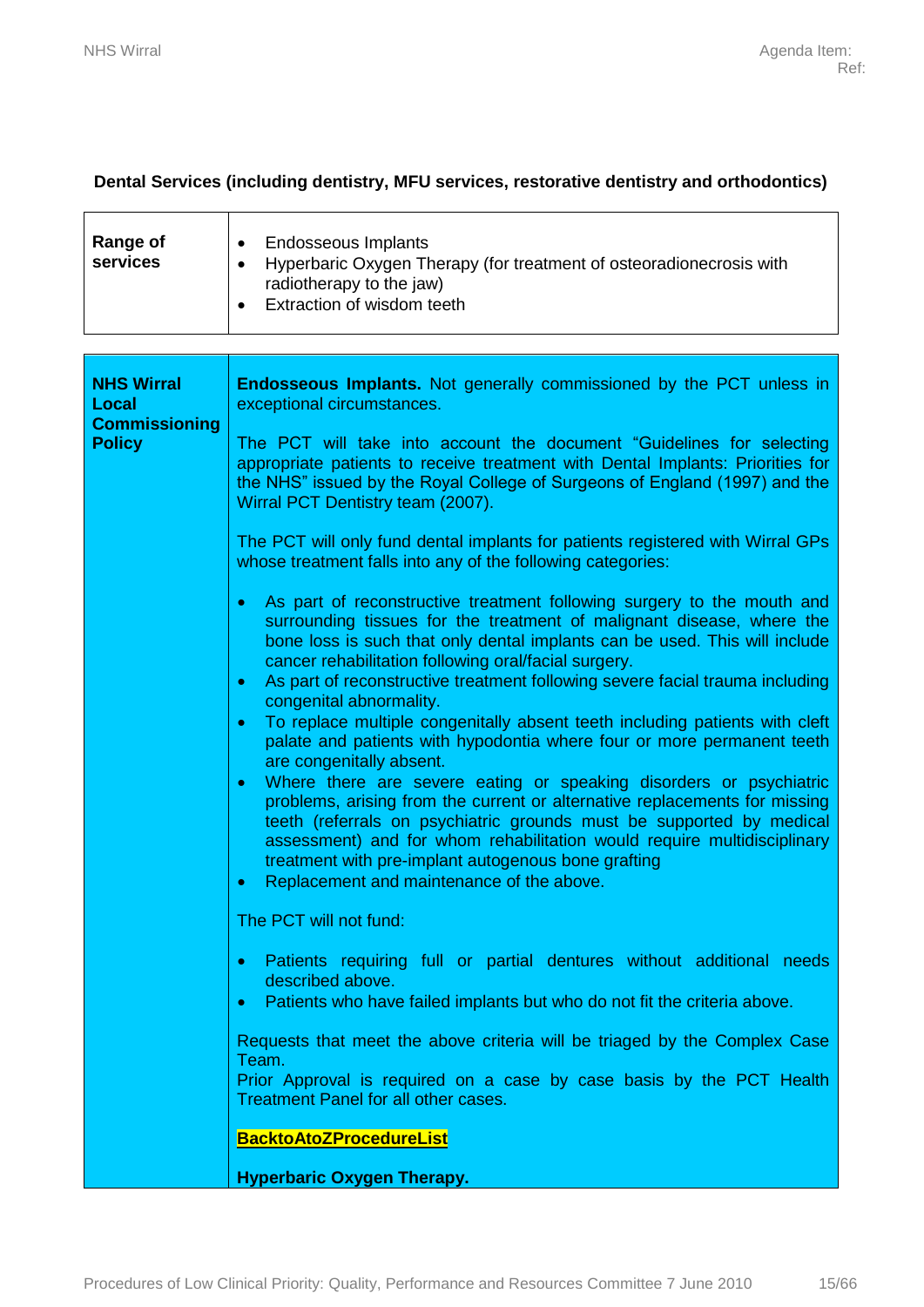<span id="page-15-0"></span>

|                                                                                   | This treatment is not commissioned as recommended by the North West<br><b>Specialised Services Commissioning Team.</b><br>Funding may be considered as part of a well designed randomised control<br>trial.<br>This section should be cross referenced with the main section on Hyperbaric<br>Oxygen Therapy.<br><b>BacktoAtoZProcedureList</b>                                                                                                                                                                                                                                                                                                                                                     |
|-----------------------------------------------------------------------------------|-----------------------------------------------------------------------------------------------------------------------------------------------------------------------------------------------------------------------------------------------------------------------------------------------------------------------------------------------------------------------------------------------------------------------------------------------------------------------------------------------------------------------------------------------------------------------------------------------------------------------------------------------------------------------------------------------------|
| <b>Cheshire and</b><br><b>Merseyside</b><br><b>Commissioning</b><br><b>Policy</b> | <b>Extraction of Wisdom teeth</b><br>Impacted Wisdom teeth free from disease should not be operated on.<br>Removal is only indicated in cases with evidence of pathology including:<br>Unrestorable caries<br>$\bullet$<br>Non treatable pulpal and/or periapical pathology<br>$\bullet$<br>Cellulitis<br>$\bullet$<br>Abscess and osteomyelitis<br>$\bullet$<br>Internal/external restoration of the tooth or adjacent teeth<br><b>Eracture of tooth</b><br>$\bullet$<br>Disease of follicle including cyst/tumour<br>$\bullet$<br>Tooth/teeth impeding surgery or reconstructive jaw surgery<br>$\bullet$<br>Removal of tooth within field of tumour resection.<br><b>BacktoAtoZProcedureList</b> |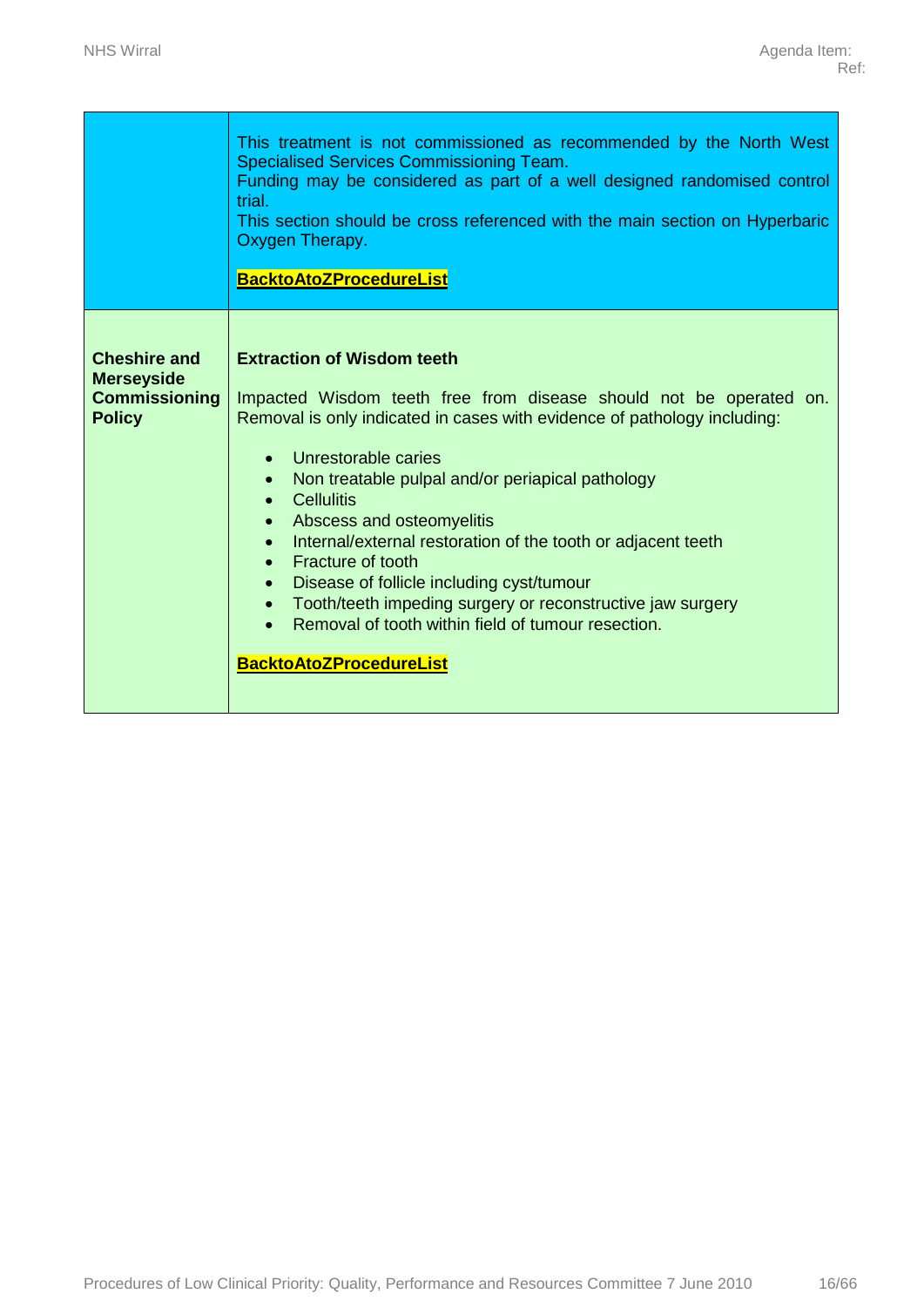## **Dermatology**

<span id="page-16-0"></span>

| Range of | Dermatology Minor surgery (for cosmetic and benign skin lesions) |
|----------|------------------------------------------------------------------|
| services | Hair Removal/Hirsuitism                                          |
|          |                                                                  |

<span id="page-16-2"></span><span id="page-16-1"></span>

| <b>NHS Wirral</b>                                                                 | <b>Dermatology Minor Surgery</b>                                                                                                                                                                                                                                                                                                                                                                                                                                                                                                                                                                                                                                                                                                                                                                                                                                                                                                                                                                                                                                                                                                             |
|-----------------------------------------------------------------------------------|----------------------------------------------------------------------------------------------------------------------------------------------------------------------------------------------------------------------------------------------------------------------------------------------------------------------------------------------------------------------------------------------------------------------------------------------------------------------------------------------------------------------------------------------------------------------------------------------------------------------------------------------------------------------------------------------------------------------------------------------------------------------------------------------------------------------------------------------------------------------------------------------------------------------------------------------------------------------------------------------------------------------------------------------------------------------------------------------------------------------------------------------|
| Local<br><b>Commissioning</b><br><b>Policy</b>                                    | Dermatological procedures that are purely cosmetic in nature are not<br>$\bullet$<br>commissioned.<br>Dermabrasion for skin rejuvenation is not commissioned. It may be<br>$\bullet$<br>commissioned on an exceptional case by case basis for severe scarring<br>due to acne or trauma.<br>Lipomas and sebaceous cysts that may be painful or become infected are<br>$\bullet$<br>not defined as cosmetic procedures for these purposes.<br>Removal of skin lesions within secondary care will only be considered if:<br>۰<br>Lesions are suspicious or potentially malignant.<br>$\bullet$<br>There is impairment of function or significant facial disfigurement.<br>$\bullet$<br>All referrals to secondary care will be reviewed by the consultant<br>$\bullet$<br>dermatologists and referred back to the GP if the criteria are not met.<br>These policies apply to locality commissioned schemes.<br>Requests that meet the criteria will be triaged by the Complex Case Team.<br>Prior Approval is required on a case by case basis by the PCT Health<br>Treatment Panel for all other procedures.<br><b>BacktoAtoZProcedureList</b> |
|                                                                                   |                                                                                                                                                                                                                                                                                                                                                                                                                                                                                                                                                                                                                                                                                                                                                                                                                                                                                                                                                                                                                                                                                                                                              |
| <b>Cheshire and</b><br><b>Merseyside</b><br><b>Commissioning</b><br><b>Policy</b> | <b>Hair depilation / Hirsuitism</b><br>Only funded in the following clinical circumstances and will be limited an<br>assessment visit plus to six treatments:<br>Abnormally located hair-bearing skin following reconstructive surgery<br>$\bullet$<br>Proven underlying congenital and/or endocrine disturbances, resulting in<br>$\bullet$<br>abnormally placed excessive hair e.g. polycystic ovary syndrome.<br>Those undergoing treatment for pilonidal sinuses to reduce recurrence<br>Hirsuitism leading to significant psychological impairment.<br>$\bullet$<br>The method of depilation (hair removal) used should be diathermy, electrolysis<br>performed by a registered electrologist, or laser centre.<br>The Cheshire and Merseyside policy is qualified by the following additional<br><b>NHS Wirral criteria:</b><br>Patients with a symptomatic or functional requirement for intervention may<br>be considered for the most appropriate form of hair removal<br>All requests will be expected to be accompanied by an opinion from a<br>secondary Care Consultant (i.e. dermatologist or endocrinologist).                |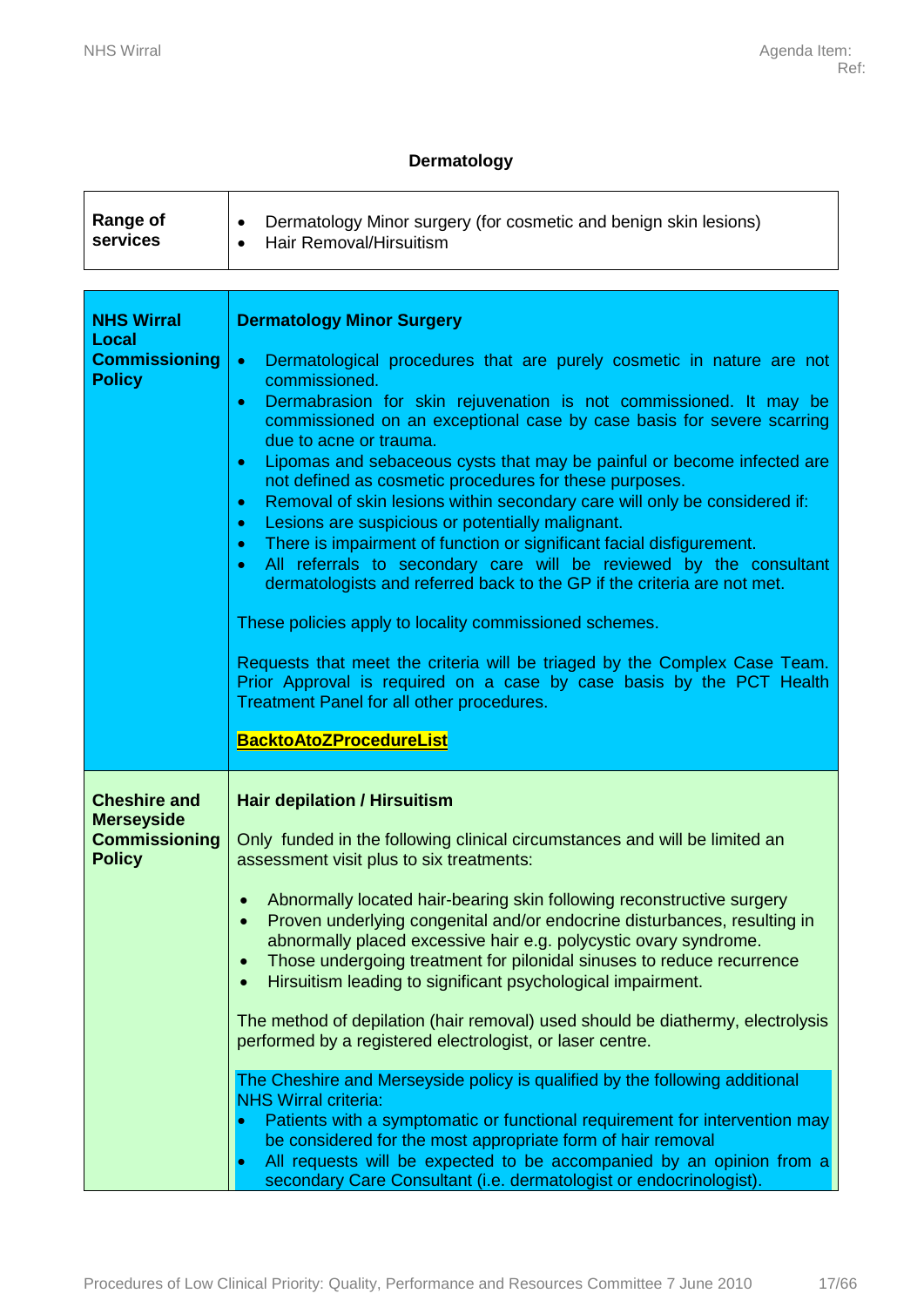| Approval of exceptional cases will be for assessment only initially.                                                                                                                  |
|---------------------------------------------------------------------------------------------------------------------------------------------------------------------------------------|
| Any subsequent approval for treatment will be for face and neck only and will<br>be for a fixed number of treatments (up to a maximum of 6). Top up<br>treatments will not be funded. |
| <b>BacktoAtoZProcedureList</b>                                                                                                                                                        |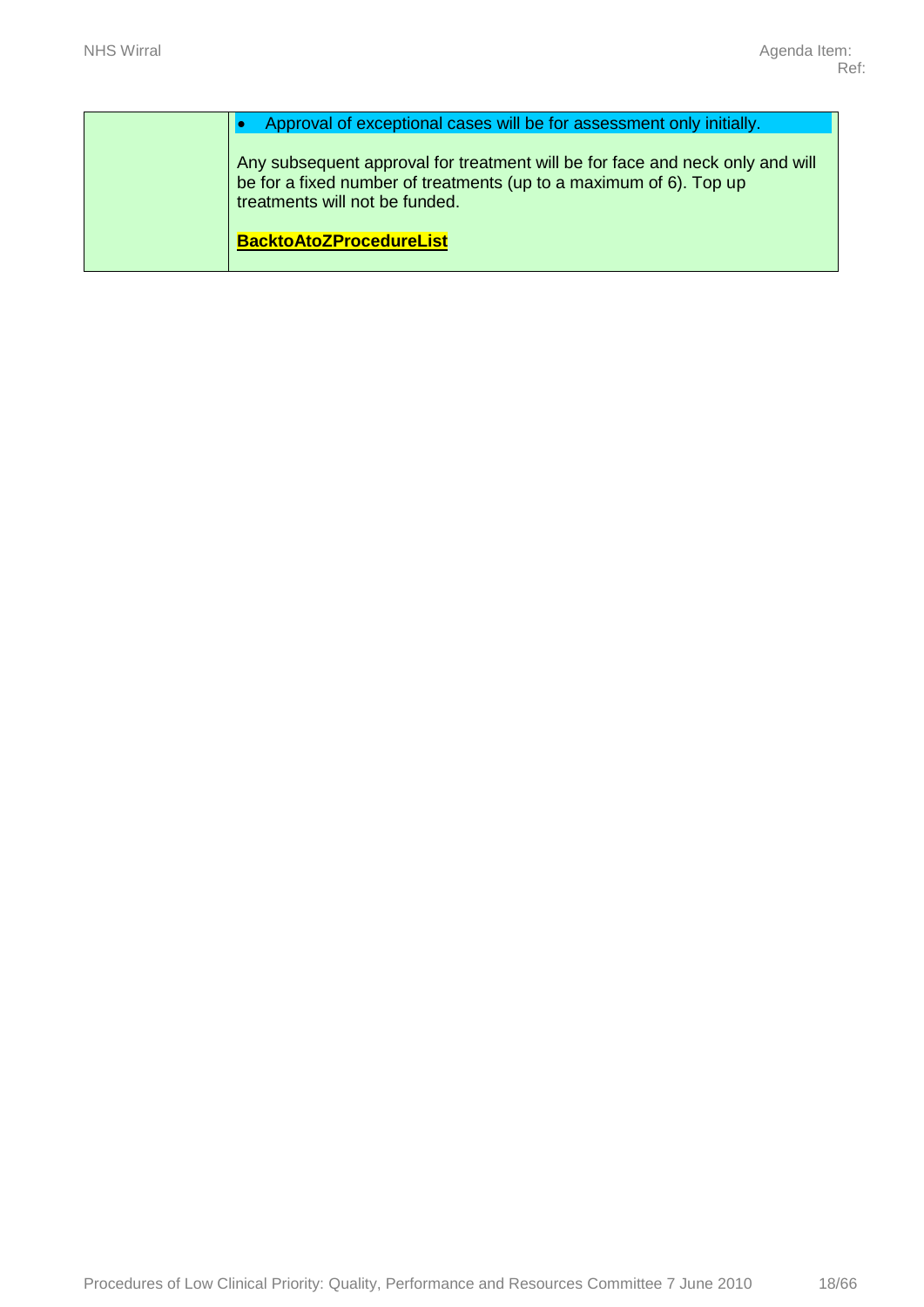## **ENT Services**

<span id="page-18-0"></span>

| Range of<br>services | Cochlear Implants<br><b>Bone Anchored Hearing Aids</b><br>Tonsillectomy<br><b>Surgical Treatment for Sleep Apnoea</b><br>Sinus x-ray<br>Surgical Treatment of Otitis Media with Effusion (OME) and Grommets<br>These policies should be cross referenced with relevant policies under<br>cosmetic procedures. |
|----------------------|---------------------------------------------------------------------------------------------------------------------------------------------------------------------------------------------------------------------------------------------------------------------------------------------------------------|
|----------------------|---------------------------------------------------------------------------------------------------------------------------------------------------------------------------------------------------------------------------------------------------------------------------------------------------------------|

<span id="page-18-4"></span><span id="page-18-3"></span><span id="page-18-2"></span><span id="page-18-1"></span>

| <b>NHS Wirral</b>                              | <b>Cochlear Implants</b>                                                                                                                                                                                                                                                                                                                                                                 |
|------------------------------------------------|------------------------------------------------------------------------------------------------------------------------------------------------------------------------------------------------------------------------------------------------------------------------------------------------------------------------------------------------------------------------------------------|
| Local<br><b>Commissioning</b><br><b>Policy</b> | Intervention will be approved according to current referral guidelines and<br>individual assessment. Sympathetic consideration will be given to pre<br>surgical counselling packages. Approval is also required for speech<br>processor upgrades. Prior approval on a case by case basis is by PCT HTP.<br>Treatments will only be authorised at designated centres on a tertiary basis. |
|                                                | <b>BacktoAtoZProcedureList</b>                                                                                                                                                                                                                                                                                                                                                           |
|                                                | <b>Bone Anchored Hearing Aids</b>                                                                                                                                                                                                                                                                                                                                                        |
|                                                | All BAHA requests (generally from secondary care) should be submitted to<br>the PCT HTP for approval on a case by case basis.                                                                                                                                                                                                                                                            |
|                                                | The care pathway for referrals received by the specialist secondary care<br>provider is currently under review as part of the SLA process.                                                                                                                                                                                                                                               |
|                                                | The ENT Modernisation Team have been requested to clarify and/or<br>develop the local pathway.                                                                                                                                                                                                                                                                                           |
|                                                | <b>BacktoAtoZProcedureList</b>                                                                                                                                                                                                                                                                                                                                                           |
|                                                | <b>Tonsillectomy</b>                                                                                                                                                                                                                                                                                                                                                                     |
|                                                | GP referrals for tonsillectomy should only be made where patients meet the<br>agreed criteria for referral. i.e.                                                                                                                                                                                                                                                                         |
|                                                | Sore throats are due to tonsillitis.<br>$\bullet$                                                                                                                                                                                                                                                                                                                                        |
|                                                | • A number of episodes of severe sore throats per year.<br>Symptoms for at least a year.<br>$\bullet$                                                                                                                                                                                                                                                                                    |
|                                                | Episodes of sore throat are disabling and prevent normal functioning.<br>$\bullet$                                                                                                                                                                                                                                                                                                       |
|                                                | <b>BacktoAtoZProcedureList</b>                                                                                                                                                                                                                                                                                                                                                           |
|                                                | <b>Treatment for Sleep Apnoea</b>                                                                                                                                                                                                                                                                                                                                                        |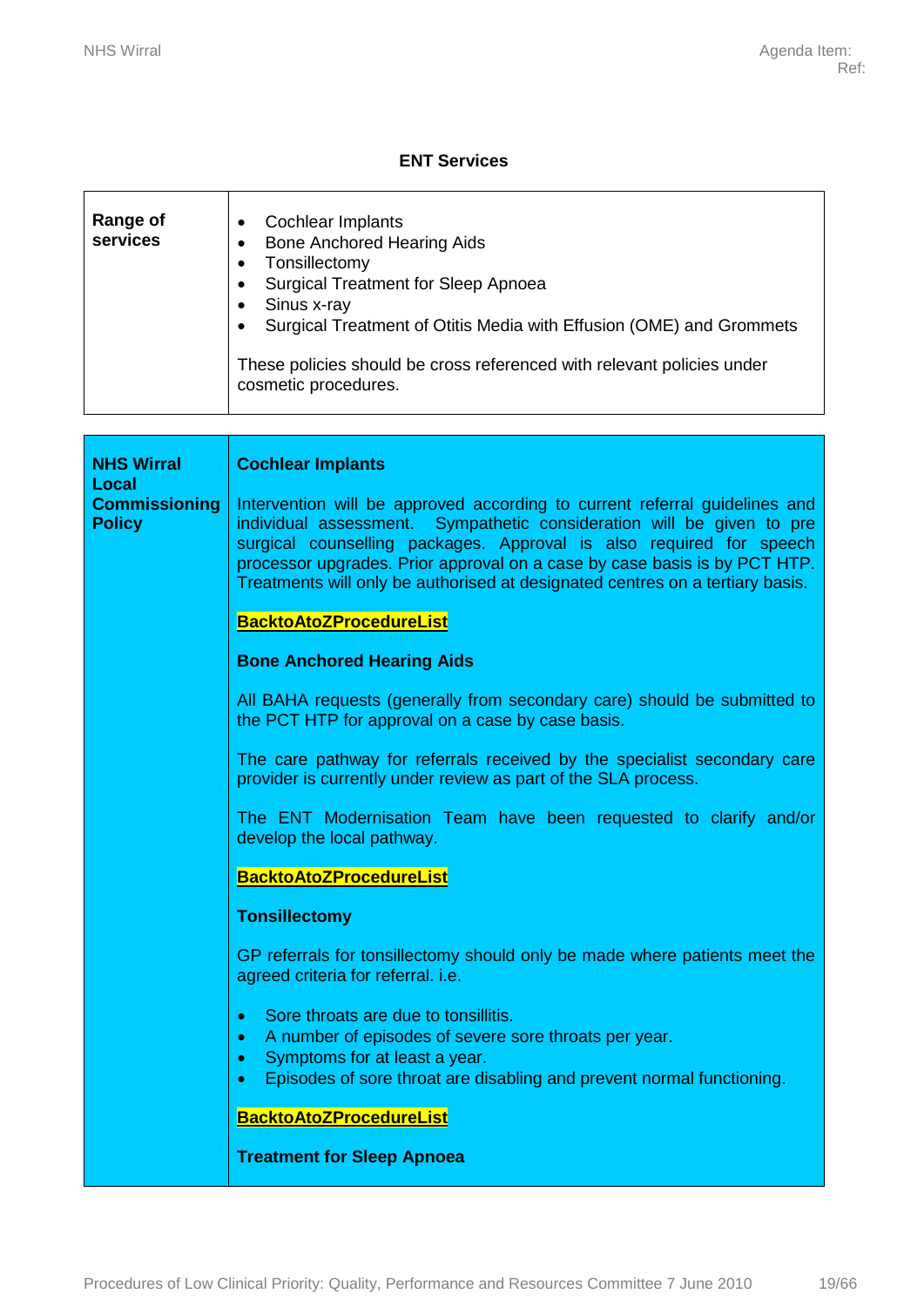<span id="page-19-1"></span><span id="page-19-0"></span>

|                                                                                   | Treatment is available at the University Hospital (Aintree) and the Wirral<br><b>University Hospital Trust.</b><br>All patients should be referred initially to the local provider (subject to patient<br>choice) and subsequently by a secondary care chest physician to Aintree if<br>appropriate. Surgical interventions are subject to prior approval. Surgery is<br>generally undertaken at WUHT. Non-Surgical interventions are governed by<br>the agreed pathway. Provision of sleep apnoea equipment is on a prior<br>approval basis by the PCT HTP.<br><b>BacktoAtoZProcedureList</b><br><b>Sinus x-ray</b><br>X-ray sinuses are not routinely commissioned<br>$\bullet$<br><b>BacktoAtoZProcedureList</b>                                                                                                                                                                                                                                                                                                                                                                                                                                                                                                                                                                                                                                                                                                                                                                   |
|-----------------------------------------------------------------------------------|---------------------------------------------------------------------------------------------------------------------------------------------------------------------------------------------------------------------------------------------------------------------------------------------------------------------------------------------------------------------------------------------------------------------------------------------------------------------------------------------------------------------------------------------------------------------------------------------------------------------------------------------------------------------------------------------------------------------------------------------------------------------------------------------------------------------------------------------------------------------------------------------------------------------------------------------------------------------------------------------------------------------------------------------------------------------------------------------------------------------------------------------------------------------------------------------------------------------------------------------------------------------------------------------------------------------------------------------------------------------------------------------------------------------------------------------------------------------------------------|
| <b>Cheshire and</b><br><b>Merseyside</b><br><b>Commissioning</b><br><b>Policy</b> | <b>Glue Ear (Otitis Media with effusion)</b><br>The PCT will fund treatment with grommets for children with otitis media with<br>effusion (OME) where:<br>There has been a period of at least three months watchful waiting from the<br>date of the first appointment with an audiologist or GP with special interest in<br><b>ENT AND</b><br>the child is placed on a waiting list for the procedure at the end of this period<br><b>AND</b><br>OME persists after three months AND the child (who must be over three<br>years of age) suffers from at least one of the following:<br>At least 3-5 recurrences of acute otitis media in a year<br>Evidence of delay in speech development<br>Educational or behavioural problems attributable to persistent hearing<br>impairment, with a hearing loss of at least 25dB particularly in the<br>lower tones (low frequency loss).<br>A significant second disability such as Downs syndrome.<br>$\bullet$<br><b>BacktoAtoZProcedureList</b><br><b>Correction of prominent ears (Pinnaplasty)</b><br>May be funded in the following circumstances:<br>Ideally the patient should be between 5 and 19 years of age but<br>preferably below 14 years of age<br>Patient assessed by plastic surgeon and any concerns addressed by a<br>psychologist<br>Children under the age of five are usually oblivious and referrals may reflect<br>concerns expressed by the parents rather than the child.<br>Remodelling of lobe of external ear. |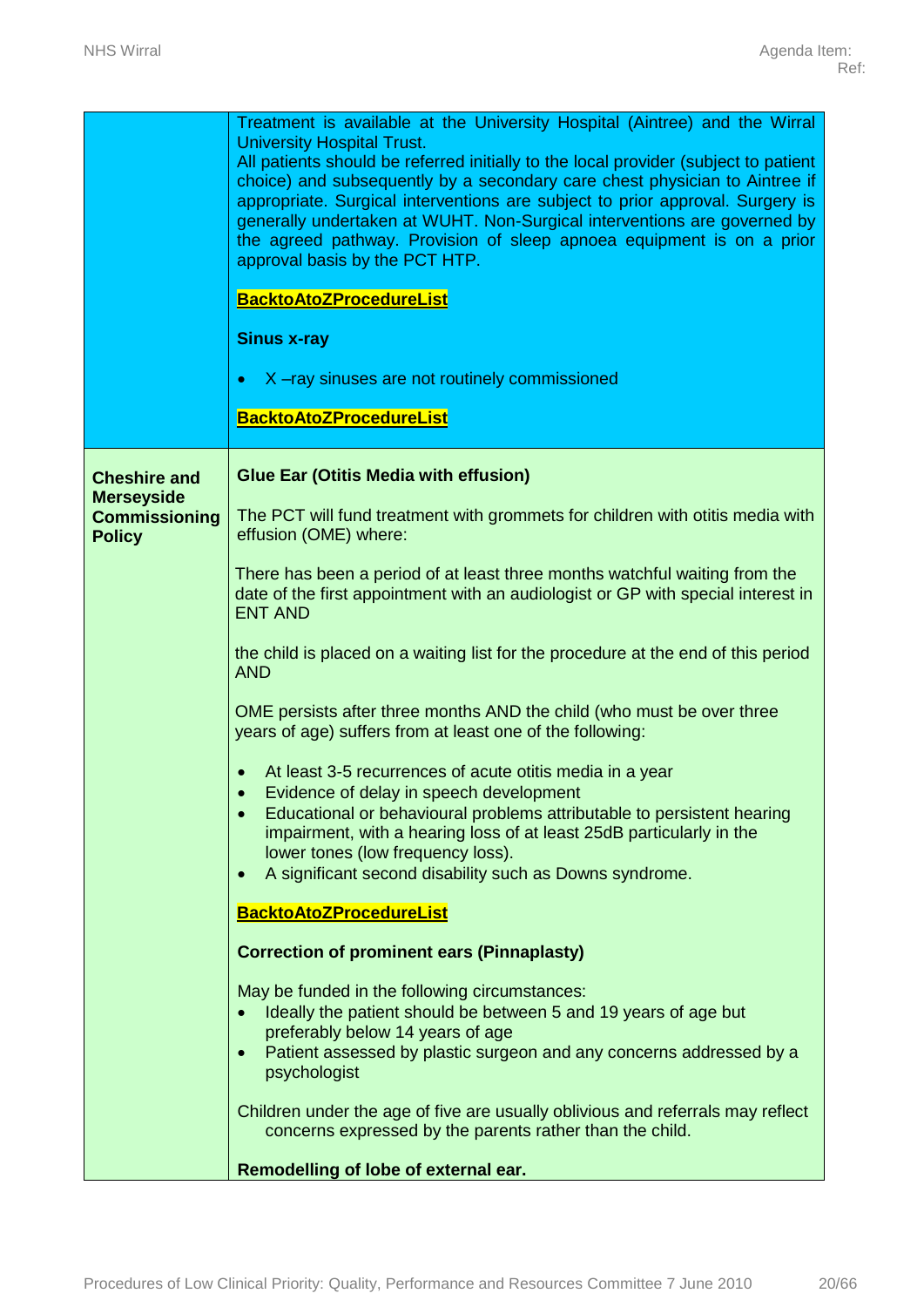| Funded if:<br>Repair of completely split ear lobes as a result of direct trauma.<br>Correction of split earlobes is not always successful and the earlobe is a site<br>where poor scar formation is a recognised risk.<br>Individual basis risk assessment regarding scar                                                                                            |
|----------------------------------------------------------------------------------------------------------------------------------------------------------------------------------------------------------------------------------------------------------------------------------------------------------------------------------------------------------------------|
| Surgery to reshape the nose (Rhinoplasty).                                                                                                                                                                                                                                                                                                                           |
| This procedure is NOT available under the NHS on cosmetic grounds                                                                                                                                                                                                                                                                                                    |
| Only funded in the following circumstances:                                                                                                                                                                                                                                                                                                                          |
| Objective nasal deformity caused by trauma<br>Problems caused by obstruction of nasal airway<br>Correction of complex congenital conditions e.g. cleft lip and palate<br>Patients with isolated airway problems (in the absence of visible nasal<br>deformity) may be referred initially to an Ear Nose and Throat (ENT)<br>consultant for assessment and treatment. |
|                                                                                                                                                                                                                                                                                                                                                                      |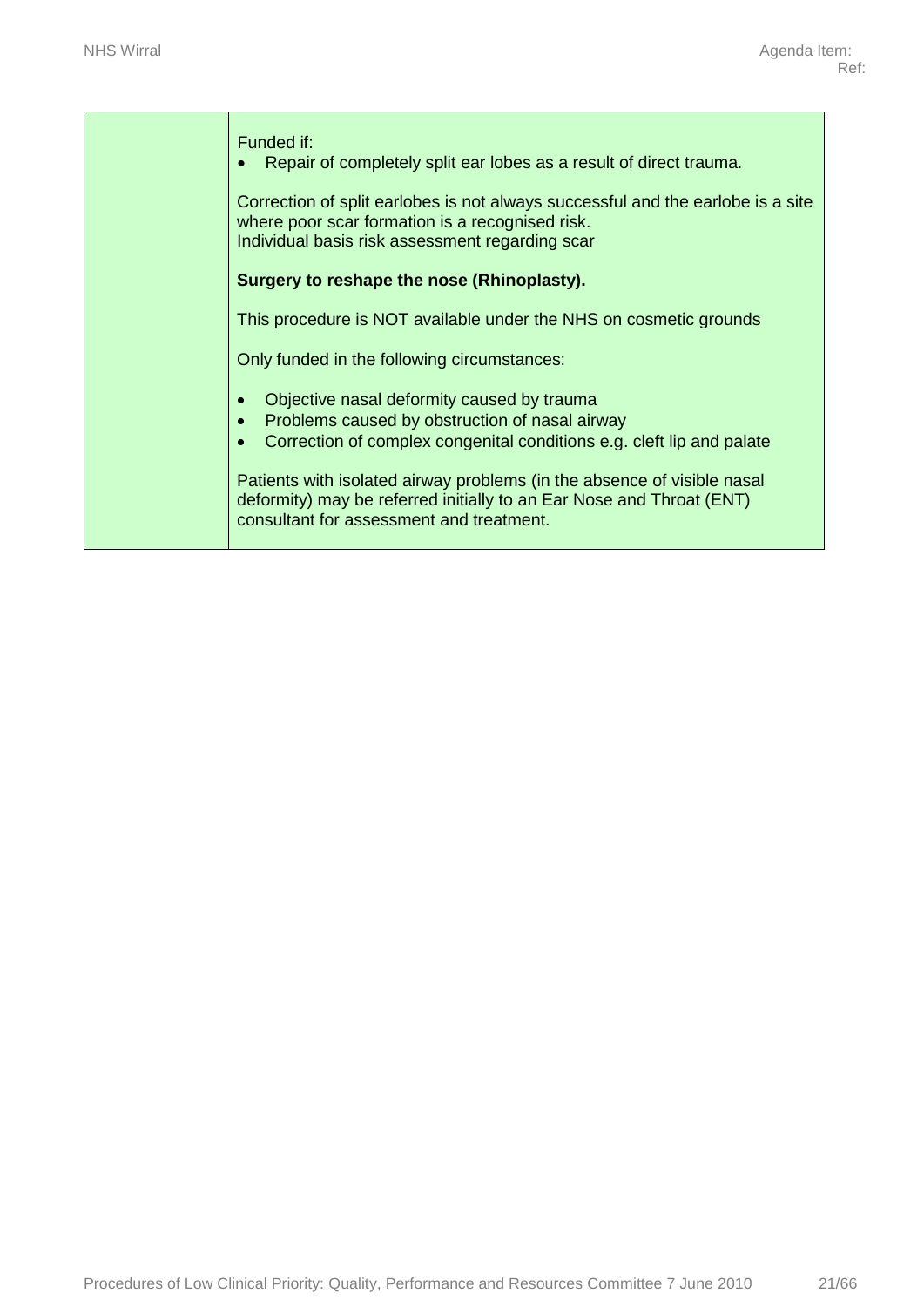## **Gastro Enterology Services**

<span id="page-21-0"></span>

| Range of<br>services | Hypnotherapy for Irritable Bowel Syndrome (IBS)<br><b>Gastro-electrical stimulation</b><br>Wireless Capsule Enteroscopy for investigation of the Small Bowel |
|----------------------|--------------------------------------------------------------------------------------------------------------------------------------------------------------|
|----------------------|--------------------------------------------------------------------------------------------------------------------------------------------------------------|

<span id="page-21-3"></span><span id="page-21-2"></span><span id="page-21-1"></span>

| <b>NHS Wirral</b>                                                                 | <b>Hypnotherapy for Irritable Bowel Syndrome (IBS)</b>                                                                                                                                                                                                                                                                                                                                                                                                                                                            |
|-----------------------------------------------------------------------------------|-------------------------------------------------------------------------------------------------------------------------------------------------------------------------------------------------------------------------------------------------------------------------------------------------------------------------------------------------------------------------------------------------------------------------------------------------------------------------------------------------------------------|
| Local                                                                             | Hypnotherapy for the treatment of IBS is not commissioned due to insufficient                                                                                                                                                                                                                                                                                                                                                                                                                                     |
| <b>Commissioning</b>                                                              | evidence of effectiveness.                                                                                                                                                                                                                                                                                                                                                                                                                                                                                        |
| <b>Policy</b>                                                                     | <b>BacktoAtoZProcedureList</b>                                                                                                                                                                                                                                                                                                                                                                                                                                                                                    |
| <b>Cheshire and</b><br><b>Merseyside</b><br><b>Commissioning</b><br><b>Policy</b> | <b>Gastro-electrical stimulation</b><br>Not routinely commissioned (NICE Guidance)<br><b>BacktoAtoZProcedureList</b><br><b>Capsule Endoscopy / Pillcam</b><br><b>ONLY</b> considered for<br>Disease of the small bowel if:<br>Overt or transfusion dependant bleeding from GI tract, when source not<br>$\bullet$<br>identified on OGD/Colonoscopy<br>Crohns Disease in whom strictures are not suspected<br>$\bullet$<br><b>Hereditary GI polyposis syndromes</b><br>$\bullet$<br><b>BacktoAtoZProcedureList</b> |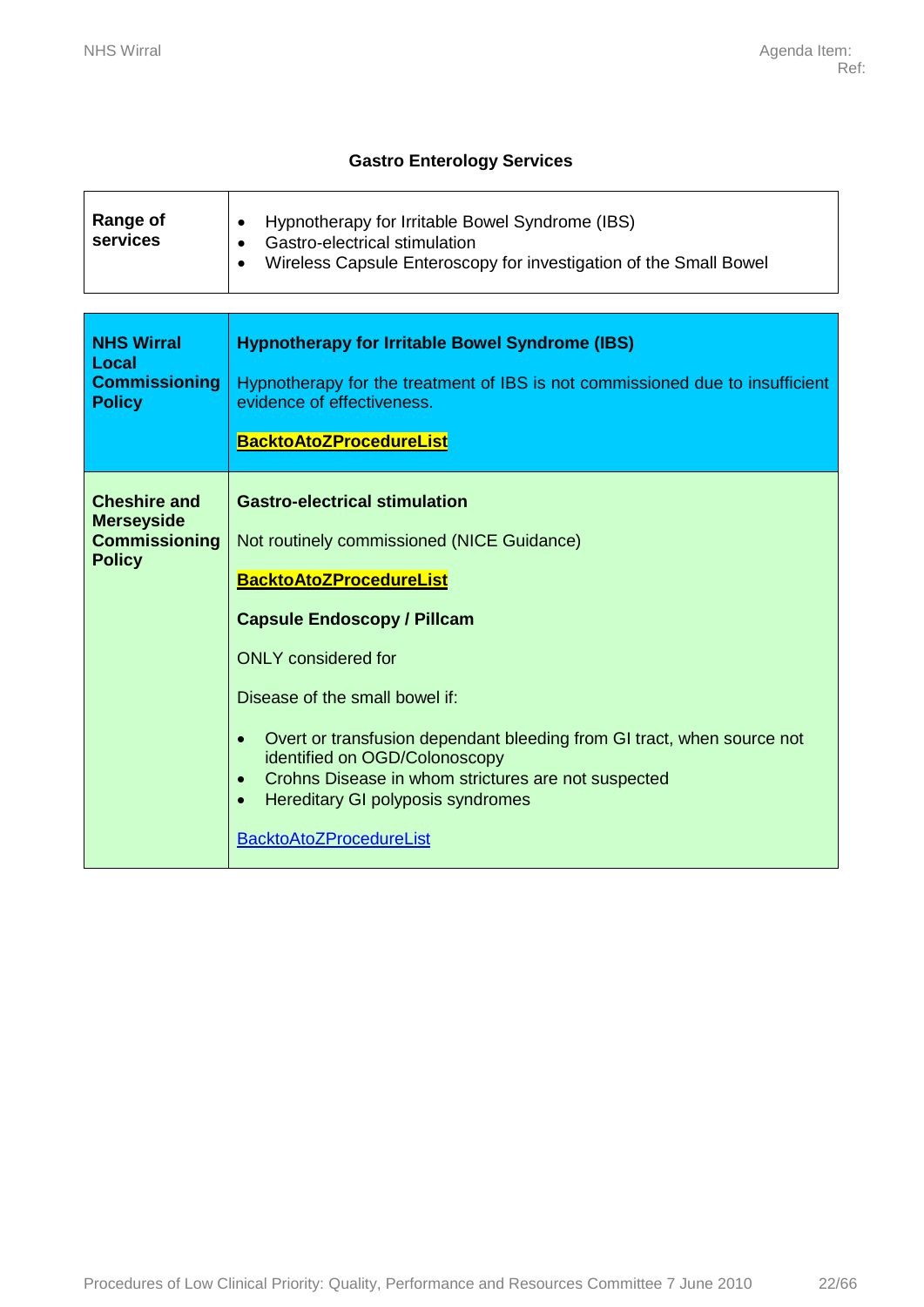## **General Medicine**

<span id="page-22-0"></span>

| <b>Range of</b> | Growth Hormone in Adults          |
|-----------------|-----------------------------------|
| services        | Pulmonary (arterial) Hypertension |

<span id="page-22-2"></span><span id="page-22-1"></span>

| <b>NHS Wirral</b><br>Local<br><b>Commissioning</b><br><b>Policy</b>               | <b>Growth Hormone</b><br>Will be commissioned only for adults with serious growth hormone deficiency<br>that significantly affects quality of life. All approvals will be subject to quality of<br>life assessment after 9 months of commencing treatment.<br><b>BacktoAtoZProcedureList</b>                             |
|-----------------------------------------------------------------------------------|--------------------------------------------------------------------------------------------------------------------------------------------------------------------------------------------------------------------------------------------------------------------------------------------------------------------------|
| <b>Cheshire and</b><br><b>Merseyside</b><br><b>Commissioning</b><br><b>Policy</b> | <b>Pulmonary Hypertension</b><br>Services are commissioned at Sheffield University Teaching Hospital Trust. A<br>national commissioning policy has now been developed and agreed through<br>the North West Specialist Commissioning Group.<br>Pulmonary<br><b>Hypertension Nationa</b><br><b>BacktoAtoZProcedureList</b> |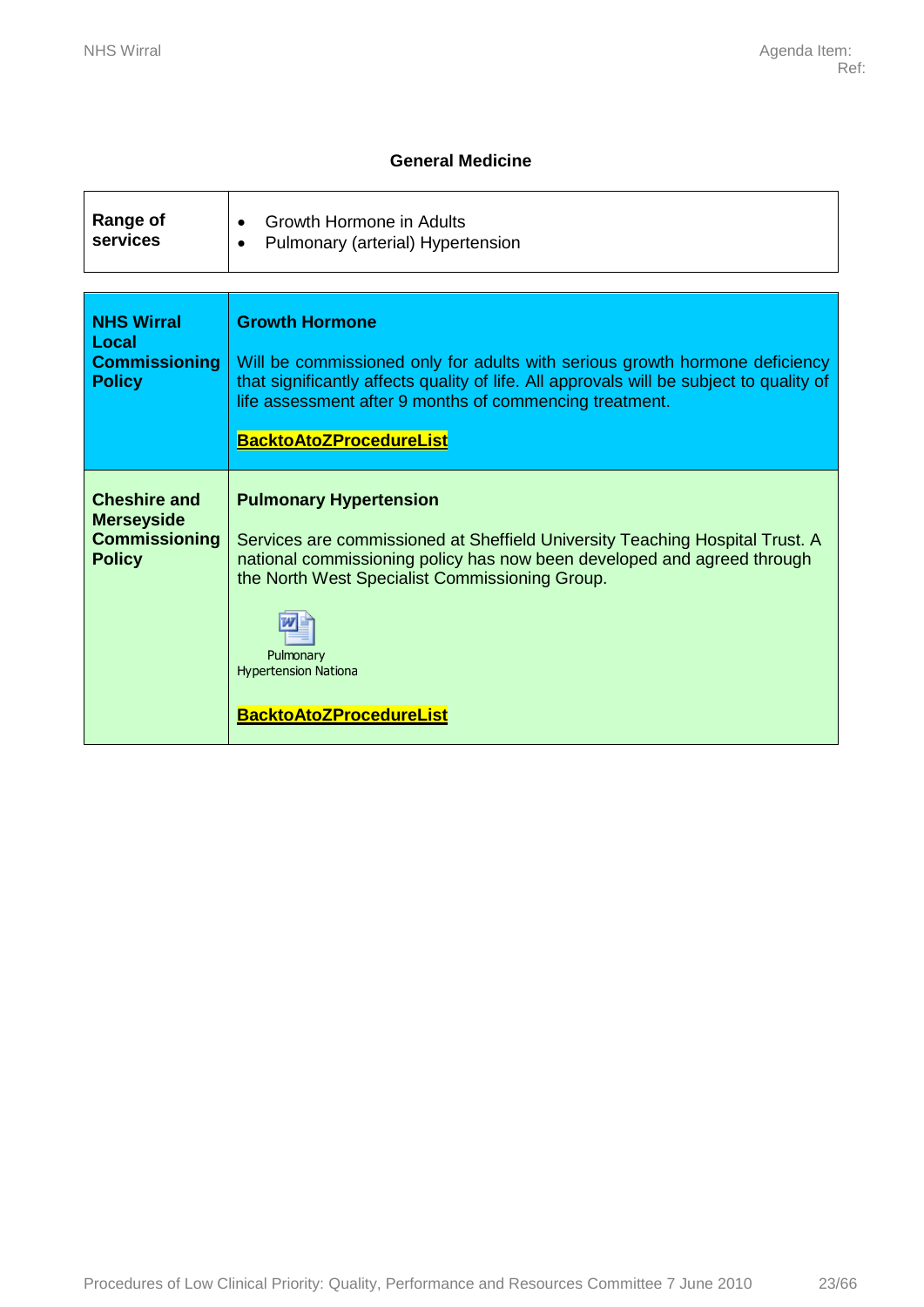<span id="page-23-0"></span>r

## **General Surgery (Bariatric)**

<span id="page-23-1"></span>

| <b>Range of</b><br>services           | Surgical Management of Obesity (including Bariatric Surgery)<br>٠                                                                                                                                                                                                                                                                                                                                                                                                                                                                                                                                                                                                                                                                                                                                                                                                                                                                                                                                          |
|---------------------------------------|------------------------------------------------------------------------------------------------------------------------------------------------------------------------------------------------------------------------------------------------------------------------------------------------------------------------------------------------------------------------------------------------------------------------------------------------------------------------------------------------------------------------------------------------------------------------------------------------------------------------------------------------------------------------------------------------------------------------------------------------------------------------------------------------------------------------------------------------------------------------------------------------------------------------------------------------------------------------------------------------------------|
|                                       |                                                                                                                                                                                                                                                                                                                                                                                                                                                                                                                                                                                                                                                                                                                                                                                                                                                                                                                                                                                                            |
| <b>NHS Wirral</b><br><b>Local</b>     | <b>Bariatric Surgery</b>                                                                                                                                                                                                                                                                                                                                                                                                                                                                                                                                                                                                                                                                                                                                                                                                                                                                                                                                                                                   |
| <b>Commissioning</b><br><b>Policy</b> | Full information on referral procedures and criteria has been separately<br>circulated to GPs. In summary:                                                                                                                                                                                                                                                                                                                                                                                                                                                                                                                                                                                                                                                                                                                                                                                                                                                                                                 |
|                                       | Surgery will only be considered as a treatment option for people with severe<br>obesity e.g. a body mass index (BMI) of 50 kg/m2 or more or a BMI of<br>between 45 kg/m2 and 50 kg/m2 in the presence of significant co-morbid<br>conditions that could be improved by weight loss e.g. type 2 diabetes,<br>hypertension etc.                                                                                                                                                                                                                                                                                                                                                                                                                                                                                                                                                                                                                                                                              |
|                                       | Individuals must also fulfil the following criteria:                                                                                                                                                                                                                                                                                                                                                                                                                                                                                                                                                                                                                                                                                                                                                                                                                                                                                                                                                       |
|                                       | They are aged 18 years or over.<br>٠<br>They have been receiving, and complied with, a weight management<br>$\bullet$<br>programme in a specialised hospital obesity clinic or a community-based<br>equivalent (which will include psychological assessment as part of the<br>weight management programme).<br>They have adequately tried all other appropriate non-surgical measures<br>$\bullet$<br>for a period of at least 6 months but have failed to achieve or maintain<br>significant clinically beneficial weight loss (i.e. >10%).<br>They are committed to the need for significant lifestyle changes and long<br>$\bullet$<br>term follow up by a doctor and other healthcare professionals such as<br>dieticians or psychologists over the long-term.<br>There are no specific medical or psychological reasons why they should<br>$\bullet$<br>not have this type of surgery (a formal psychological assessment is<br>required).<br>They are generally fit for anaesthesia and surgery.<br>٠ |
|                                       | Prior to bariatric referral, patients should in the first instance be referred to the<br>Wirral Lifestyle & Weight Management Service (LWMS). Once lifestyle<br>intervention is complete (requiring attendance at at least 8 out of 12 sessions)<br>and an adequate trial of anti obesity drug therapy has been undertaken,<br>bariatric referral should be made documenting previous attempts at weight<br>loss and their outcome, as well as providing evidence of an adequate trial of<br>anti obesity medication. Additional information regarding the management of<br>known co-morbid conditions, medication and any non bariatric surgery should<br>also be provided.<br>Direct referrals from primary care to the secondary care surgical service<br>should not be made.<br>Patients will ultimately be approved on a case by case basis subject to the<br>criteria being met and on the recommendation of the Wirral LWMS and the                                                                 |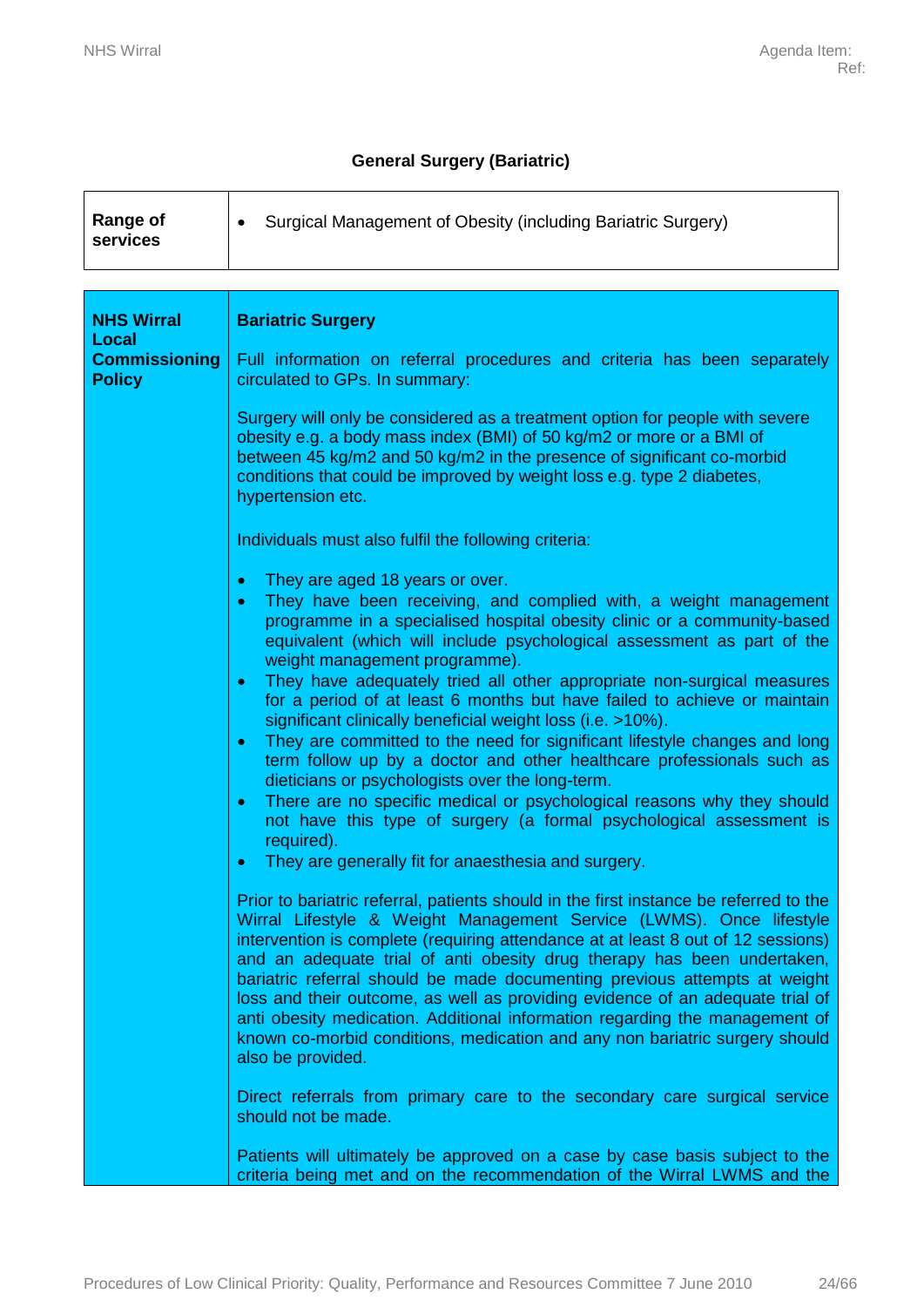| lead PCT Medical Director. This part of the pathway is subject to further<br>review and development. The recommendations of the LWMS and the PCT<br>MD will be approved on a case by case basis by the PCT HTP.                                                                                                                                                                                                                                                                                                                                            |
|------------------------------------------------------------------------------------------------------------------------------------------------------------------------------------------------------------------------------------------------------------------------------------------------------------------------------------------------------------------------------------------------------------------------------------------------------------------------------------------------------------------------------------------------------------|
| Where a patient has progressed to surgery on a self funded basis the policy<br>for subsequent transfer to NHS care if required, will be applied.                                                                                                                                                                                                                                                                                                                                                                                                           |
| Generally all referrals for routine treatment should be made to the LSWS in<br>the first instance and that team will determine the point at which the patient<br>enters the care pathway.                                                                                                                                                                                                                                                                                                                                                                  |
| If a patient requires revision surgery following previous private treatment the<br>PCT policy on transfer of care will apply.                                                                                                                                                                                                                                                                                                                                                                                                                              |
| If a patient requires revision surgery after completion of their current pathway<br>(including surgery and follow up) then the patient should be re-referred to<br>either the LSWS or to the local gastro-enterology service (as determined by<br>the presenting conditions) or a separate funding request will need to be<br>submitted via the HTP.                                                                                                                                                                                                       |
| Where a patient does not meet the criteria but it is felt they have personal<br>circumstances of an exceptional nature individual funding may be sought via<br>the PCT HTP.                                                                                                                                                                                                                                                                                                                                                                                |
| Approval for surgery may give rise to a later request for related cosmetic<br>surgery procedures. Removal of redundant skin folds resulting from weight<br>loss after surgery will not be routinely funded. All requests will be considered<br>on an individual basis. A separate policy on "Cosmetic Surgery post significant<br>weight loss" has been agreed, is included in this document and should be<br>consulted. No expectation of post weight loss surgery should be given to the<br>patient when initial referral for bariatric surgery is made. |
| Cross reference should also be made to the commissioning policies for<br>cosmetic and anaesthetic procedures.                                                                                                                                                                                                                                                                                                                                                                                                                                              |
| <b>BacktoAtoZProcedureList</b>                                                                                                                                                                                                                                                                                                                                                                                                                                                                                                                             |

**Relevant Background** The provider for specialised surgical obesity services for Wirral patients is Spire, Murrayfield.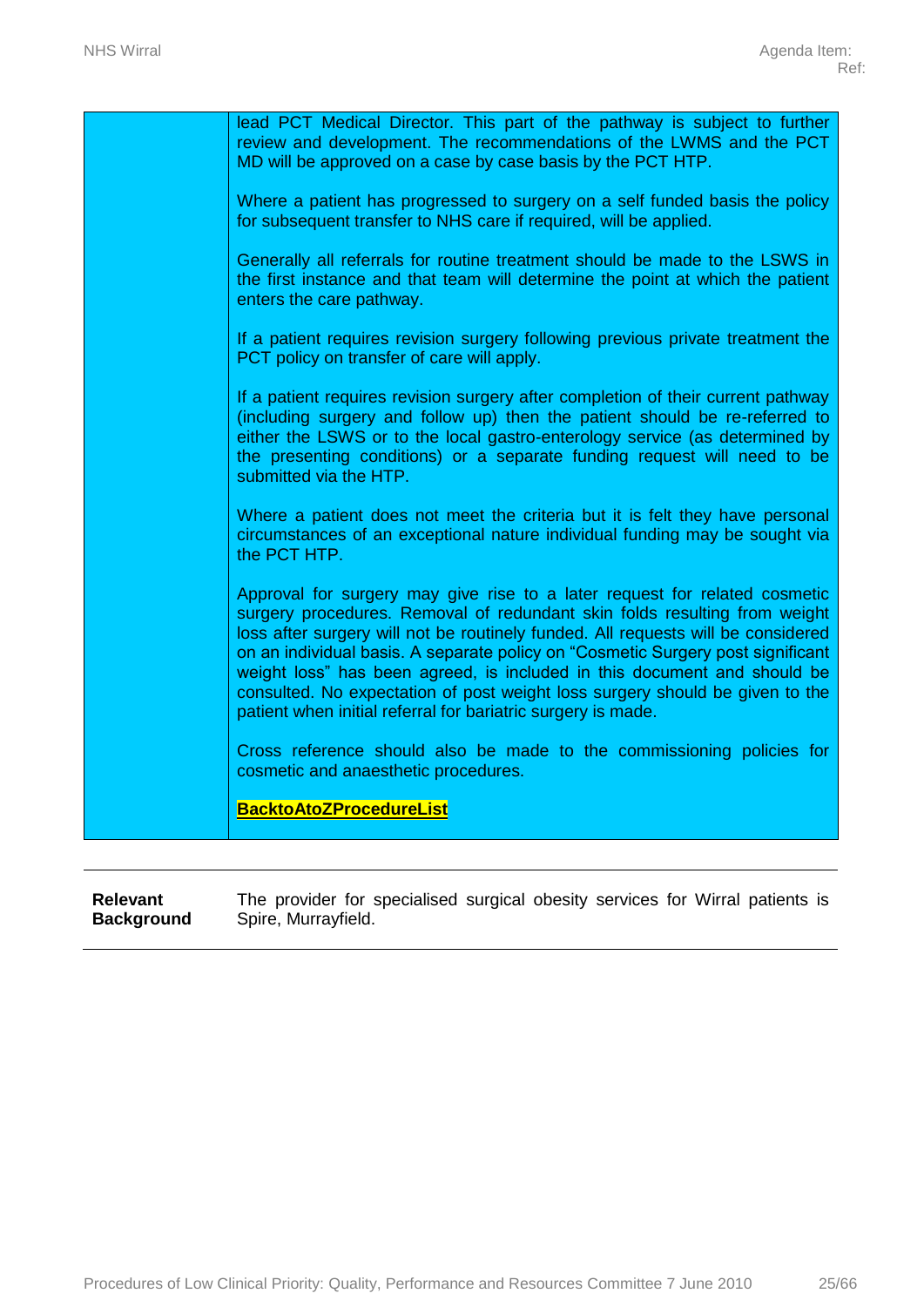<span id="page-25-0"></span> $\mathbf{r}$ 

## **General Surgery (Cosmetic Surgery Following Significant Weight Loss)**

| Range of<br>services | All cosmetic surgery following significant weight loss |
|----------------------|--------------------------------------------------------|
|----------------------|--------------------------------------------------------|

<span id="page-25-1"></span>

| <b>NHS Wirral</b><br>Local            | <b>Context</b>                                                                                                                                                                                                                                                                                                                                                                                                                                                                                                                                                                                                                                                                                                                                                                                                       |
|---------------------------------------|----------------------------------------------------------------------------------------------------------------------------------------------------------------------------------------------------------------------------------------------------------------------------------------------------------------------------------------------------------------------------------------------------------------------------------------------------------------------------------------------------------------------------------------------------------------------------------------------------------------------------------------------------------------------------------------------------------------------------------------------------------------------------------------------------------------------|
| <b>Commissioning</b><br><b>Policy</b> | There are two main categories of patients from which requests for surgery<br>may arise as follows:                                                                                                                                                                                                                                                                                                                                                                                                                                                                                                                                                                                                                                                                                                                   |
|                                       | Deliberate weight loss following successful dieting.<br>۰<br>Rapid weight loss following stomach reducing procedures (bariatric<br>$\bullet$<br>surgery).                                                                                                                                                                                                                                                                                                                                                                                                                                                                                                                                                                                                                                                            |
|                                       | The consequent major problems for patients arise from the failure of skin to<br>contract and re-drape over a smaller frame resulting in hanging folds of<br>excess skin. This gives rise to unsightliness with psychological problems<br>resulting in certain cases.                                                                                                                                                                                                                                                                                                                                                                                                                                                                                                                                                 |
|                                       | With the development of more sophisticated bariatric surgical techniques, an<br>increasing number of patients with grade 3 obesity are undergoing surgical<br>treatment and this number is likely to increase in the foreseeable future.<br>Following significant weight loss the quality of life of many patients may be<br>hampered by large folds of redundant skin and subcutaneous tissue. In these<br>cases plastic surgery may be required at a later stage to remove the excess<br>skin. The number of patients being referred for this type of surgery at present<br>is small. However it is likely to rise steadily in the foreseeable future. Given the<br>inability at this stage to predict the demand for this form of surgery all requests<br>will be managed through the PCT Health Treatment Panel. |
|                                       | <b>Types of Surgical Intervention</b>                                                                                                                                                                                                                                                                                                                                                                                                                                                                                                                                                                                                                                                                                                                                                                                |
|                                       | For patients undergoing plastic surgery following a bariatric procedure, the<br>operations carried out may include:                                                                                                                                                                                                                                                                                                                                                                                                                                                                                                                                                                                                                                                                                                  |
|                                       | Dermolipectomy of the abdomen and flank.<br>$\bullet$<br>Dermolipectomy of the arms (above the elbow).<br>$\bullet$<br>Breast reduction and breast mastopexy, and<br>٠<br>Dermolipectomy of the thighs.<br>$\bullet$                                                                                                                                                                                                                                                                                                                                                                                                                                                                                                                                                                                                 |
|                                       | The most common procedure is dermolipectomy of the abdomen. All of the<br>above<br>Procedures are generally safe, planned operations without serious<br>complication and generally give rise to good functional and aesthetic results.                                                                                                                                                                                                                                                                                                                                                                                                                                                                                                                                                                               |
|                                       | <b>Policy</b>                                                                                                                                                                                                                                                                                                                                                                                                                                                                                                                                                                                                                                                                                                                                                                                                        |
|                                       | The policy will apply for all patients who achieve significant weight loss either<br>through weight management programmes or through surgical treatment.                                                                                                                                                                                                                                                                                                                                                                                                                                                                                                                                                                                                                                                             |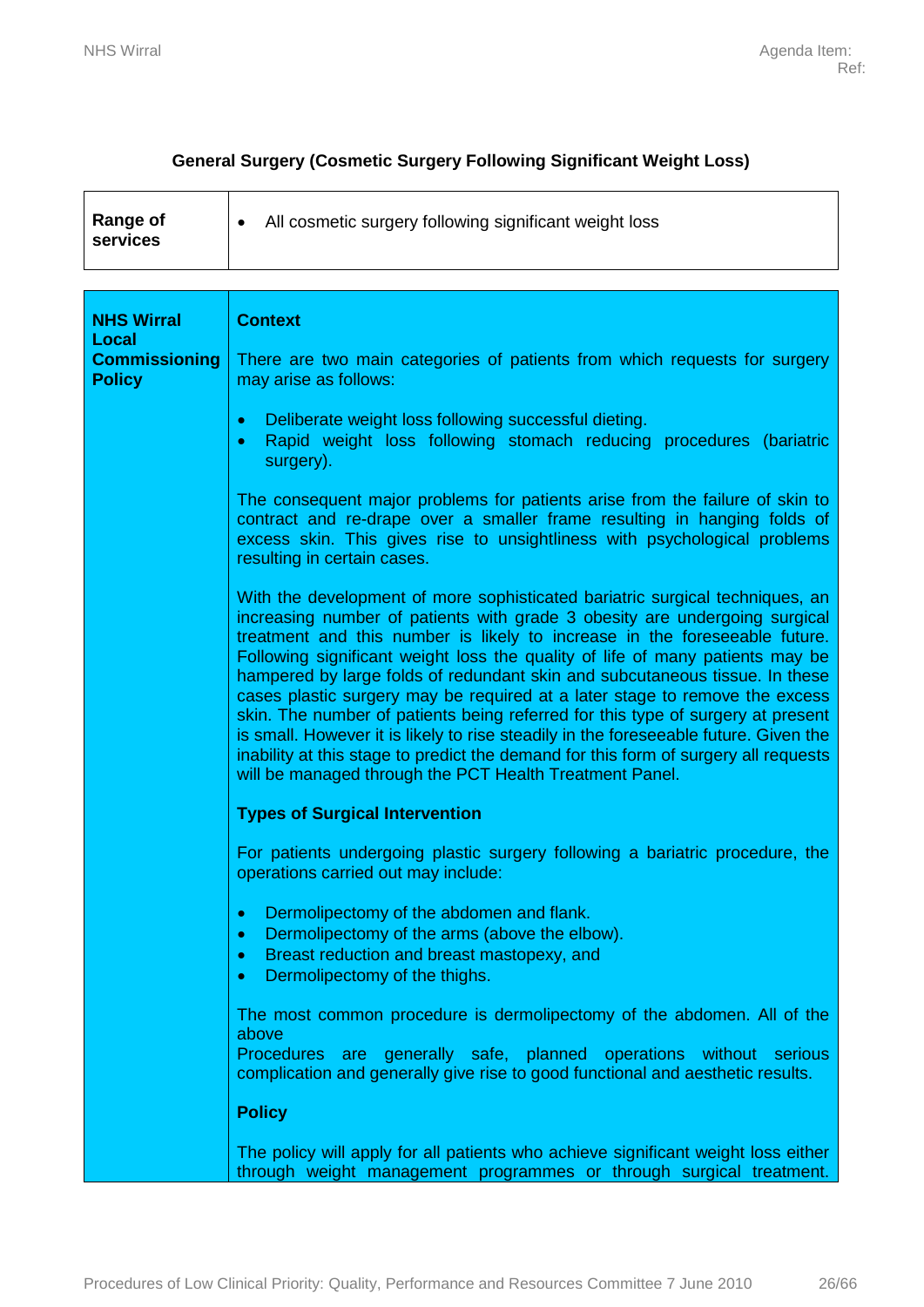| Patients who achieve significant weight loss without NHS support will not be<br>disadvantaged.                                                                                                                                                                                                                                                                                                                                                                                                                                                                                  |
|---------------------------------------------------------------------------------------------------------------------------------------------------------------------------------------------------------------------------------------------------------------------------------------------------------------------------------------------------------------------------------------------------------------------------------------------------------------------------------------------------------------------------------------------------------------------------------|
| Removal of redundant skin folds resulting from weight loss after surgery will<br>not be routinely funded. Such requests will be considered as separate cases.<br>Cross reference should be made to the commissioning policies for cosmetic<br>and anaesthetic procedures.                                                                                                                                                                                                                                                                                                       |
| Cosmetic surgery and surgery undertaken to improve appearance following<br>significant weight loss will not normally be funded by the NHS other than in<br>exceptional circumstances as outlined below:                                                                                                                                                                                                                                                                                                                                                                         |
| Arm and thigh reductions where<br>(i)                                                                                                                                                                                                                                                                                                                                                                                                                                                                                                                                           |
| The flaps cause significant documented problems with activities of daily<br>a)<br>life (e.g. ambulatory restrictions) OR<br>Causes a chronic and persistent skin condition (e.g. intertriginous<br>b)<br>dermatitis, panniculitis, cellulitis or skin ulcerations) that is refractory to at<br>least six months of medical treatment. In addition to good hygiene<br>practices, treatment should include topical antifungals, topical and/or<br>systemic corticosteroids and/or local or systemic antibiotics OR<br>The flaps cause disabling psychological distress.<br>C)     |
| (ii)<br>Apronectomy or Abdominoplasty where                                                                                                                                                                                                                                                                                                                                                                                                                                                                                                                                     |
| The flap hangs at or below the level of the symphysis pubis AND                                                                                                                                                                                                                                                                                                                                                                                                                                                                                                                 |
| causes significant problems with activities of daily life (e.g. ambulatory<br>a)<br>restrictions) OR<br>Causes a chronic and persistent skin condition (e.g. intertriginous<br>b)<br>dermatitis, panniculitis, cellulitis or skin ulcerations) that is refractory to at<br>least six months of medical treatment. In addition to good hygiene<br>practices, treatment should include topical antifungals, topical and/or<br>systemic corticosteroids and/or local or systemic antibiotics OR<br>C)<br>Disabling psychological distress.                                         |
| (iii)<br>Breast reduction, augmentation and Mastopexy where                                                                                                                                                                                                                                                                                                                                                                                                                                                                                                                     |
| The breasts cause significant documented problems with activities of<br>a)<br>daily life (e.g. ambulatory restrictions) OR<br>Causes a chronic and persistent skin condition (e.g. intertriginous<br>b)<br>dermatitis, panniculitis, cellulitis or skin ulcerations) that is refractory to at<br>least six months of medical treatment. In addition to good hygiene<br>practices, treatment should include topical antifungals, topical and/or<br>systemic corticosteroids and/or local or systemic antibiotics OR<br>The breasts cause disabling psychological distress.<br>C) |
| Clinical photographs will be required to support any application for treatment<br>on an exceptional basis.                                                                                                                                                                                                                                                                                                                                                                                                                                                                      |
| Disabling psychological distress will need to be demonstrated and supported<br>by documentary evidence of significant morbidity which has necessitated<br>psychological intervention. Details of previous referrals, treatments and<br>outcomes will need to be supplied.                                                                                                                                                                                                                                                                                                       |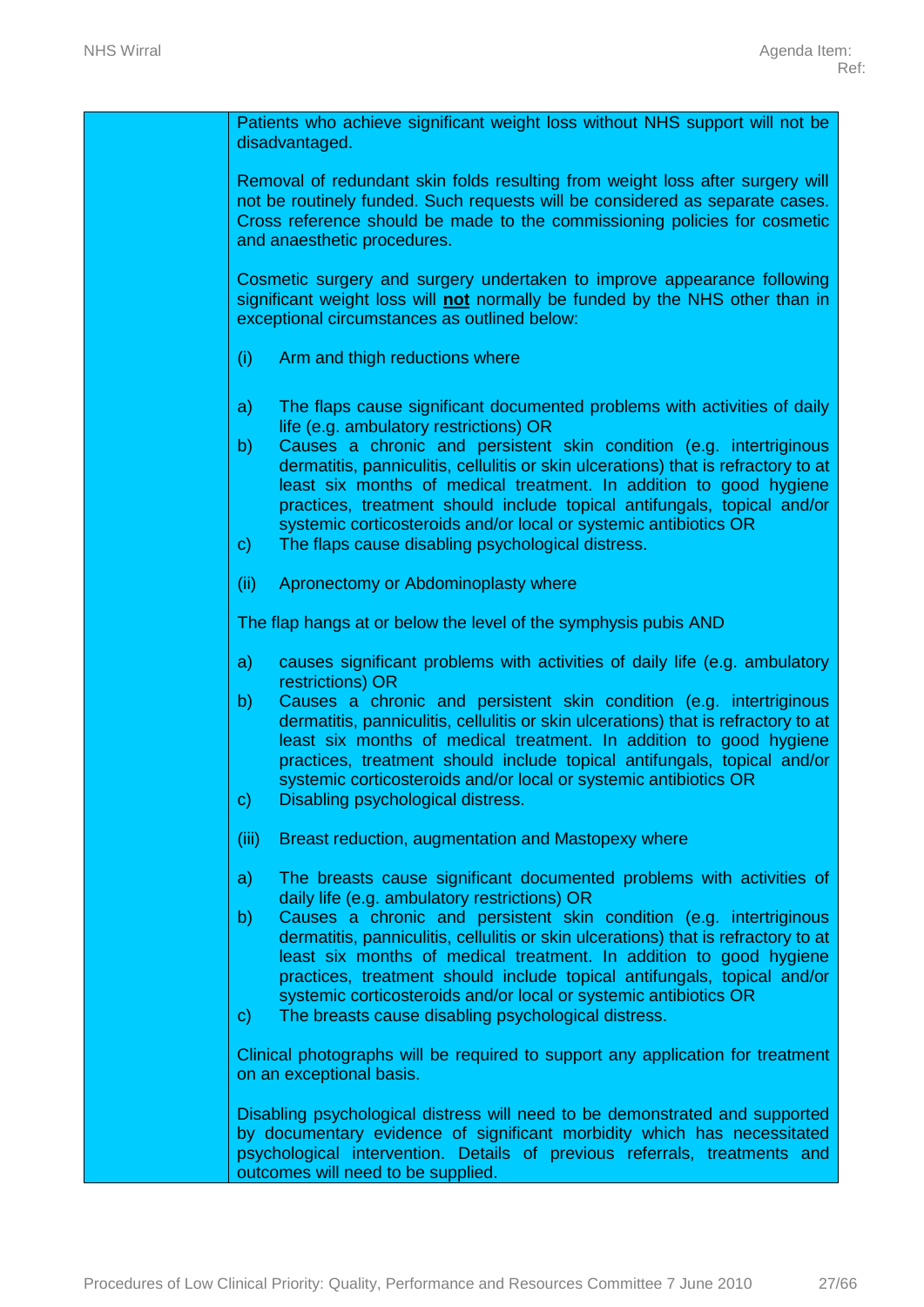Problems with activities of daily life will need to be demonstrated and supported by documentary evidence of significant morbidity which has necessitated medical intervention. Surgery will not be funded unless: a) The target weight has been achieved. AND b) The target weight has been maintained for two years. AND c) The patients BMI (body mass index) is stable for two years and as close to 25 as possible taking into account the weight of redundant tissue not amenable to further weight reduction. AND d) The patient is suffering from severe functional problems as detailed in 4 (i)-(iii) above. When surgery is requested following bariatric surgery, the procedure should not be performed until at least 24 months after the bariatric surgery. **PCT Procedures**  Prior approval is required from the PCT Health Treatment Panel, ideally before the referral is made to secondary care. Where either psychological or physical difficulties are cited as the justification for the proposed intervention, all efforts should have been made in advance to manage these problems before any request for surgery. Evidence to demonstrate this will be required. Using a psychological assessment to justify treatment is inappropriate and a waste of resources. It is expected that appropriate interventions to improve psychological well-being would have been used over a period of time before surgery would be considered as an option. Evidence will be required that psychological intervention took place prior to any request for surgery. Similarly, where physical symptoms are the reasons for considering surgery, all other appropriate interventions should have been tried. Documentation of such efforts will be expected for any potential requests and referrals. **Requests for Treatment** Assuming that the patient meets the outline criteria then the referring clinician should complete the standard PCT Request Proforma ensuring that all information required under Section 4 (Policy) is included. Additional supporting information should be included which will help in consideration of the request as follows: • Date of bariatric surgery (where relevant). • Pre operative or original BMI with dates. • Date target weight achieved. Current BMI. • Period of stability at target weight. Patient compliance with continuing nutritional supervision and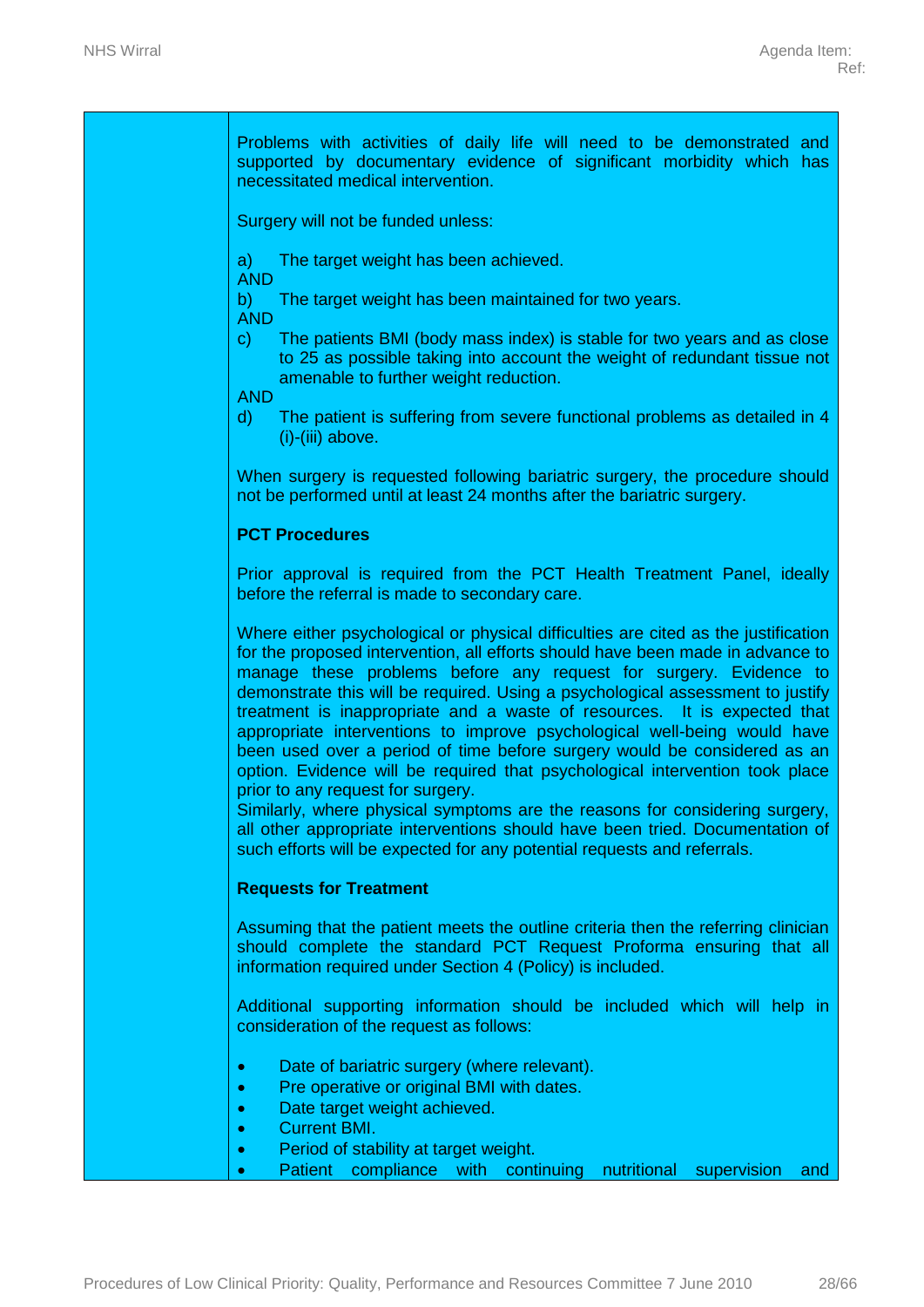| management.<br>Details of functional problems.<br>$\bullet$<br>Details of associated medical problems.<br>$\bullet$<br>Expected outcomes from surgery.<br>$\bullet$<br>Description of psychological problems (with supporting evidence).<br>$\bullet$<br>Photographic evidence.<br>$\bullet$ |
|----------------------------------------------------------------------------------------------------------------------------------------------------------------------------------------------------------------------------------------------------------------------------------------------|
| <b>PCT Support</b>                                                                                                                                                                                                                                                                           |
| The PCT Complex Case Team will be available to support and advise<br>referrers on the details of this policy.                                                                                                                                                                                |
| <b>BacktoAtoZProcedureList</b>                                                                                                                                                                                                                                                               |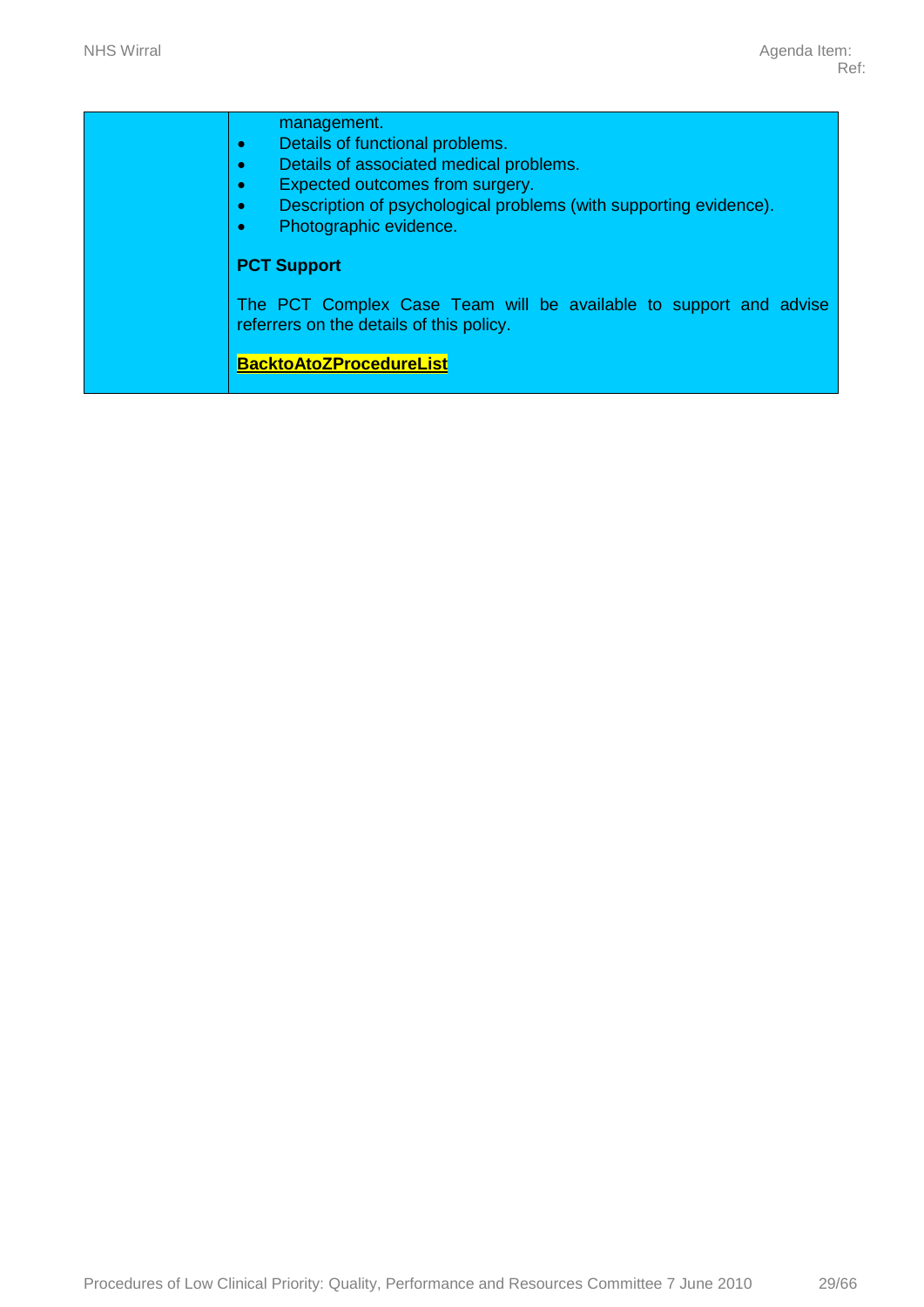# **Hyperbaric Oxygen Services**

<span id="page-29-1"></span><span id="page-29-0"></span>

| Range of<br>services                                                | All                                                                                                                                                                                                                                                      |
|---------------------------------------------------------------------|----------------------------------------------------------------------------------------------------------------------------------------------------------------------------------------------------------------------------------------------------------|
|                                                                     |                                                                                                                                                                                                                                                          |
| <b>NHS Wirral</b><br>Local<br><b>Commissioning</b><br><b>Policy</b> | This treatment is not routinely commissioned.<br>Funding may be considered as part of a well designed randomised control<br>trial.<br>Funding will be available for emergency treatments and paid on a<br>retrospective basis.                           |
|                                                                     | All planned requests to be considered on a case by case basis by the HTP<br>who will review in light of the Specialised Services National Definition Set<br>(Number 28 Adults).<br>Cross reference to Dental Services.<br><b>BacktoAtoZProcedureList</b> |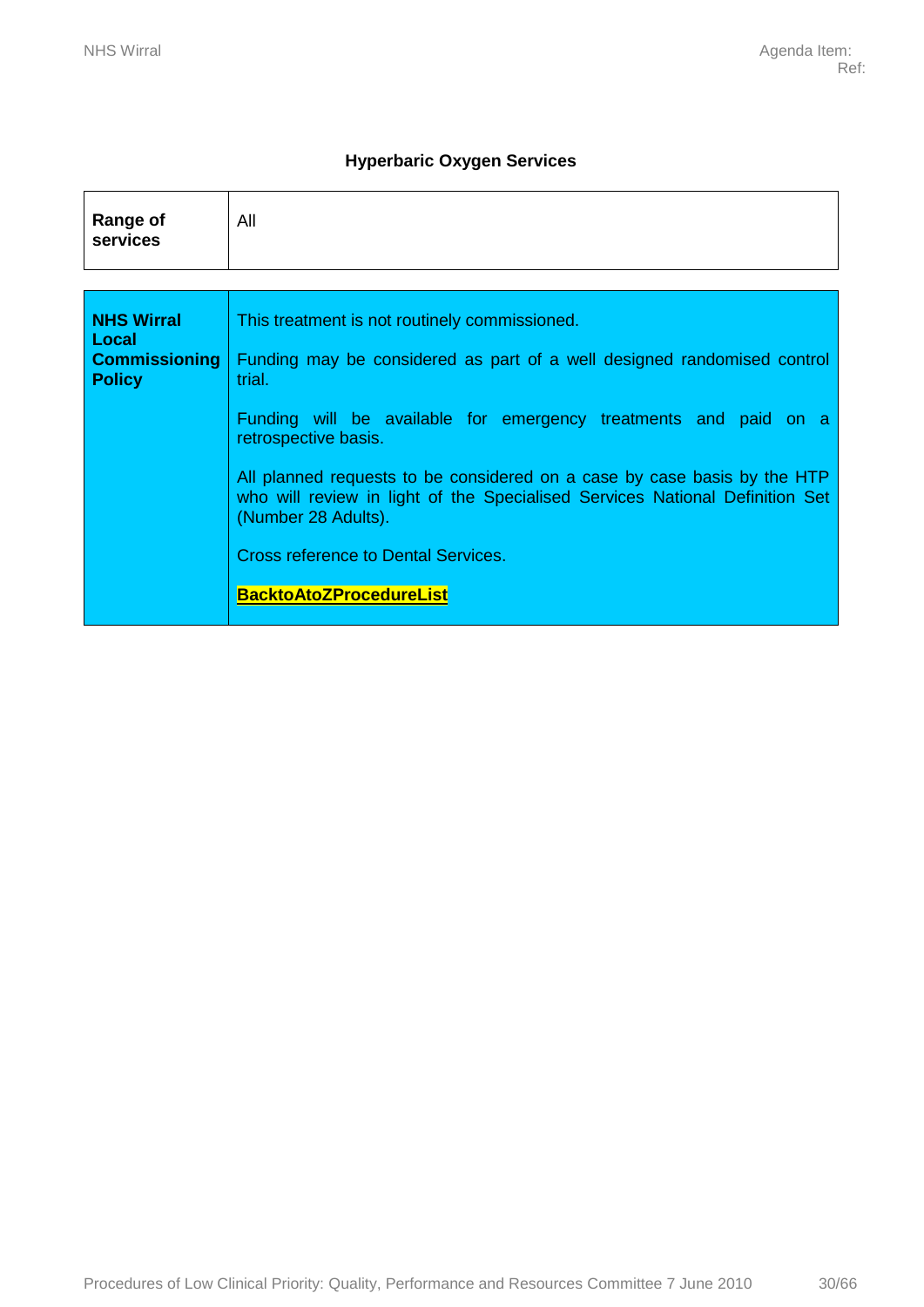## <span id="page-30-1"></span>**Medicines Management**

<span id="page-30-0"></span>

| Range of<br>services                                                       | Drugs & Technologies                                                                                                                                                                                                                                                                                                                                                                                                                                                                                                                                                                                                                                                                                                                                                                                                                                                                                                                                                                                                                                                                                                                                                                                                                                                                                                                                                                                                                                                                                                                                                                                                                                  |
|----------------------------------------------------------------------------|-------------------------------------------------------------------------------------------------------------------------------------------------------------------------------------------------------------------------------------------------------------------------------------------------------------------------------------------------------------------------------------------------------------------------------------------------------------------------------------------------------------------------------------------------------------------------------------------------------------------------------------------------------------------------------------------------------------------------------------------------------------------------------------------------------------------------------------------------------------------------------------------------------------------------------------------------------------------------------------------------------------------------------------------------------------------------------------------------------------------------------------------------------------------------------------------------------------------------------------------------------------------------------------------------------------------------------------------------------------------------------------------------------------------------------------------------------------------------------------------------------------------------------------------------------------------------------------------------------------------------------------------------------|
|                                                                            |                                                                                                                                                                                                                                                                                                                                                                                                                                                                                                                                                                                                                                                                                                                                                                                                                                                                                                                                                                                                                                                                                                                                                                                                                                                                                                                                                                                                                                                                                                                                                                                                                                                       |
| <b>NHS Wirral</b><br><b>Local</b><br><b>Commissioning</b><br><b>Policy</b> | The Wirral Drugs and Therapeutics Committee have developed a Wirral<br>$\bullet$<br>wide Medicines Guide (Formulary).<br>All new drugs will be approved by the WDTC for use across the health<br>$\bullet$<br>economy.<br>New drugs are approved clinically for inclusion in the Medicines Guide in<br>$\bullet$<br>line with NICE guidance or where there is sufficient evidence on clinical<br>and cost-effectiveness to support their use and demonstrate advantages<br>over existing treatment options. Financial discussions may follow in some<br>cases before new clinically approved medicines are used.<br>Exceptional cases for non formulary medicines funded outside tariff are<br>$\bullet$<br>considered via the HTP for prior approval. For tariff excluded medicines<br>approved via the DTC (usually in line with NICE guidance) an agreed<br>dataset of individual patient data is submitted for funding retrospectively<br>on a quarterly basis. This data is monitored by the Head of Medicines<br>Management.<br>All tariff excluded medicines requests or exceptional cases from non-<br>$\bullet$<br>Wirral Providers are currently considered at the HTP or subject to the<br>agreement with the Head of Medicines Management. Discussions are<br>ongoing across the North West to reach agreement across a wider<br>footprint on principles for retrospective data submission, without prior<br>approval, for NICE approved tariff excluded medicines.<br>All other cases are subject to prior approval on a case by case basis by the<br>PCT HTP or the PCT Head of Medicines Management.<br><b>BacktoAtoZProcedureList</b> |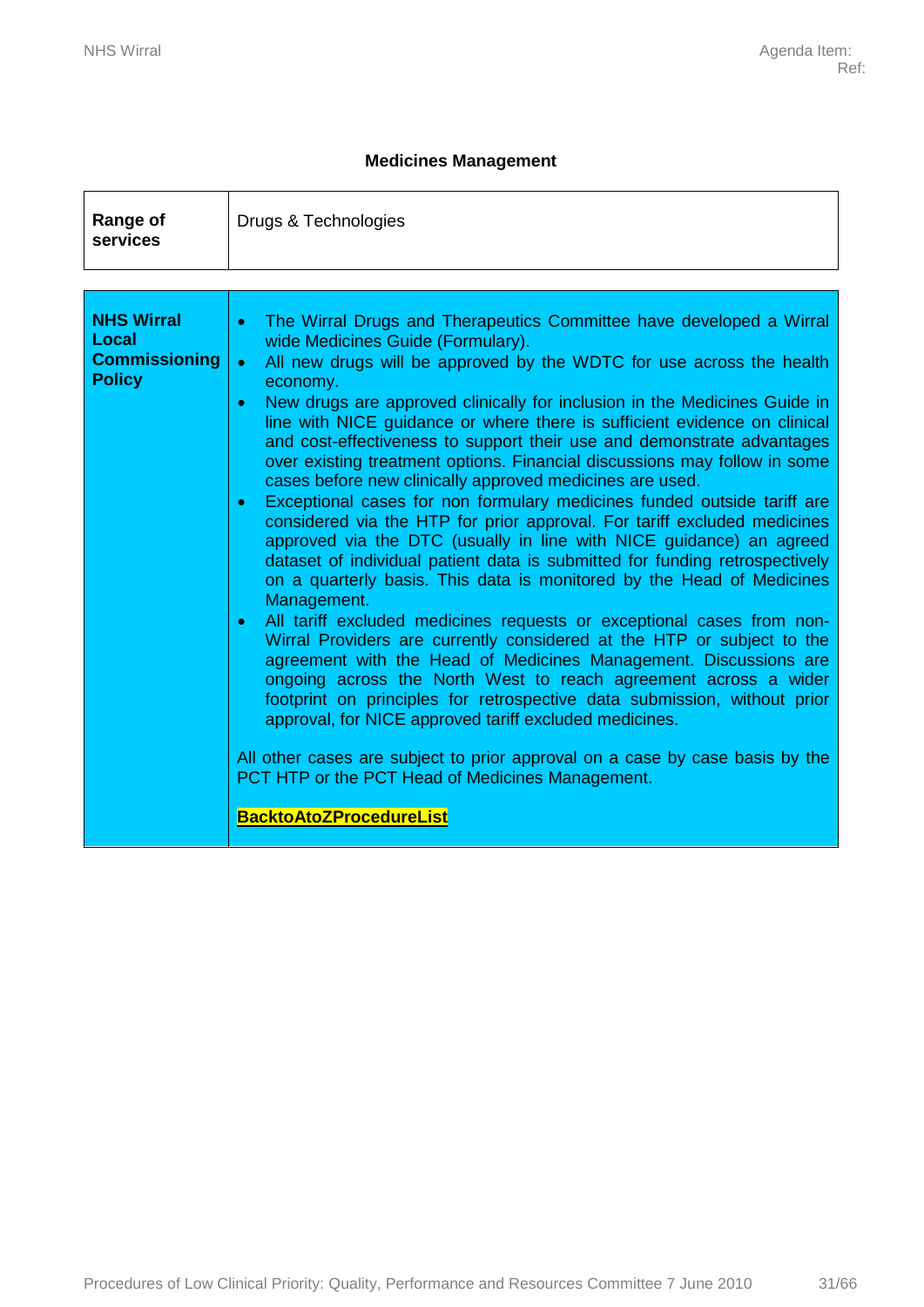## **Mental Health Services (Adults)**

<span id="page-31-0"></span>

| Range of<br>services | <b>Eating Disorders</b><br><b>Post Traumatic Stress Disorder</b> |
|----------------------|------------------------------------------------------------------|
|                      | <b>Adult ADHD</b>                                                |
|                      | Aspergers Syndrome                                               |
|                      | Hearing Services for adults with MH problems (John Denmark Unit) |
|                      | <b>Gender Reassignment Surgery</b><br>$\bullet$                  |
|                      | <b>Psychological Assessments</b>                                 |

<span id="page-31-6"></span><span id="page-31-5"></span><span id="page-31-4"></span><span id="page-31-3"></span><span id="page-31-2"></span><span id="page-31-1"></span>

| <b>NHS Wirral</b>                              | <b>Eating Disorders</b>                                                                                                                                                                                                                                                                                                                                                                                                                                                       |
|------------------------------------------------|-------------------------------------------------------------------------------------------------------------------------------------------------------------------------------------------------------------------------------------------------------------------------------------------------------------------------------------------------------------------------------------------------------------------------------------------------------------------------------|
| Local<br><b>Commissioning</b><br><b>Policy</b> | A local service has been developed with an agreed pathway. Referrals<br>$\bullet$<br>should be made to the Cheshire and Wirral Partnership Trust in the first<br>instance.                                                                                                                                                                                                                                                                                                    |
|                                                | <b>BacktoAtoZProcedureList</b>                                                                                                                                                                                                                                                                                                                                                                                                                                                |
|                                                | <b>PTSD</b>                                                                                                                                                                                                                                                                                                                                                                                                                                                                   |
|                                                | Access to routine counselling services will be arranged by the GP.<br>$\bullet$<br>Exceptional cases requiring more intensive support (e.g. in patient care or<br>$\bullet$<br>a therapeutic programme not covered by existing SLAs) to be approved on<br>a case by case basis.                                                                                                                                                                                               |
|                                                | <b>BacktoAtoZProcedureList</b>                                                                                                                                                                                                                                                                                                                                                                                                                                                |
|                                                | <b>Adult ADHD, Aspergers Syndrome</b>                                                                                                                                                                                                                                                                                                                                                                                                                                         |
|                                                | Commissioning policies are under development and the potential development<br>of new local services is being considered. Pending clarity on these policies<br>and services prior approval is required on a case by case basis by the PCT<br>HTP. The PCT Mental Health lead commissioner will offer advice on the most<br>appropriate referral route or service provider.<br>The Complex Case Team will offer advice on appropriate referral routes for<br>exceptional cases. |
|                                                | <b>BacktoAtoZProcedureList</b>                                                                                                                                                                                                                                                                                                                                                                                                                                                |
|                                                | <b>Hearing Services for Adults with MH problems</b>                                                                                                                                                                                                                                                                                                                                                                                                                           |
|                                                | Patients with hearing problems (who use sign language) and who need<br>$\bullet$<br>specialist counselling and support will be considered on a case by case<br>basis.                                                                                                                                                                                                                                                                                                         |
|                                                | <b>BacktoAtoZProcedureList</b>                                                                                                                                                                                                                                                                                                                                                                                                                                                |
|                                                | <b>Gender Reassignment Services</b>                                                                                                                                                                                                                                                                                                                                                                                                                                           |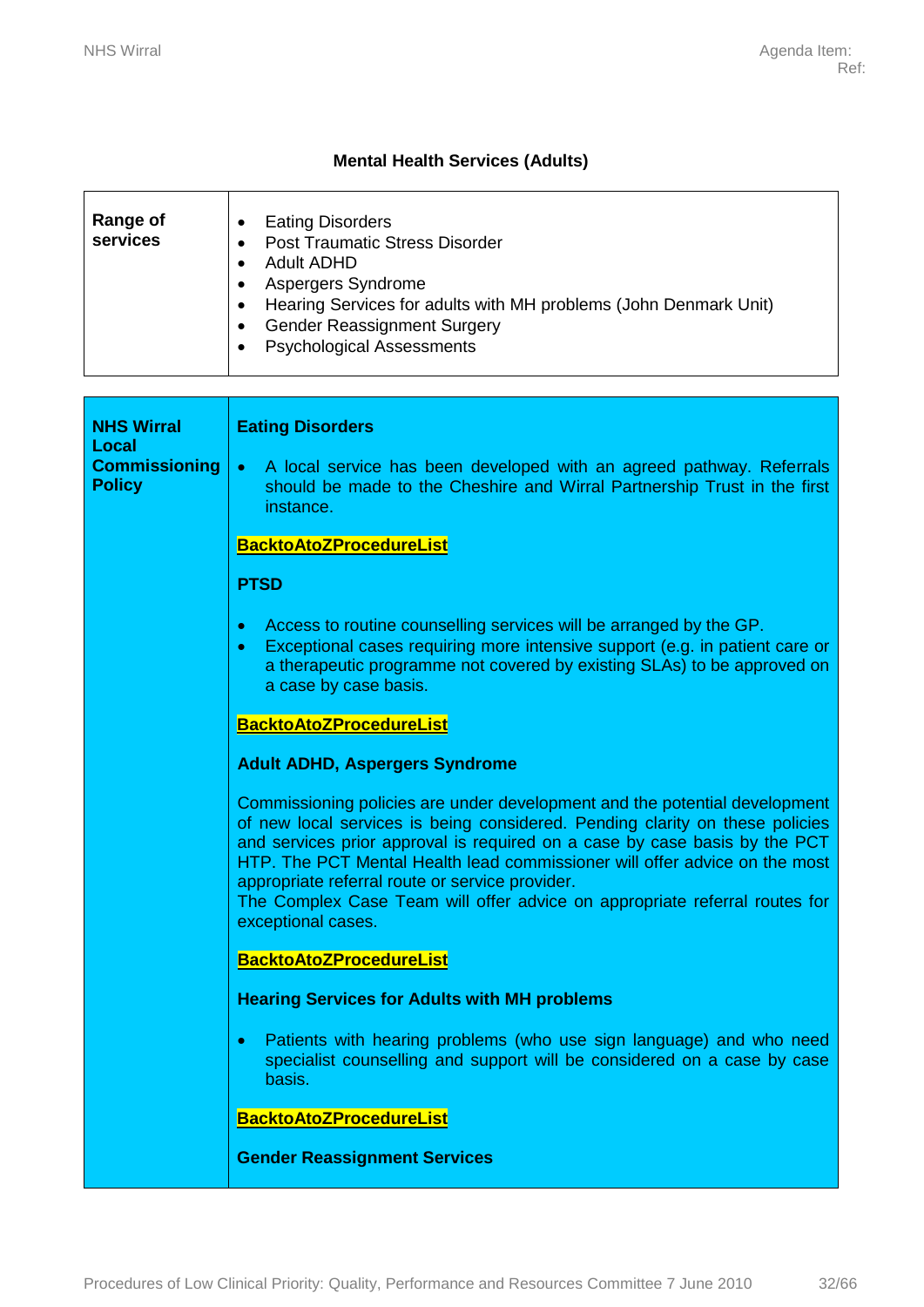| Treatment for gender dysphoria and gender reassignment is<br>$\bullet$<br>commissioned on an individual patient basis. All cases are subject to prior<br>approval on a case by case basis by the PCT HTP.<br>Patients should be referred for assessment to the local psycho sexual<br>$\bullet$<br>service (CWPT)<br>The Psycho sexual service will in turn onward refer to the specialist<br>$\bullet$<br>Gender Identity Clinic as appropriate.<br>Direct referrals to a specialist GIC should not be made.<br>۰<br>Detailed advice about the procedure and associated issues should be<br>$\bullet$<br>sought from the Complex Case Coordinator.                                                                                                                                                                                                                                                                                                                                           |
|-----------------------------------------------------------------------------------------------------------------------------------------------------------------------------------------------------------------------------------------------------------------------------------------------------------------------------------------------------------------------------------------------------------------------------------------------------------------------------------------------------------------------------------------------------------------------------------------------------------------------------------------------------------------------------------------------------------------------------------------------------------------------------------------------------------------------------------------------------------------------------------------------------------------------------------------------------------------------------------------------|
| It is likely that the patient will request a number of associated treatments as<br>part of the transition to their new gender. Speech therapy and endocrinology<br>services should be provided as part of the package of care at the specialist<br>gender identity service or through local referral on the recommendation of the<br>local psycho sexual service or GIC. The local endocrinology and speech<br>therapy services may also be accessed.<br>Treatments that are considered purely cosmetic will not be approved. This<br>includes image consultancy, removal of facial hair (electrolysis or laser),<br>mastectomy for trans men, thyroid chondroplasty for trans women, breast<br>augmentation for trans women, facial feminisation, rhinoplasty, body<br>contouring, voice modification, hair restoration, storage of gametes, skin<br>resurfacing. Exceptionality will need to be demonstrated and individual cases<br>approved by the HTP.<br><b>BacktoAtoZProcedureList</b> |

**Relevant Background** GRS policies should be read in conjunction with policies on cosmetic procedures.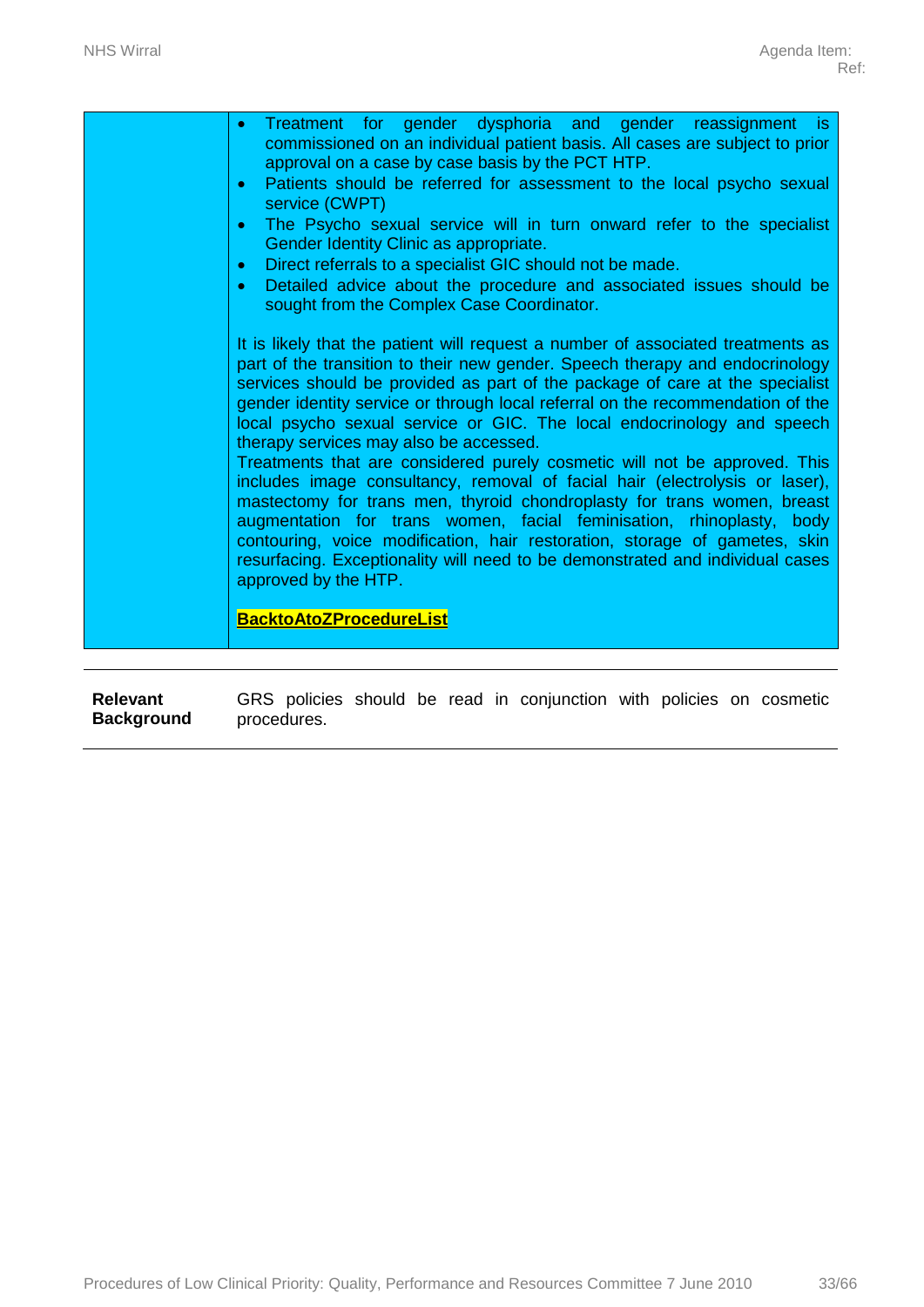# **Nephrology Services**

<span id="page-33-0"></span>

| Range of<br>services | Bariatric surgery for patients with CKD<br>Sub-fertility in patients with CKD<br>Wegeners Disease (cosmetic surgery) |
|----------------------|----------------------------------------------------------------------------------------------------------------------|
|----------------------|----------------------------------------------------------------------------------------------------------------------|

<span id="page-33-1"></span>

| <b>NHS Wirral</b><br>Local<br><b>Commissioning</b> | As a general policy the relevant commissioning policies for each specialty will<br>apply. |
|----------------------------------------------------|-------------------------------------------------------------------------------------------|
| <b>Policy</b>                                      | All cases are subject to prior approval on a case by case basis by the PCT<br>HTP.        |
|                                                    | <b>BacktoAtoZProcedureList</b>                                                            |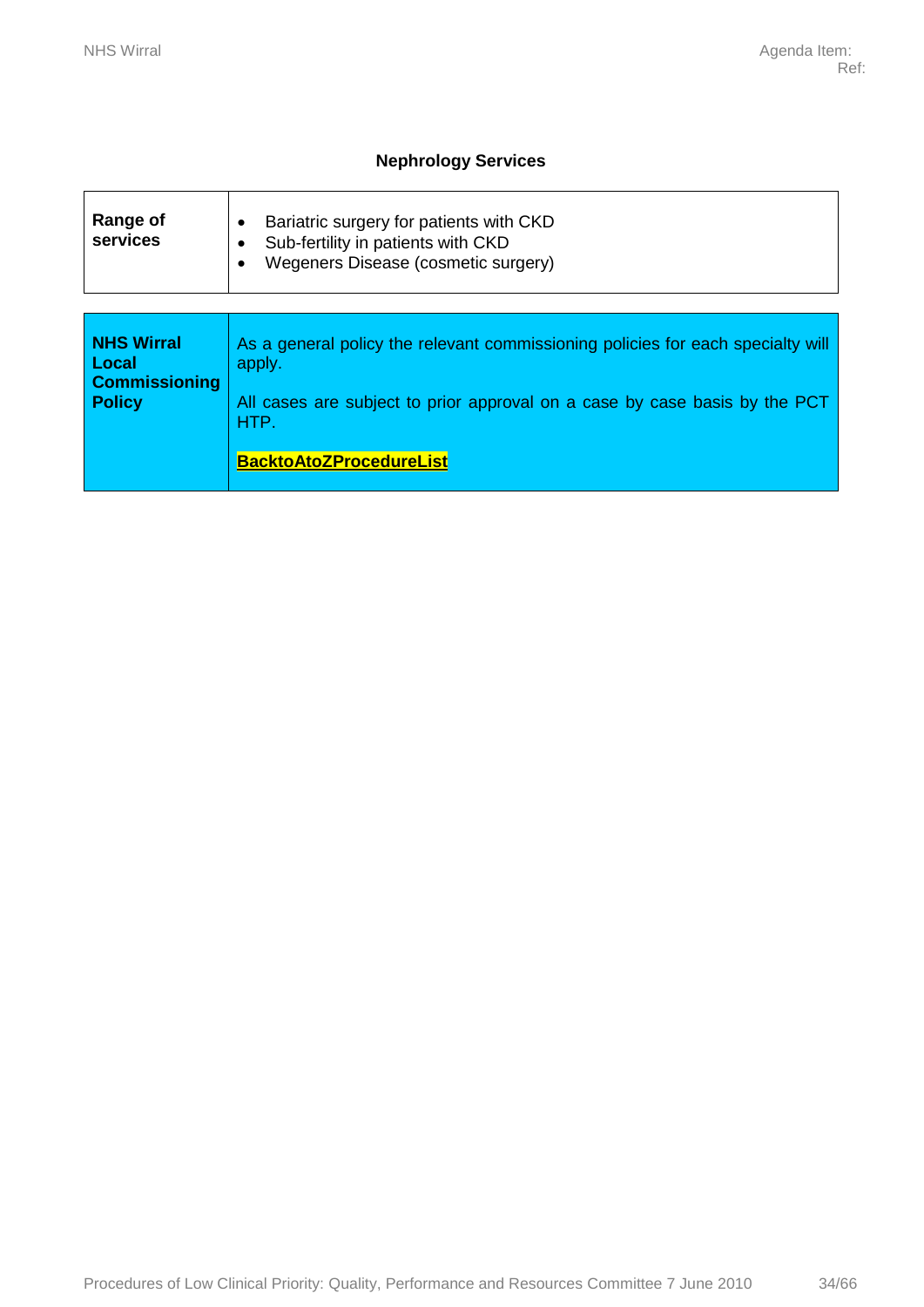# **Neurology Services**

<span id="page-34-0"></span>

| <b>Range of</b><br>services | <b>Bobath Therapy</b><br><b>Specialist Epilepsy Services</b><br>Botulinum Toxin - Cervical Dystonia<br>Botulinum Toxin A (BTA) Treatment (for children with Cerebral Palsy) |
|-----------------------------|-----------------------------------------------------------------------------------------------------------------------------------------------------------------------------|
|                             |                                                                                                                                                                             |

<span id="page-34-4"></span><span id="page-34-3"></span><span id="page-34-2"></span><span id="page-34-1"></span>

| <b>NHS Wirral</b><br>Local<br><b>Commissioning</b><br><b>Policy</b> | <b>Bobath Therapy.</b> Continued funding will be provided for all patients currently<br>receiving Bobath therapy for treatment of cerebral palsy. All new cases will be<br>considered on an individual basis.<br><b>BacktoAtoZProcedureList</b>                                                                                                               |
|---------------------------------------------------------------------|---------------------------------------------------------------------------------------------------------------------------------------------------------------------------------------------------------------------------------------------------------------------------------------------------------------------------------------------------------------|
|                                                                     | Specialist Epilepsy Services. Some specialist epilepsy services are<br>commissioned on an individual basis. A maximum of one week for<br>videotelemetry and one week for neurophysiologic assessment will be<br>commissioned. Other specialist epilepsy services are not commissioned,<br>including residential care.                                         |
|                                                                     | <b>BacktoAtoZProcedureList</b>                                                                                                                                                                                                                                                                                                                                |
|                                                                     | Botulinum Toxin - Cervical Dystonia. Treatment of cervical dystonia with<br>botulinum toxin is safe and effective and is commissioned.                                                                                                                                                                                                                        |
|                                                                     | <b>BacktoAtoZProcedureList</b>                                                                                                                                                                                                                                                                                                                                |
|                                                                     | Botulinum Toxin A (BTA) Treatment (for children with cerebral palsy).<br>Commissioned according to certain criteria - BTA injections are not suitable<br>for all children with cerebral palsy and patient selection is very important.<br>Availability and commissioning of support services should be considered prior<br>to approval of treatment with BTA. |
|                                                                     | Cases of Frey's syndrome, blepharospasm, cerebral palsy, hyperhidrosis,<br>adjunct treatment for facial palsy, facial pain TMJ dysfunction and masseteric<br>hypertrophy will be considered on receipt of a specialist opinion. All such<br>cases are subject to prior approval on a case by case basis by the PCT HTP.                                       |
|                                                                     | <b>BacktoAtoZProcedureList</b>                                                                                                                                                                                                                                                                                                                                |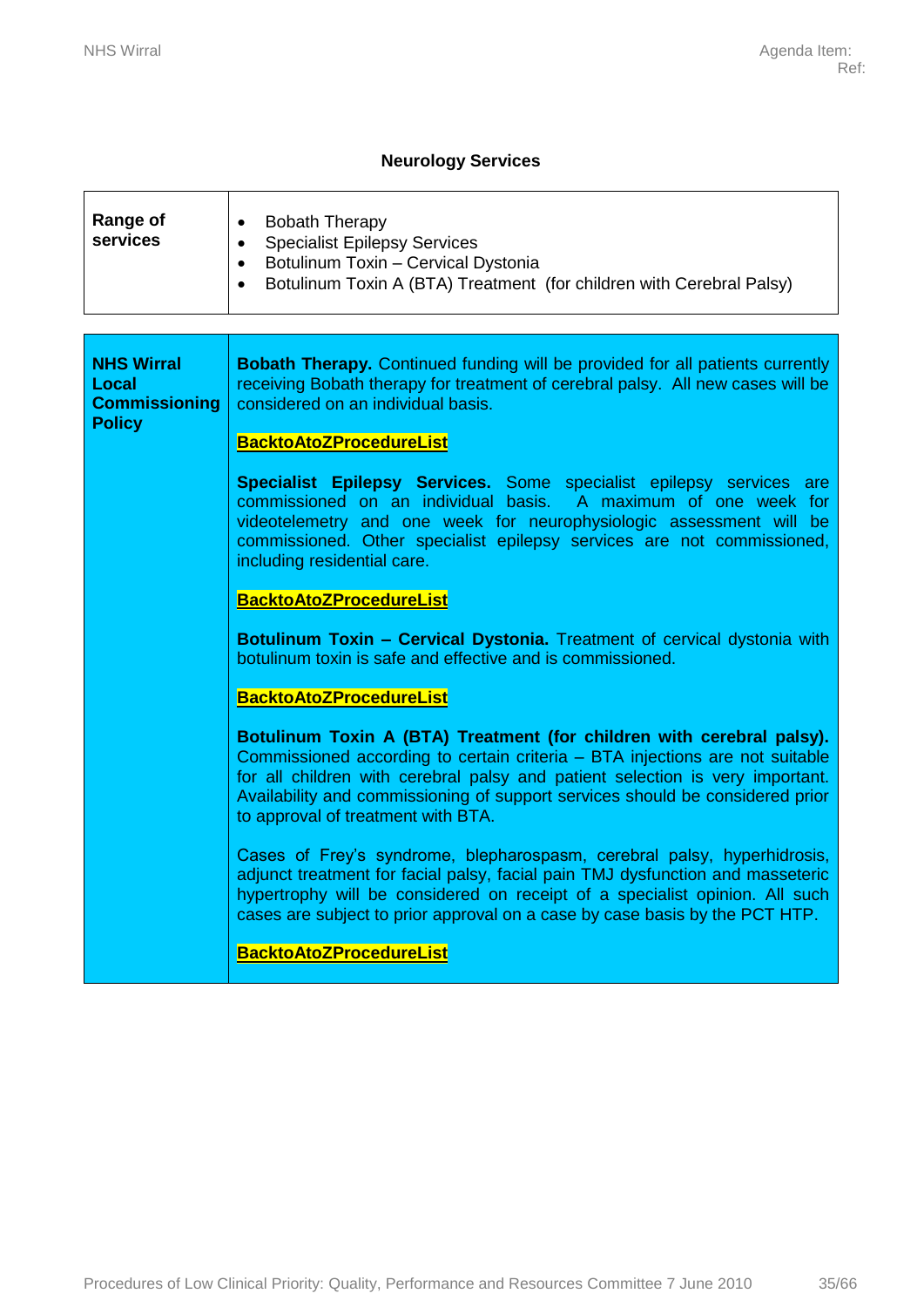# **Obstetrics & Gynaecology Services**

<span id="page-35-0"></span>

| Range of<br>services | In-vitro fertilisation (IVF)/Assisted conception<br><b>Elective Caesarean Section</b><br><b>Reversal of Female Sterilisation</b><br>Polycystic ovaries<br>Surrogacy |
|----------------------|---------------------------------------------------------------------------------------------------------------------------------------------------------------------|
|                      |                                                                                                                                                                     |

<span id="page-35-1"></span>

| <b>Cheshire and</b><br><b>Merseyside</b><br><b>Commissioning</b><br><b>Policy</b> | The Cheshire & Merseyside Specialised Services Commissioning Team have<br>produced unified guidance for PCTs across Cheshire, Merseyside and West<br>Lancashire. This has been subject to formal public consultation. The Cheshire<br>& Merseyside policy is attached.                                                |
|-----------------------------------------------------------------------------------|-----------------------------------------------------------------------------------------------------------------------------------------------------------------------------------------------------------------------------------------------------------------------------------------------------------------------|
|                                                                                   | Fertility Policy.pdf                                                                                                                                                                                                                                                                                                  |
|                                                                                   | The In-vitro fertilisation (IVF)/Assisted conception policy in summary is<br>as follows:                                                                                                                                                                                                                              |
|                                                                                   | IVF is approved in accordance with the Cheshire and Merseyside criteria.<br>Eligibility criteria is as follow:                                                                                                                                                                                                        |
|                                                                                   | Couples must have no living children from the present or previous<br>$\bullet$<br>relationships (see additional guidance below).                                                                                                                                                                                      |
|                                                                                   | Couples have failed to conceive after regular unprotected sexual<br>$\bullet$<br>intercourse for 2 years in the absence of known reproductive pathology.<br>Women will not be offered IVF if they have had a sterilisation or their<br>$\bullet$<br>partner has had a vasectomy.                                      |
|                                                                                   | Women must be aged between 23 and 39 years old (and not over 40 at<br>$\bullet$<br>the time of treatment).                                                                                                                                                                                                            |
|                                                                                   | Women's BMI must be between 19-29 before treatment.<br>$\bullet$<br>Both partners must give assurance that alcohol intake is within<br>$\bullet$<br>Department of Health guidelines and they are not using recreational drugs.<br>Couples with primary infertility will be eligible.<br>$\bullet$                     |
|                                                                                   | A maximum of 3 cycles are permitted of which 2 cycles only will be funded<br>$\bullet$<br>by the NHS. NHS funding will reduce if a couple have additional private<br>treatments. Treatments are irrespective of location. Transport IVF will be<br>counted.                                                           |
|                                                                                   | IVF is not funded when azoospermia or oligospermia occurs following<br>male reversal of sterilisation or following female reversal of sterilisation.<br>Egg donation is funded but on an exceptional basis and subject to explicit<br>approval by the PCT HTP.                                                        |
|                                                                                   | A cycle is defined as an attempt at ovarian stimulation, egg recovery,<br>fertilisation and embryo transfer and generally is deemed to have commenced<br>at the patients attendance at a Patient information Event (PIE).<br>Treatment will only be funded at NHS centres. Treatments overseas will not<br>be funded. |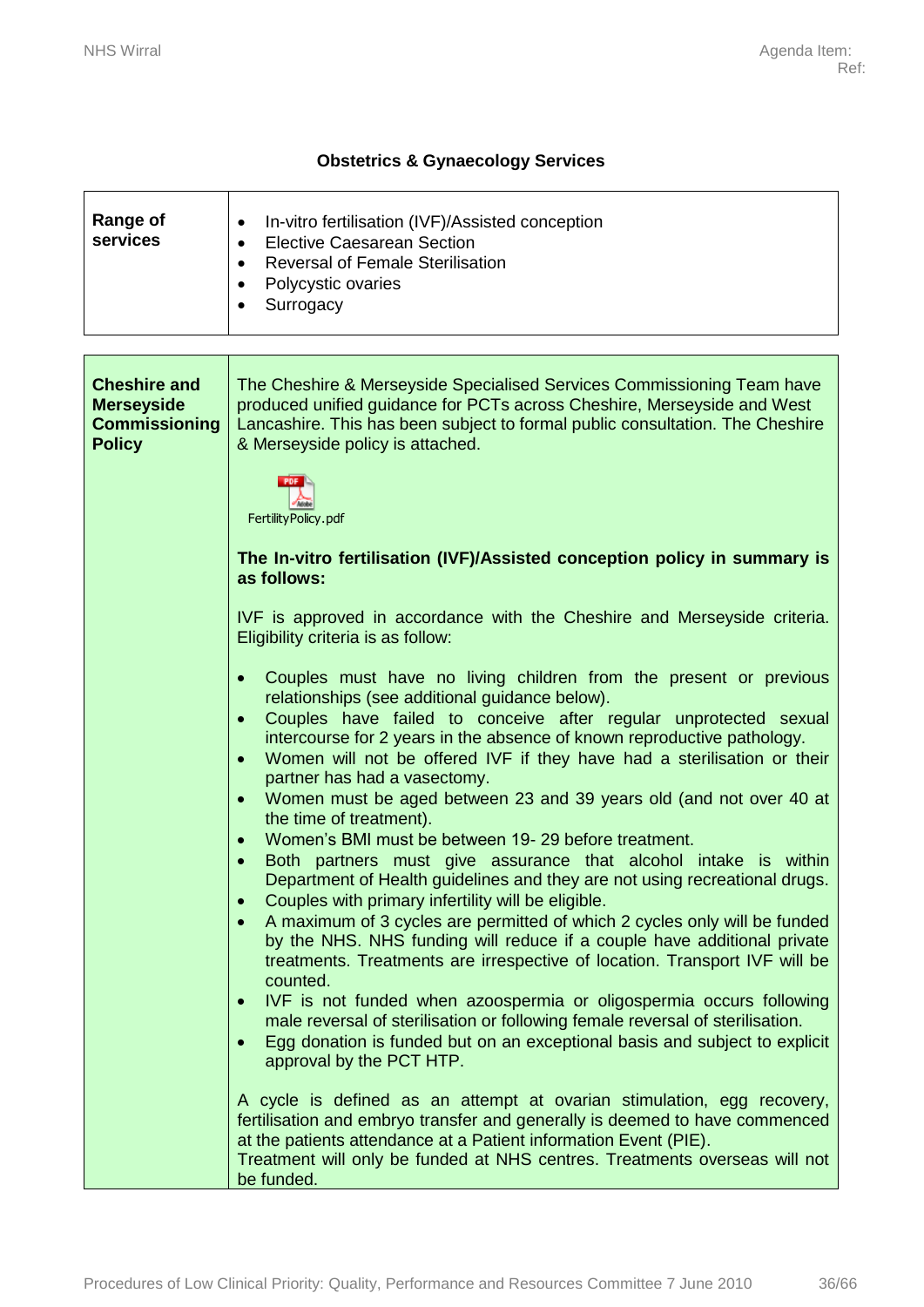<span id="page-36-1"></span><span id="page-36-0"></span>

|                                                | GP's may require further advice on cases where there are children from<br>previous relationships, where there is a lack of contact with children or in<br>cases of adopted children. Specific advice should be sought from the PCT<br>Complex Case Team in these circumstances.<br>Fertility services are commissioned at the Liverpool Women's Hospital and the<br><b>Countess of Chester Hospital.</b><br><b>BacktoAtoZProcedureList</b>                                                                                                                                                                                                                                                                                                                  |
|------------------------------------------------|-------------------------------------------------------------------------------------------------------------------------------------------------------------------------------------------------------------------------------------------------------------------------------------------------------------------------------------------------------------------------------------------------------------------------------------------------------------------------------------------------------------------------------------------------------------------------------------------------------------------------------------------------------------------------------------------------------------------------------------------------------------|
| <b>NHS Wirral</b>                              | <b>Elective Caesarean Section</b>                                                                                                                                                                                                                                                                                                                                                                                                                                                                                                                                                                                                                                                                                                                           |
| Local<br><b>Commissioning</b><br><b>Policy</b> | Intervention is approved according to criteria established in guidelines issued<br>jointly by NICE and the National Collaborating Centre for Women's and<br>Children's Health.<br>Planned caesarean section should only be routinely offered to women with:                                                                                                                                                                                                                                                                                                                                                                                                                                                                                                 |
|                                                | a term singleton breech (if external cephalic version is contraindicated or<br>$\bullet$<br>has failed).<br>a twin pregnancy with breech first twin.<br>$\bullet$<br>HIV (only if recommended by a HIV consultant).<br>$\bullet$<br>both HIV and hepatitis C (as above, there is no evidence that CS should<br>$\bullet$<br>be performed for hepatitis C alone).<br>primary genital herpes in the third trimester (active genital herpes at the<br>$\bullet$<br>onset of labour).<br>Grade 3 and 4 placenta praevia.<br>$\bullet$<br>Two previous caesarean sections or more.<br>$\bullet$<br>Previous upper segment caesarean section or type unknown.<br>$\bullet$<br>Previous significant uterine perforation/surgery breaching the cavity.<br>$\bullet$ |
|                                                | <b>BacktoAtoZProcedureList</b>                                                                                                                                                                                                                                                                                                                                                                                                                                                                                                                                                                                                                                                                                                                              |
|                                                | <b>Reversal of Female Sterilisation.</b>                                                                                                                                                                                                                                                                                                                                                                                                                                                                                                                                                                                                                                                                                                                    |
|                                                | Female sterilisation is provided by the NHS as an irreversible procedure. This<br>should be made clear to patients at referral and prior to treatment.<br>Reversal of sterilisation is not commissioned except in exceptional<br>circumstances including:                                                                                                                                                                                                                                                                                                                                                                                                                                                                                                   |
|                                                | Death of a spouse.<br>٠<br>Death of an only child or all children within current relationship.<br>٠<br>Psychiatric illness at time of sterilisation.<br>٠<br>Sterilisation at a very young age (<24 years of age).<br>٠<br>Patient must not be over 35 and subject to criteria above.<br>۰                                                                                                                                                                                                                                                                                                                                                                                                                                                                  |
|                                                | In exceptional individual circumstances applications will be considered by the<br>PCT HTP. Decisions on exceptionality will take into account the following:                                                                                                                                                                                                                                                                                                                                                                                                                                                                                                                                                                                                |
|                                                | The age of the couple involved.<br>۰<br>The likely outcome (reversal will not be undertaken in women with a poor<br>۰<br>prognosis as indicated by medical history or laparoscopic examination).<br>The existence of children from the present or any previous relationship. An<br>٠<br>adopted child or a child adopted in a previous relationship is considered to                                                                                                                                                                                                                                                                                                                                                                                        |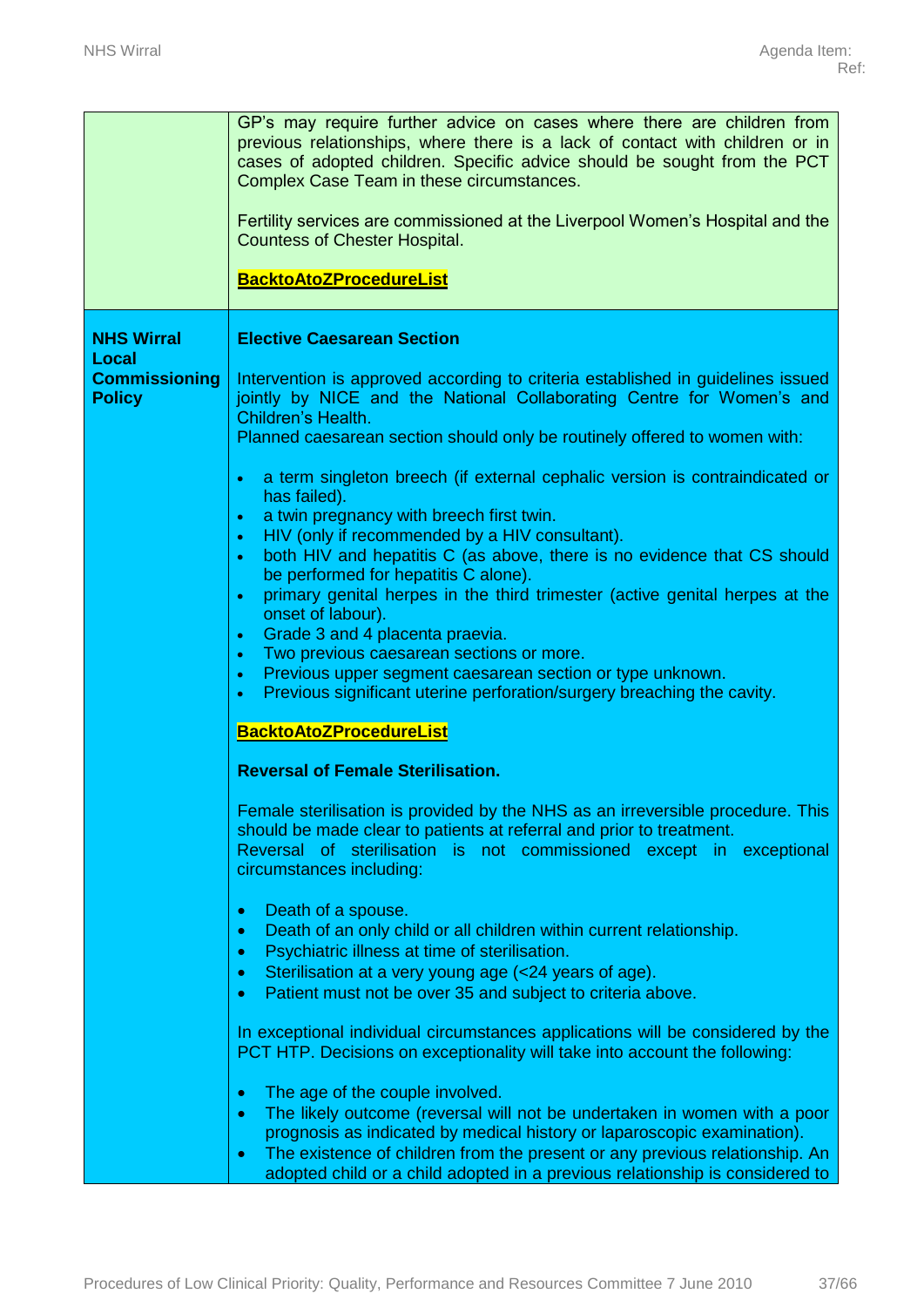<span id="page-37-1"></span><span id="page-37-0"></span>

| have the same status as a biological child.                                                                                                                                                                                                                                                                                                                                                                                     |
|---------------------------------------------------------------------------------------------------------------------------------------------------------------------------------------------------------------------------------------------------------------------------------------------------------------------------------------------------------------------------------------------------------------------------------|
| Previous requests or attempts at reversal.<br>$\bullet$<br>Advice on the medical feasibility of the procedure from a secondary care<br>$\bullet$<br>consultant.                                                                                                                                                                                                                                                                 |
| <b>BacktoAtoZProcedureList</b>                                                                                                                                                                                                                                                                                                                                                                                                  |
| <b>Polycystic Ovaries</b>                                                                                                                                                                                                                                                                                                                                                                                                       |
| This condition sometimes gives rise to request for laser treatment.<br>See policies on hirsuitism, cosmetic procedures and dermatology.                                                                                                                                                                                                                                                                                         |
| <b>BacktoAtoZProcedureList</b>                                                                                                                                                                                                                                                                                                                                                                                                  |
| <b>Surrogacy</b>                                                                                                                                                                                                                                                                                                                                                                                                                |
| <b>Policy Statement</b>                                                                                                                                                                                                                                                                                                                                                                                                         |
| The current interim policy is that the NHS Wirral does not support or fund<br>treatments for surrogacy. This policy is consistent with policies that apply in<br>other Merseyside and Cheshire PCTs.                                                                                                                                                                                                                            |
| In addition support (and funding) will not be provided for any associated<br>treatments (including fertility treatments) related to those in surrogacy<br>arrangements.                                                                                                                                                                                                                                                         |
| Funding for other assisted conception services will continue to be funded<br>where the current agreed (Merseyside and Cheshire) criteria are met. The fact<br>that a couple may consider surrogacy at a later stage will not be an issue in<br>determining initial entitlement to access to fertility services.                                                                                                                 |
| The PCT will not therefore:                                                                                                                                                                                                                                                                                                                                                                                                     |
| Be involved in the recruitment of surrogate mothers.<br>۰<br>Fund that element of treatment which relates specifically to addressing<br>fertility treatments directly associated with surrogacy arrangements.<br>Fund any payments to the surrogate mother (to cover expenses, legal<br>$\bullet$<br>costs, treatments abroad or transport costs).                                                                              |
| The PCT will:                                                                                                                                                                                                                                                                                                                                                                                                                   |
| Commission services to its residents who decide to act as surrogates after<br>$\bullet$<br>conception and will provide appropriate support and guidance to women<br>during and after pregnancy.                                                                                                                                                                                                                                 |
| <b>Policy Context</b>                                                                                                                                                                                                                                                                                                                                                                                                           |
| The funding of treatment in respect of surrogacy arrangements raises<br>numerous legal and ethical issues. Given that these are either unresolved and<br>that the legal position on many of these aspects is presently unclear the<br>interim policy of not providing any form of fertility treatment related to those in<br>surrogacy arrangements has been established.<br>The policy has been developed taking into account: |
|                                                                                                                                                                                                                                                                                                                                                                                                                                 |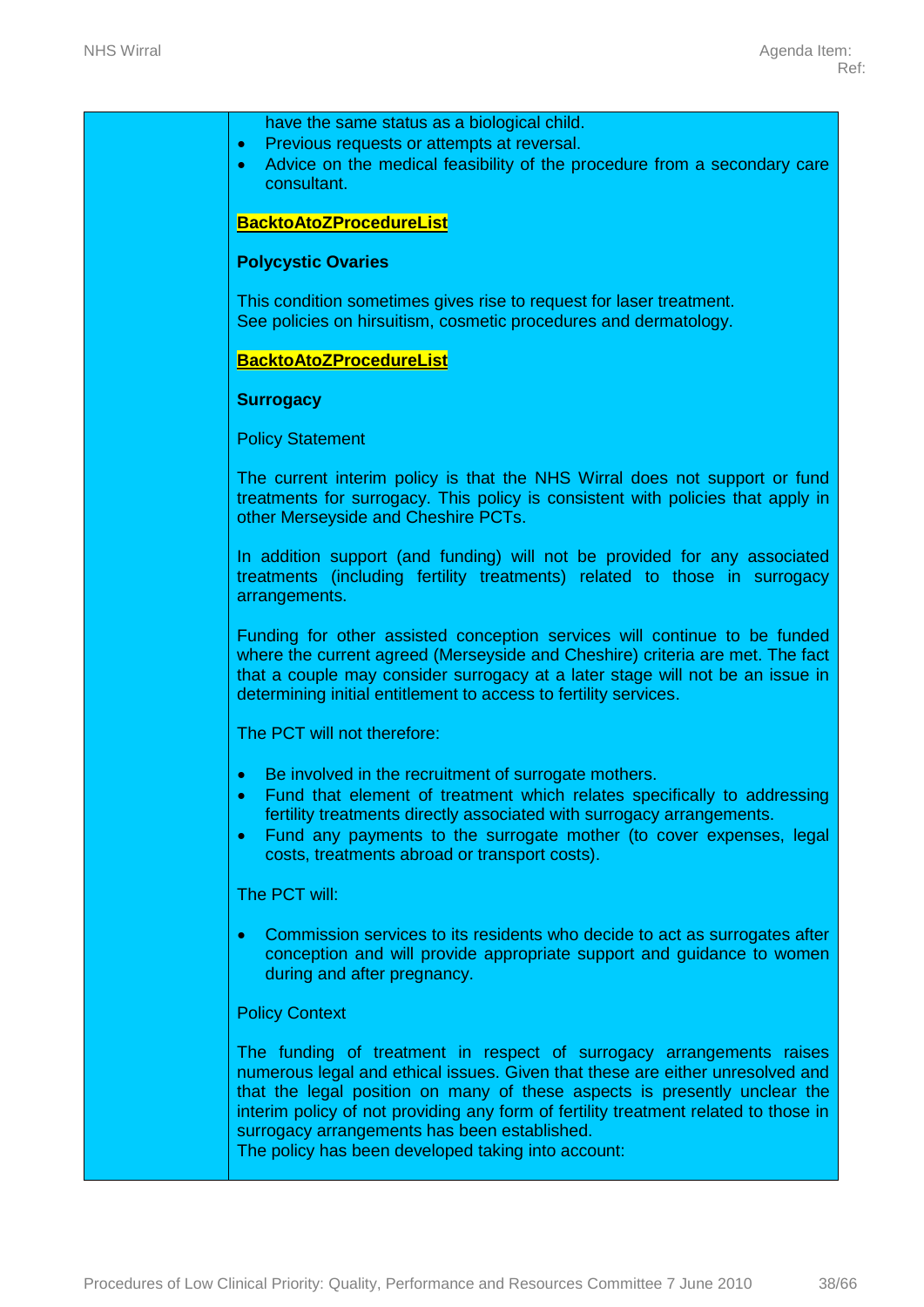| 1. The provisions of section 1 of the NHS Act 2006.<br>2. The fact that surrogacy is specifically excluded from NICE guidelines.<br>3. That there are complex issues and high risks associated with surrogate<br>arrangements including: complex issues relating to the parentage of the<br>child; change of mind by any of the parties involved in the surrogate<br>arrangement (including termination of pregnancy or refusal to surrender<br>child); problems arising from "unwanted baby" or genetic or congenital<br>defect. |
|-----------------------------------------------------------------------------------------------------------------------------------------------------------------------------------------------------------------------------------------------------------------------------------------------------------------------------------------------------------------------------------------------------------------------------------------------------------------------------------------------------------------------------------|
| <b>Right of Appeal</b>                                                                                                                                                                                                                                                                                                                                                                                                                                                                                                            |
| Generally there is a right of appeal against decisions made on the basis of<br>Wirral NHS commissioning policies where exceptional circumstances can be<br>demonstrated. However in the case of surrogacy the right of appeal is not<br>offered.                                                                                                                                                                                                                                                                                  |
| This is policy and based on the fact that:                                                                                                                                                                                                                                                                                                                                                                                                                                                                                        |
| 1. Surrogacy does not treat infertility and does not therefore fall with Section<br>1 of the NHS Act. 2006.<br>2. NICE clinical guidelines specifically exclude surrogacy.<br>3. An appeal process would not give rise to any different decision and its<br>existence would therefore give rise to false hopes and be disingenuous.<br>It would be unreasonable for Wirral NHS to fund a treatment fraught with<br>$4_{-}$<br>legal and ethical difficulties in the context of scarce NHS resources.                              |
| The right of appeal will however be kept under regular review in the light of<br>case law and/or new legislation. Any legislative changes will be applied to new<br>applications only and not be applied retrospectively unless legislation or the<br>Department of Health so determines.                                                                                                                                                                                                                                         |
| <b>BacktoAtoZProcedureList</b>                                                                                                                                                                                                                                                                                                                                                                                                                                                                                                    |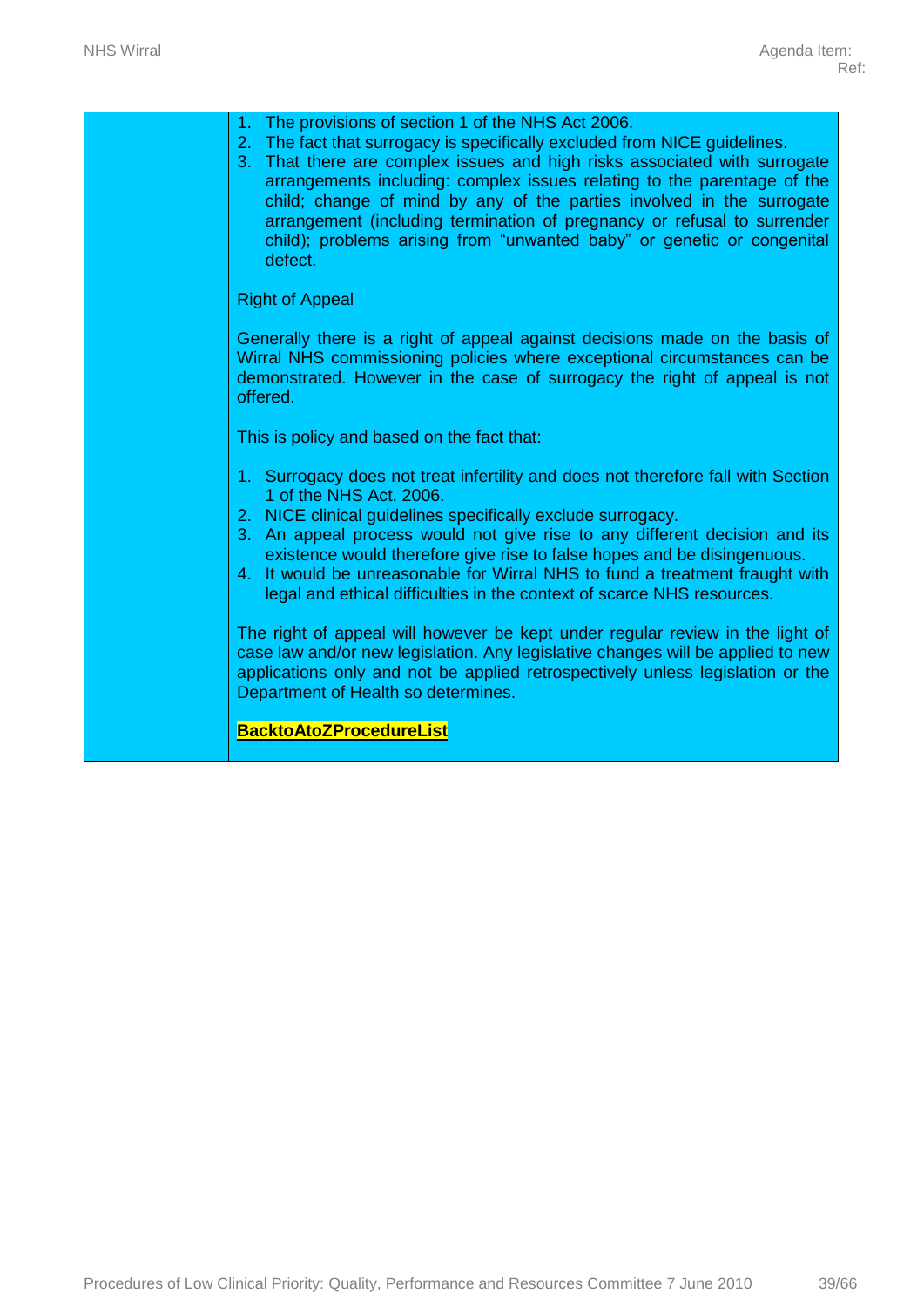## **Ophthalmology Services**

<span id="page-39-0"></span>

| Range of<br>services | • Photodynamic Therapy for Age Related Macular Degeneration<br>• Surgery for Short Sight<br>Blepharoplasties (see also cosmetic surgery) |
|----------------------|------------------------------------------------------------------------------------------------------------------------------------------|
|----------------------|------------------------------------------------------------------------------------------------------------------------------------------|

<span id="page-39-1"></span>

| <b>NHS Wirral</b><br>Local            | <b>Photodynamic Therapy for Age Related Macular Degeneration</b>                                                                                                                                                                                                                                                                                                                                                                                                                                                                                                                          |
|---------------------------------------|-------------------------------------------------------------------------------------------------------------------------------------------------------------------------------------------------------------------------------------------------------------------------------------------------------------------------------------------------------------------------------------------------------------------------------------------------------------------------------------------------------------------------------------------------------------------------------------------|
| <b>Commissioning</b><br><b>Policy</b> | The details below should be cross referenced to the more detailed<br>commissioning policies developed in conjunction with the NW Specialist<br>Services Commissioning Team and in compliance with NICE guidelines<br>(Reference: TA155).<br>Services for ARMD are commissioned at the Wirral University Hospital and<br>The Royal Liverpool Hospital. Referrals to other centres are permissible in<br>exceptional circumstances.<br>First line of commissioned treatment is with Ranibizumab in keeping with<br>NICE technology appraisal TA 155. Commissioned services allow the use of |
|                                       | Ranibizumab therapy as follows:<br>The commencement of treatment criteria will be:                                                                                                                                                                                                                                                                                                                                                                                                                                                                                                        |
|                                       | Anti-VEGF therapy in the form of Ranibizumab (Lucentis) for eyes with<br>$\bullet$<br>BCVA <sup>1</sup> of 6/60 ( $\geq$ 30 ETDRS <sup>2</sup> letters) or recent progression from 6/60 or<br>better in:                                                                                                                                                                                                                                                                                                                                                                                  |
|                                       | All lesion subtypes of wet AMD where felt to be clinically appropriate.                                                                                                                                                                                                                                                                                                                                                                                                                                                                                                                   |
|                                       | Both eyes, i.e. irrespective of presenting eye being 'first' or 'second'<br>affected eye.                                                                                                                                                                                                                                                                                                                                                                                                                                                                                                 |
|                                       | Ranibizumab will be the primary treatment offered.<br>$\bullet$                                                                                                                                                                                                                                                                                                                                                                                                                                                                                                                           |
|                                       | Patients unwilling to accept a course of intraocular injections may be<br>$\bullet$<br>offered PDT <sup>3</sup> , if they fit treatment criteria for that therapy. It is anticipated<br>that few, if any, patients will go down this route. These patients will be<br>referred to St Paul's Eye Unit as per current referral arrangements.                                                                                                                                                                                                                                                |
|                                       | GPs should refer to the commissioning policy made separately available to<br>Practices.                                                                                                                                                                                                                                                                                                                                                                                                                                                                                                   |
|                                       | The PCT will support the funding of Ranibizumab (Lucentis). Other drugs will<br>only be considered in exceptional circumstances.                                                                                                                                                                                                                                                                                                                                                                                                                                                          |
|                                       | <b>BacktoAtoZProcedureList</b>                                                                                                                                                                                                                                                                                                                                                                                                                                                                                                                                                            |
|                                       | <b>Surgery for Short Sight.</b><br>This service is not routinely commissioned. All cases are subject to prior                                                                                                                                                                                                                                                                                                                                                                                                                                                                             |
|                                       |                                                                                                                                                                                                                                                                                                                                                                                                                                                                                                                                                                                           |

<span id="page-39-2"></span> $1$  BCVA = Best Corrected Visual Acuity

 $^2$  ETDRS = Early Treatment of Diabetic Retinopathy Study<br> $^3$  PDT = Photo Dynamic Therapy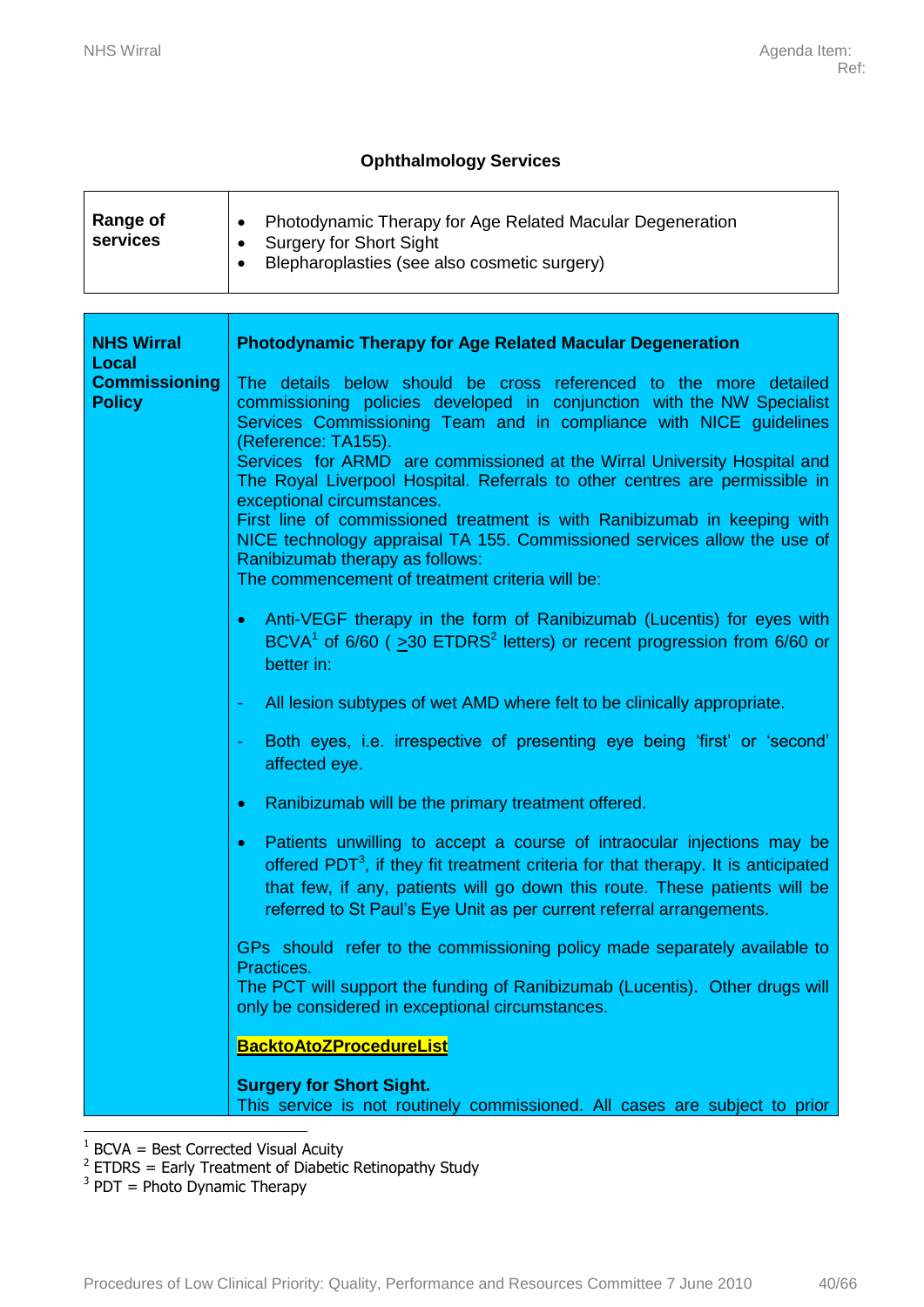<span id="page-40-0"></span>

|                                                                                   | approval on a case by case basis by the PCT HTP.                                                                                                                                                                                                                                                                                                                                                                                                                                                                                                                                                                                                                                                                                                                                                                                                                                                                    |
|-----------------------------------------------------------------------------------|---------------------------------------------------------------------------------------------------------------------------------------------------------------------------------------------------------------------------------------------------------------------------------------------------------------------------------------------------------------------------------------------------------------------------------------------------------------------------------------------------------------------------------------------------------------------------------------------------------------------------------------------------------------------------------------------------------------------------------------------------------------------------------------------------------------------------------------------------------------------------------------------------------------------|
|                                                                                   | <b>BacktoAtoZProcedureList</b>                                                                                                                                                                                                                                                                                                                                                                                                                                                                                                                                                                                                                                                                                                                                                                                                                                                                                      |
| <b>Cheshire and</b><br><b>Merseyside</b><br><b>Commissioning</b><br><b>Policy</b> | Surgery on the upper eyelid (Upper lid blepharoplasty)<br>Only funded in the following circumstances:<br>Eyelid function interferes with visual field.<br>Excess skin in the upper eyelids can accumulate due to the ageing and is thus<br>normal. Hooded lids causing significant functional impaired vision confirmed<br>by an appropriate specialist can warrant surgical treatment. Impairment to<br>visual field to be documented.<br><b>BacktoAtoZProcedureList</b><br>Surgery on the lower eyelid (Lower lid blepharoplasty)<br>Only funded in the following circumstances:<br>Correction of ectropian or entropian<br>$\bullet$<br>Removal of lesions of eyelid skin or lid margin<br>Rehabilitative surgery for patients with thyroid eye disease.<br>Excessive skin in the lower lid may cause "eye bags" but does not affect<br>function of the eyelid or vision and therefore does not need correction. |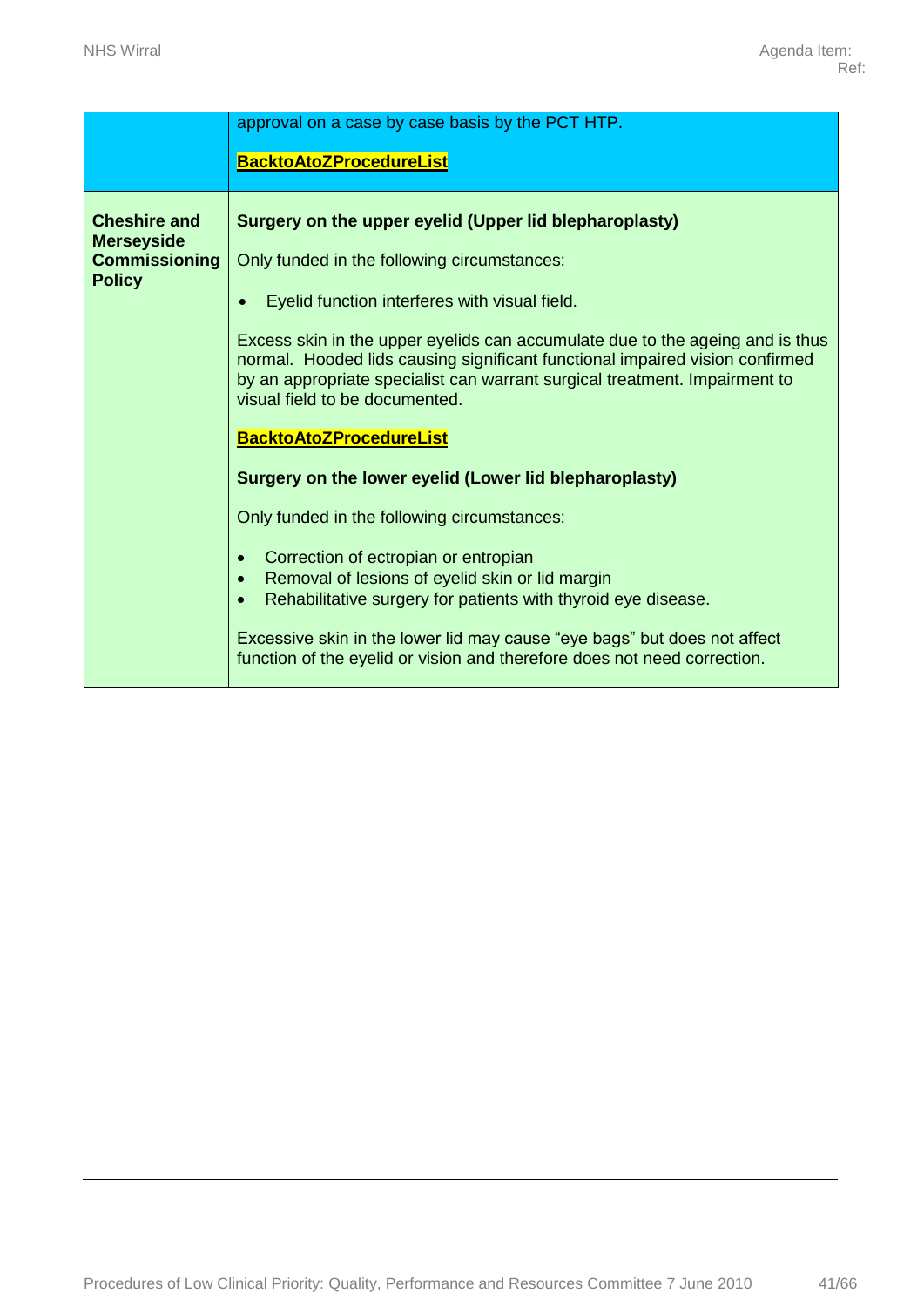# <span id="page-41-1"></span>**Overseas Treatments (Interim Policy)**

<span id="page-41-0"></span>

| Range of<br>services                                                | All                                                                                                                                                                                                                                                                                                                                                                                                                                                                                                                                                                                                                                                                                                                                                                                   |
|---------------------------------------------------------------------|---------------------------------------------------------------------------------------------------------------------------------------------------------------------------------------------------------------------------------------------------------------------------------------------------------------------------------------------------------------------------------------------------------------------------------------------------------------------------------------------------------------------------------------------------------------------------------------------------------------------------------------------------------------------------------------------------------------------------------------------------------------------------------------|
|                                                                     |                                                                                                                                                                                                                                                                                                                                                                                                                                                                                                                                                                                                                                                                                                                                                                                       |
| <b>NHS Wirral</b><br>Local<br><b>Commissioning</b><br><b>Policy</b> | The NHS is able to purchase healthcare from anywhere in the world.<br>$\bullet$<br>A revised policy is currently under development in light of recent DH<br>$\bullet$<br>guidance.<br>All referrals will only be considered when the condition involved is of a<br>$\bullet$<br>serious nature; suitable treatment is not available within the UK; the<br>treatment abroad is well established.<br>All referrals should be submitted to the PCT Complex Case Coordinator in<br>$\bullet$<br>the first instance for advice.<br>All cases are subject to prior approval on a case by case basis by the PCT<br>$\bullet$<br>HTP.<br>The PCT HTP will apply the criteria set out against the relevant clinical<br>$\bullet$<br>condition covered in this document in reaching a decision. |
|                                                                     | <b>BacktoAtoZProcedureList</b>                                                                                                                                                                                                                                                                                                                                                                                                                                                                                                                                                                                                                                                                                                                                                        |
|                                                                     |                                                                                                                                                                                                                                                                                                                                                                                                                                                                                                                                                                                                                                                                                                                                                                                       |
| <b>Relevant</b><br><b>Background</b>                                | This policy is subject to current review and will be replaced in the near<br>$\bullet$<br>future.<br>On an interim basis all enquiries should be addressed to the Complex<br>Case Team                                                                                                                                                                                                                                                                                                                                                                                                                                                                                                                                                                                                |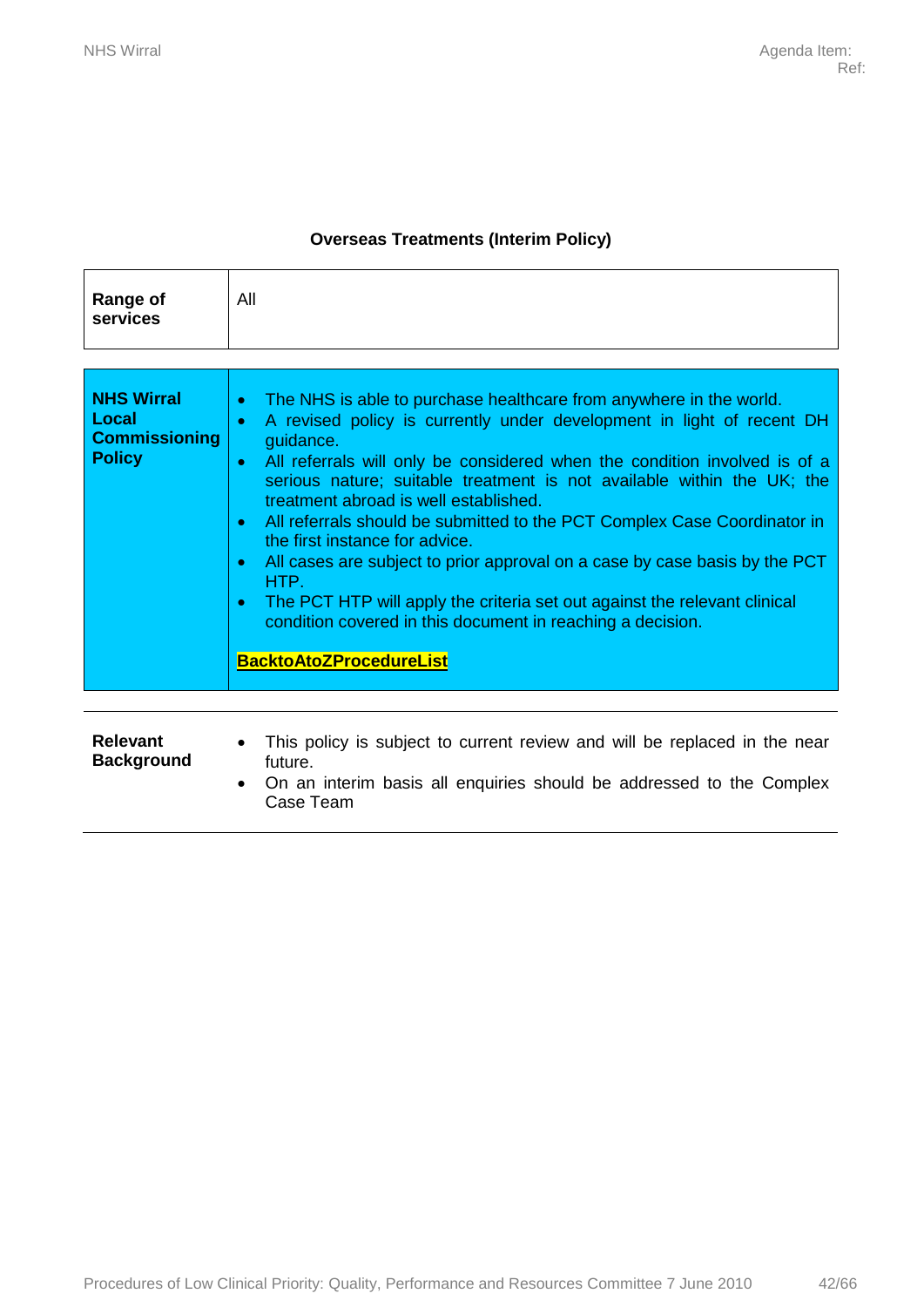|  | <b>Plastic &amp; Cosmetic Surgery Services</b> |  |  |  |  |
|--|------------------------------------------------|--|--|--|--|
|--|------------------------------------------------|--|--|--|--|

<span id="page-42-0"></span>

| <b>Range of</b><br>services | Abdominoplasty/Apronectomy (tummy tuck)<br>$\bullet$<br><b>Adult Bat Ears</b><br>$\bullet$ |
|-----------------------------|--------------------------------------------------------------------------------------------|
|                             | Benign skin lesions<br>$\bullet$                                                           |
|                             | <b>Breast Augmentation and Reduction</b><br>$\bullet$                                      |
|                             | <b>Buttock Lift</b><br>$\bullet$                                                           |
|                             | <b>Cosmetic Abdominal Lipectomy</b><br>$\bullet$                                           |
|                             | Cosmetic Blepharoplasty<br>$\bullet$                                                       |
|                             | <b>Cosmetic Liposuction</b><br>$\bullet$                                                   |
|                             | <b>Cosmetic Liposuction Pigeon Chest</b><br>$\bullet$                                      |
|                             | <b>Congenital Skin lesions</b><br>$\bullet$                                                |
|                             | <b>Cosmetic Rhinoplasty</b><br>$\bullet$                                                   |
|                             | Eyelid lumps<br>$\bullet$                                                                  |
|                             | Face lifts and brow lifts<br>$\bullet$                                                     |
|                             | Hair Removal<br>$\bullet$                                                                  |
|                             | Hair Transplant<br>$\bullet$<br>Laser Treatment for Facial hair                            |
|                             | $\bullet$<br>Male baldness<br>$\bullet$                                                    |
|                             | Mastopexy (incl. repositioning of nipple)<br>$\bullet$                                     |
|                             | <b>Repair of Nipple</b><br>$\bullet$                                                       |
|                             | Scarring (acne)<br>$\bullet$                                                               |
|                             | Split Ear Lobes<br>$\bullet$                                                               |
|                             | Surgery to the Ageing Face (face lift)<br>$\bullet$                                        |
|                             | Tattoo Removal<br>$\bullet$                                                                |
|                             | Vascular lesions (Port Wine Stains)                                                        |
|                             |                                                                                            |

<span id="page-42-1"></span>

| General<br><b>Principles</b> | Cosmetic/ Aesthetic surgery procedures (undertaken to exclusively improve<br>appearance) are not usually commissioned. They may be considered where<br>there is a symptomatic or functional requirement for surgery. The following<br>exceptional circumstances may apply:                                                                           |
|------------------------------|------------------------------------------------------------------------------------------------------------------------------------------------------------------------------------------------------------------------------------------------------------------------------------------------------------------------------------------------------|
|                              | As part of reconstructive treatment following surgery for the treatment of<br>$\bullet$<br>malignant or other disease.<br>As part of reconstructive treatment following trauma.<br>$\bullet$<br>In cases of severe physical disfigurement with associated long standing<br>reactive psychiatric disorder that would be improved by cosmetic surgery. |
|                              | Patients under the age of 21 are not generally considered for cosmetic<br>surgery but will be considered on a case by case basis by the HTP where<br>exceptional circumstances prevail.                                                                                                                                                              |
|                              | If any procedure relates to the face, these cases will be considered on an<br>individual basis.                                                                                                                                                                                                                                                      |
|                              | Where patients have underlying genetic, endocrine or psychosocial conditions<br>these should be fully investigated by a relevant specialist prior to referral for<br>plastic surgery.                                                                                                                                                                |
|                              | Referrals within the NHS for the revision of treatments originally performed                                                                                                                                                                                                                                                                         |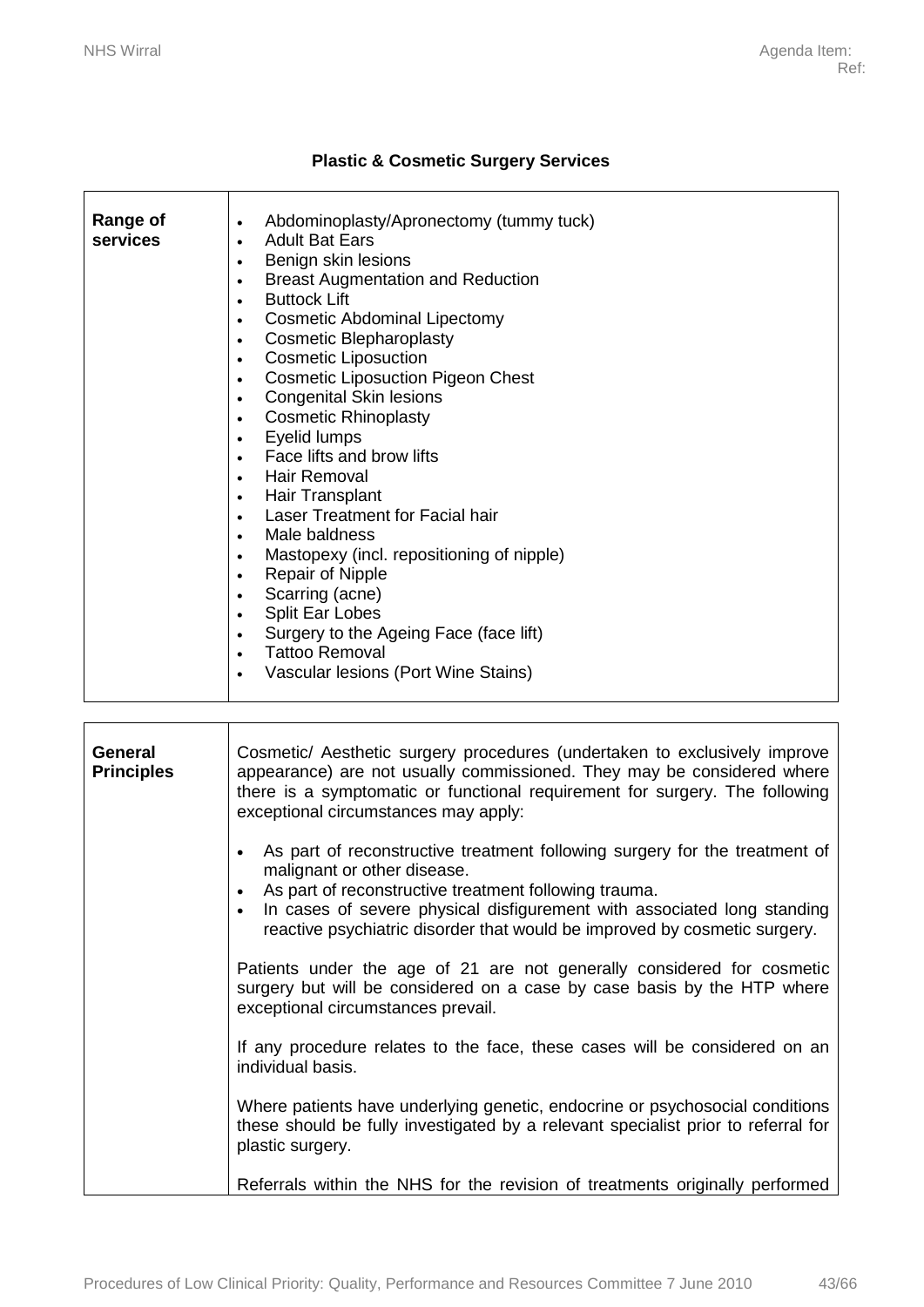<span id="page-43-1"></span><span id="page-43-0"></span>

|                                           | outside the NHS will not usually be permitted. Referrers will be encouraged to<br>re-refer to the practitioner who carried out the original treatment.                                                                                                                                      |
|-------------------------------------------|---------------------------------------------------------------------------------------------------------------------------------------------------------------------------------------------------------------------------------------------------------------------------------------------|
|                                           | In those cases where exceptional circumstances are met the patients future<br>child bearing potential and intentions may need to be considered as a relevant<br>factor (e.g. abdominoplasty, surgery following weight loss).                                                                |
|                                           | Note:                                                                                                                                                                                                                                                                                       |
|                                           | Post weight loss/bariatric surgery body contouring procedures. See Page<br>٠<br>These policies should be cross referenced to other related specialties<br>including surgery, ENT, urology, dermatology etc.                                                                                 |
|                                           | <b>BacktoAtoZProcedureList</b>                                                                                                                                                                                                                                                              |
| <b>Cheshire and</b>                       | <b>GENERAL COSMETIC PROCEDURES</b>                                                                                                                                                                                                                                                          |
| <b>Merseyside</b><br><b>Commissioning</b> | <b>Varicose Veins</b>                                                                                                                                                                                                                                                                       |
| <b>Policy</b>                             | Commissioned for severe varicose veins                                                                                                                                                                                                                                                      |
|                                           | Surgical treatment of asympotomatic and mild and moderate varicose veins is<br>not available routinely except in the following circumstances:<br>ulcers/history of ulcers secondary to superficial venous disease; or<br>liposclerosis; or<br>$\bullet$<br>varicose eczema; or<br>$\bullet$ |
|                                           | history of phlebitis<br>$\bullet$                                                                                                                                                                                                                                                           |
|                                           | Most varicose veins require no treatment. The most common complaint about<br>varicose veins is their appearance. When bleeding or ulceration occurs<br>referral may be appropriate and of that number some may benefit from<br>surgical intervention.                                       |
|                                           | Evidence from recent population surveys indicates very little relationship<br>between symptoms and varicose veins – substantial numbers of patients<br>without varicose veins have similar symptoms                                                                                         |
|                                           | <b>Skin and Subcutaneous Procedures</b>                                                                                                                                                                                                                                                     |
|                                           | Minor skin lesions (e.g. benign pigmented moles, milia, skin tags, molluscum<br>contagiosum, keratoses (basal cell papillomata), sebaceous cysts,<br>corn/callous, dermatofibromas, comedones) will only be funded in the<br>following circumstances:                                       |
|                                           | Symptomatic lipoma<br>Functional impairment or significant face disfigurement<br>$\bullet$                                                                                                                                                                                                  |
|                                           | Painful, persistent or extensive lesions<br>$\bullet$<br>Treatment of multiple lipomatosis or neurofibromatosis<br>$\bullet$                                                                                                                                                                |
|                                           | All vascular lesions except benign, acquired vascular lesions such as thread<br>veins and spider naevi.<br>Uncomplicated benign skin lesions should NOT be referred.                                                                                                                        |
|                                           | Suspected malignant melanoma or squamous cell carcinoma should                                                                                                                                                                                                                              |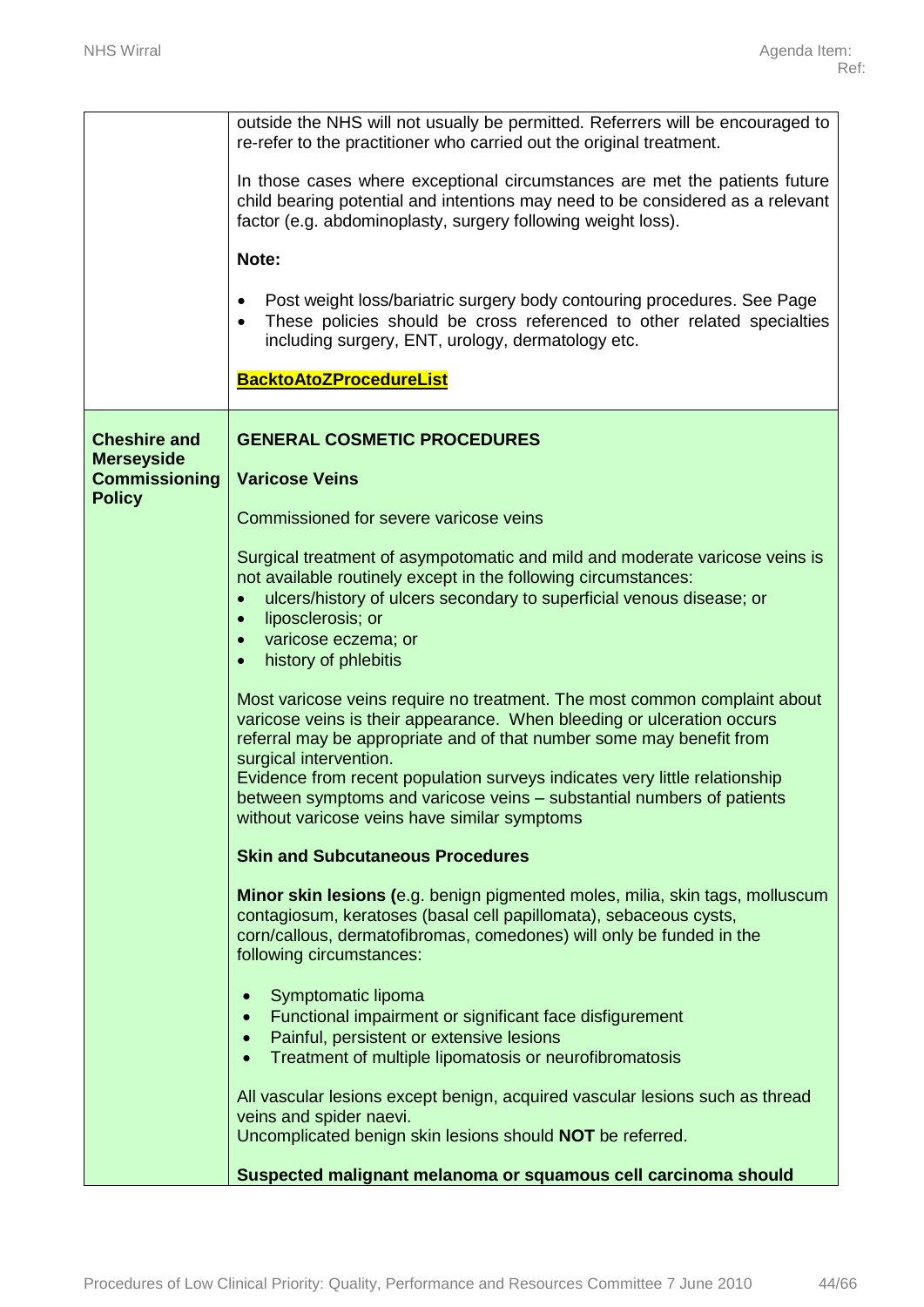<span id="page-44-0"></span>

|                                                                                   | always be referred under two-week rule for referral of suspected cancers                                                                                                                                                                                                                                                                                                                                                                                                                                                                                                                                                                                                                                                                     |
|-----------------------------------------------------------------------------------|----------------------------------------------------------------------------------------------------------------------------------------------------------------------------------------------------------------------------------------------------------------------------------------------------------------------------------------------------------------------------------------------------------------------------------------------------------------------------------------------------------------------------------------------------------------------------------------------------------------------------------------------------------------------------------------------------------------------------------------------|
|                                                                                   | GPs must ensure that all alternative treatments have been sought.                                                                                                                                                                                                                                                                                                                                                                                                                                                                                                                                                                                                                                                                            |
|                                                                                   | Community Dermatology Service may be available for advice.                                                                                                                                                                                                                                                                                                                                                                                                                                                                                                                                                                                                                                                                                   |
|                                                                                   | <b>BacktoAtoZProcedureList</b>                                                                                                                                                                                                                                                                                                                                                                                                                                                                                                                                                                                                                                                                                                               |
| <b>NHS Wirral</b><br>Local                                                        | <b>Skin Resurfacing Techniques</b>                                                                                                                                                                                                                                                                                                                                                                                                                                                                                                                                                                                                                                                                                                           |
| <b>Commissioning</b><br><b>Policy</b>                                             | Not available for skin rejuvenation. These may include laser, dermabrasion<br>and chemical peels and may be considered for post traumatic scarring or<br>severe acne scarring once the active disease is controlled or which<br>demonstrate severe psychological problems.                                                                                                                                                                                                                                                                                                                                                                                                                                                                   |
|                                                                                   | <b>BacktoAtoZProcedureList</b>                                                                                                                                                                                                                                                                                                                                                                                                                                                                                                                                                                                                                                                                                                               |
|                                                                                   | Thread Veins. Referrals generally not considered unless severe facial<br>telangectasias which is treatment induced or as a result of skin disorder.                                                                                                                                                                                                                                                                                                                                                                                                                                                                                                                                                                                          |
|                                                                                   | Skin Lesions. Referrals for skin lesions should only be made if there is<br>suspicion of malignancy or where a lesion is subject to repeated trauma or<br>causing a functional problem. Congenital lesions should only be referred if<br>there is long term risk of malignancy or disfigurement. Services for children<br>and adults with facial and neck port wine stains or children with strawberry<br>haemangioma which interferes with function are commissioned. Treatment of<br>viral (not genital) warts is not commissioned. Other exceptional cases may be<br>appropriate on the advice of a consultant plastic or Maxillofacial surgeon                                                                                           |
| <b>Cheshire and</b><br><b>Merseyside</b><br><b>Commissioning</b><br><b>Policy</b> | <b>Viral warts</b><br>Will only be funded in the following circumstances<br>Painful,<br>Persistent or<br>Extensive warts (particularly in the immuno-suppressed patient)<br>Patients with the above exceptional symptoms may need specialist<br>assessment, usually by a dermatologist. For a small proportion surgical<br>removal (cryotherapy, cautery, laser or excision) may be appropriately<br>performed within Primary Care.<br>Most viral warts will clear spontaneously or following application of topical<br>treatments.<br>Xanthelasma palpebrum (Fatty deposits on the eyelids)<br>Funding will only be considered for:<br><b>Larger lesions</b><br>$\bullet$<br><b>OR</b><br>those that have not responded to these treatments |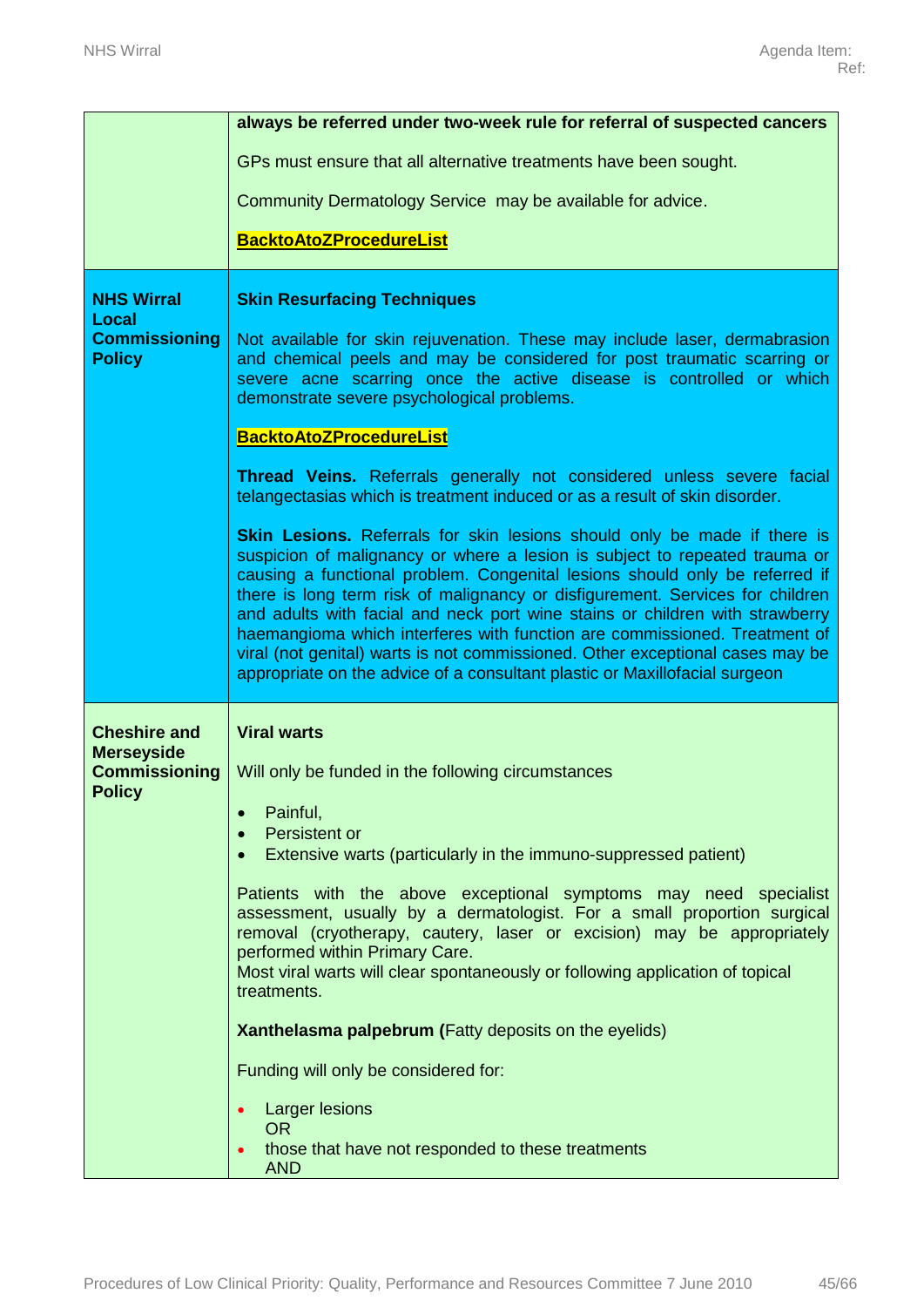<span id="page-45-1"></span><span id="page-45-0"></span>

|                                                                  | if the lesion is disfiguring.                                                                                                                                                                                                                                                                                                                                                                                                                                                                                                                                                    |
|------------------------------------------------------------------|----------------------------------------------------------------------------------------------------------------------------------------------------------------------------------------------------------------------------------------------------------------------------------------------------------------------------------------------------------------------------------------------------------------------------------------------------------------------------------------------------------------------------------------------------------------------------------|
|                                                                  | The following treatments should be considered for patients with<br>xanthelasma:                                                                                                                                                                                                                                                                                                                                                                                                                                                                                                  |
|                                                                  | Many Xanthelasma may be treated with topical trichloroacetic acid (TCA)<br>$\bullet$<br>or cryotherapy                                                                                                                                                                                                                                                                                                                                                                                                                                                                           |
|                                                                  | Xanthelasma may be associated with abnormally high cholesterol levels<br>$\bullet$<br>and this should be tested for before referral to a specialist<br>Patients with xanthelasma should always have their lipid profile checked<br>$\bullet$<br>before referral to a specialist.                                                                                                                                                                                                                                                                                                 |
|                                                                  | Scar revision Patients may be eligible for treatment of scars which interfere<br>with function following burns or treatments for keloid or post surgical scarring                                                                                                                                                                                                                                                                                                                                                                                                                |
|                                                                  | <b>Tattoo Removal</b>                                                                                                                                                                                                                                                                                                                                                                                                                                                                                                                                                            |
|                                                                  | Only funded in the following circumstances:                                                                                                                                                                                                                                                                                                                                                                                                                                                                                                                                      |
|                                                                  | Tattoo is result of trauma inflicted against the patient's will<br>The patient was a child and not responsible for his/her actions at the time<br>of tattooing<br>Inflicted under duress                                                                                                                                                                                                                                                                                                                                                                                         |
|                                                                  | During adolescence or disturbed periods (only in very exceptional<br>circumstances where tattoo causes marked limitations of psycho-social<br>function).                                                                                                                                                                                                                                                                                                                                                                                                                         |
|                                                                  |                                                                                                                                                                                                                                                                                                                                                                                                                                                                                                                                                                                  |
|                                                                  | <b>BacktoAtoZProcedureList</b>                                                                                                                                                                                                                                                                                                                                                                                                                                                                                                                                                   |
| <b>NHS Wirral</b>                                                | <b>Breast Procedures</b>                                                                                                                                                                                                                                                                                                                                                                                                                                                                                                                                                         |
| Local<br><b>Commissioning</b><br><b>Policy</b>                   | <b>Breast Surgery following Cancer.</b> Breast reconstruction, breast reduction<br>and mastopexy following breast surgery for cancer are commissioned and do<br>not require prior approval by the HTP. The PCT will support treatments that<br>will allow the patient to return to their pre operative condition. This should be<br>read in conjunction with the paragraphs on the removal and replacement of<br>silicone implants below.                                                                                                                                        |
|                                                                  | <b>Breast augmentation.</b> Refer only for congenital absence or significant chest<br>wall deformity or significant asymmetry resulting in obvious<br>body<br>disproportion. Revision surgery is permissible where clinically indicated and<br>where the original was carried out under the NHS.<br>Routine replacement of implants and revision following private operations will<br>not be funded. Surgery may be supported when there is a pathological<br>condition relating directly to the implant. In all cases the BMI should be close<br>to the patients ideal and <26. |
|                                                                  | <b>BacktoAtoZProcedureList</b>                                                                                                                                                                                                                                                                                                                                                                                                                                                                                                                                                   |
|                                                                  |                                                                                                                                                                                                                                                                                                                                                                                                                                                                                                                                                                                  |
| <b>Cheshire and</b><br><b>Merseyside</b><br><b>Commissioning</b> | <b>Female Breast Reduction (Reduction mammoplasty)</b><br>Only Funded in the following circumstances:                                                                                                                                                                                                                                                                                                                                                                                                                                                                            |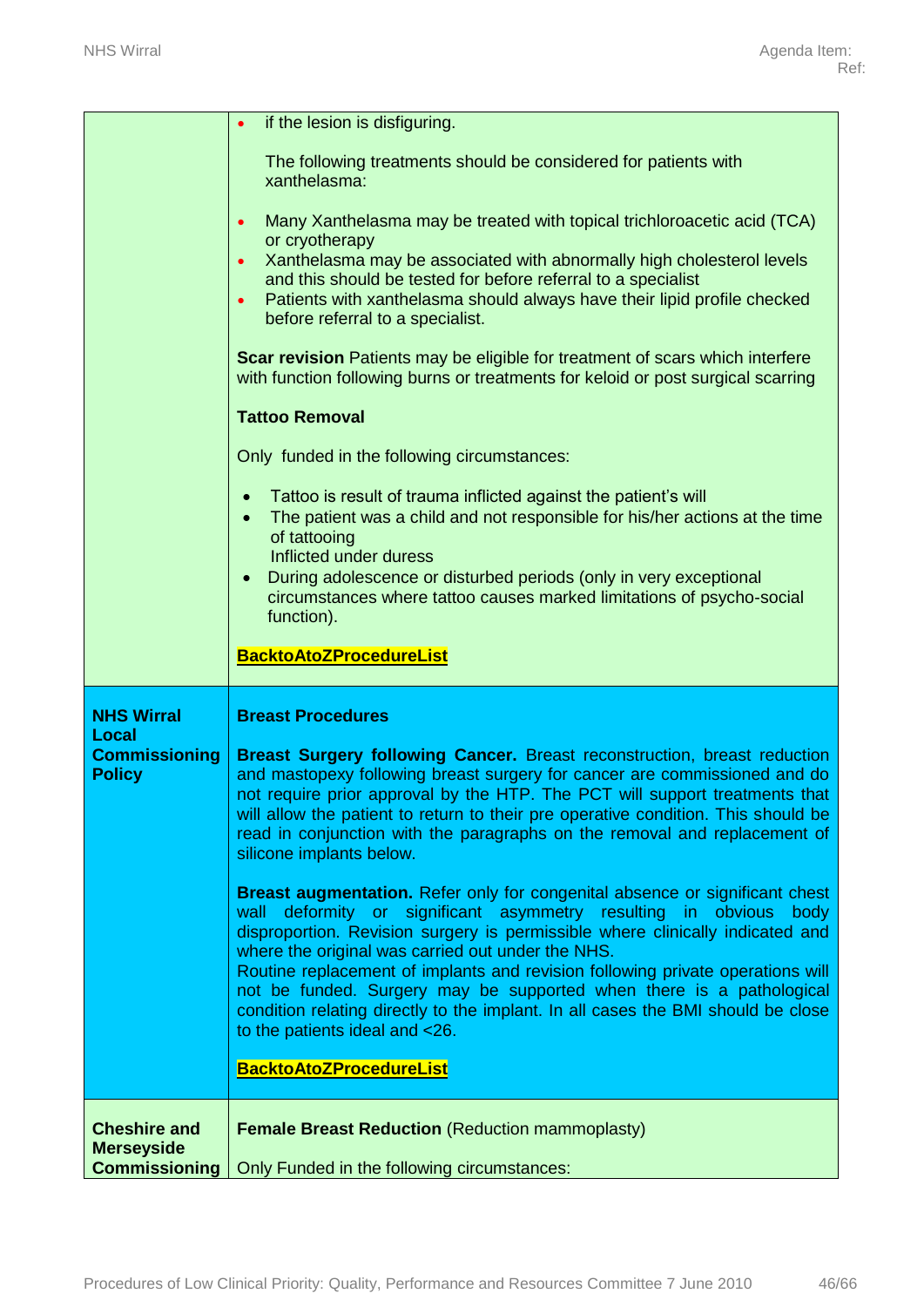<span id="page-46-1"></span><span id="page-46-0"></span>

| <b>Policy</b> |                                                                                                                                                                                                                                                                                                                                                                                                           |
|---------------|-----------------------------------------------------------------------------------------------------------------------------------------------------------------------------------------------------------------------------------------------------------------------------------------------------------------------------------------------------------------------------------------------------------|
|               | There is at least a two-year history with documented evidence of visiting<br>$\bullet$<br>the GP throughout the duration of the problem.                                                                                                                                                                                                                                                                  |
|               | Evidence that all other approaches E.g. NSAIDS, physiotherapy or other<br>$\bullet$                                                                                                                                                                                                                                                                                                                       |
|               | have been tried.<br>Evidence that the patient has had unresponsive treatment for functional<br>$\bullet$<br>symptoms and is suffering from gravitational pain, shoulder dysfunction,<br>neck ache, backache, Lordotic posture (curvature of the spine), or Ulnar<br>pain from the thoracic nerve root compression.<br>Evidence that the patient has had unresponsive treatment for Intertigo<br>$\bullet$ |
|               | between the breasts and the chest wall.                                                                                                                                                                                                                                                                                                                                                                   |
|               | Evidence that the wearing of a professionally fitted brassiere has not<br>$\bullet$<br>relieved the symptoms.                                                                                                                                                                                                                                                                                             |
|               | Evidence that the patient has a body mass index (BMI) of less than 26<br>$\bullet$<br>kg/m2 for a period of not less than twelve months.                                                                                                                                                                                                                                                                  |
|               | The waist to hip ratio should be 0.85 or less for women (0.94 for men).<br>$\bullet$<br>Where there is a proposed reduction of greater than 500g per side medical<br>association criteria i.e. referral is indicated if there is more than the<br>equivalent of half a bag of sugar to remove from each side.                                                                                             |
|               | For younger patients the application for the procedure should be delayed until<br>any planned family is complete. Ideally best not performed on young<br>teenagers and delayed until any planned family is complete.                                                                                                                                                                                      |
|               | <b>Revision of Breast Augmentation (Removal and Replacement Of Silicone</b><br><b>Implants</b>                                                                                                                                                                                                                                                                                                            |
|               | Revisional surgery will ONLY be considered if the NHS commissioned the<br>original surgery and complications arise.                                                                                                                                                                                                                                                                                       |
|               | If revisional surgery is being carried out for implant failure, the decision to<br>replace the implant(s) rather than simply remove them will be based upon the<br>clinical need for replacement and whether the patient meets the policy for<br>augmentation at the time of revision.<br>Patients should be made aware that implant removal in the future might not be                                   |
|               | automatically followed by replacement of the implant                                                                                                                                                                                                                                                                                                                                                      |
|               | <b>Breast lift (mastopexy)</b>                                                                                                                                                                                                                                                                                                                                                                            |
|               | Patients may be considered in gross cases where nipple areola lies below the<br>infra-mammary fold.                                                                                                                                                                                                                                                                                                       |
|               | <b>BacktoAtoZProcedureList</b>                                                                                                                                                                                                                                                                                                                                                                            |
|               | <b>Correction of Nipple Inversion</b>                                                                                                                                                                                                                                                                                                                                                                     |
|               | Surgical intervention may be funded if there is a history of recurrent infection.                                                                                                                                                                                                                                                                                                                         |
|               | Exclude malignancy as a cause - any recent nipple inversion might be<br>suggestive of breast cancer and will require referral to the breast service<br>under the rapid access two-week rule                                                                                                                                                                                                               |
|               | This condition responds well to non-invasive suction device e.g. Nipplette<br>device, for up to three months.                                                                                                                                                                                                                                                                                             |
|               |                                                                                                                                                                                                                                                                                                                                                                                                           |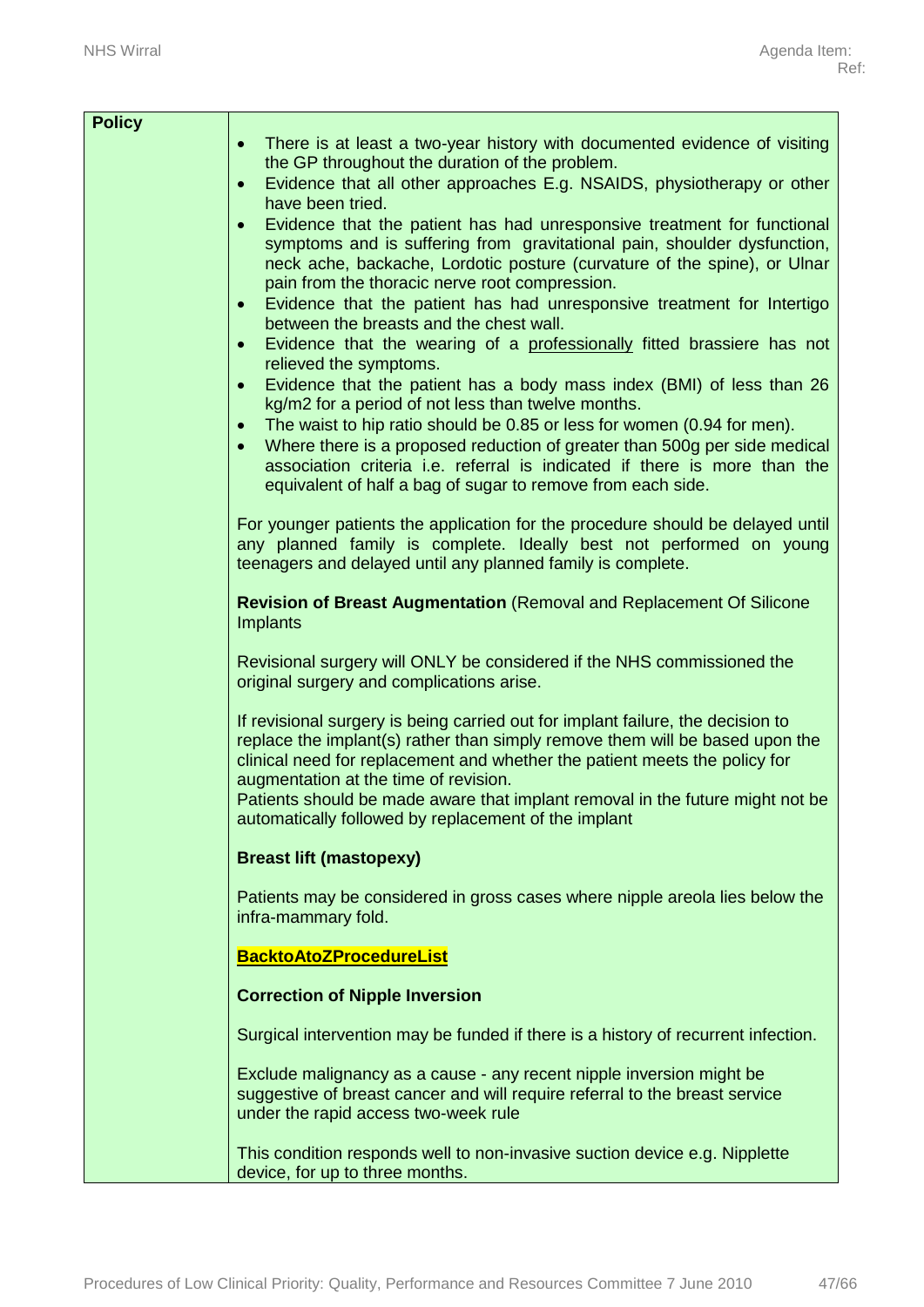<span id="page-47-2"></span><span id="page-47-1"></span><span id="page-47-0"></span>

| <b>BacktoAtoZProcedureList</b>                                                                                                                                                                                                                  |
|-------------------------------------------------------------------------------------------------------------------------------------------------------------------------------------------------------------------------------------------------|
| <b>Male Breast Reduction (Gynaecomastia)</b>                                                                                                                                                                                                    |
| Funding may be considered for:                                                                                                                                                                                                                  |
| Post pubertal patients and BMI $<$ 25 kg/m <sup>2</sup>                                                                                                                                                                                         |
| Ensure breast cancer has been excluded as a possible cause especially if<br>there is a family history of breast cancer.                                                                                                                         |
| <b>Body Contouring Procedures</b>                                                                                                                                                                                                               |
| 'Tummy tuck' (Apronectomy or Abdominoplasty)                                                                                                                                                                                                    |
| This procedure is not routinely funded post bariatric surgery (for<br>abdominoplasty following bariatric surgery refer to local policy as additional<br>criteria may apply)                                                                     |
| Only funded in the following circumstances:                                                                                                                                                                                                     |
| Stable BMI between 18 and 25 kg per $m^2$ AND                                                                                                                                                                                                   |
| Patients have severe functional problems that are refractory and for at least 6<br>months which may include:                                                                                                                                    |
| severe difficulties with daily living i.e. ambulatory restriction<br>$\bullet$<br>post-trauma or surgical scarring leading to poor appearance and resulting<br>in disabling psychological<br>distress<br>$\bullet$                              |
| severe intertrigo beneath the skin fold<br>$\bullet$<br>Poorly-fitting stoma bags.<br>$\bullet$                                                                                                                                                 |
| Maintenance of a stable weight is important so that the risks of recurrent<br>obesity are reduced.                                                                                                                                              |
| If there is severe and disabling psychological distress as a result of abdominal<br>wall scarring, psychological therapy should be the initial treatment.                                                                                       |
| <b>BacktoAtoZProcedureList</b>                                                                                                                                                                                                                  |
| Other skin excisions/body contouring (e.g. Buttock lift, Thigh lift, Arm lift<br>(brachioplasty)                                                                                                                                                |
| The functional disturbance of skin excess in these sites tends to be less than<br>that in excessive abdominal skin folds and so surgery is less likely to be<br>indicated except for appearance. Therefore it will not be available on the NHS. |
| Liposuction is sometimes an adjunct to other surgical procedures e.g.<br>thinning of a transplanted flap.                                                                                                                                       |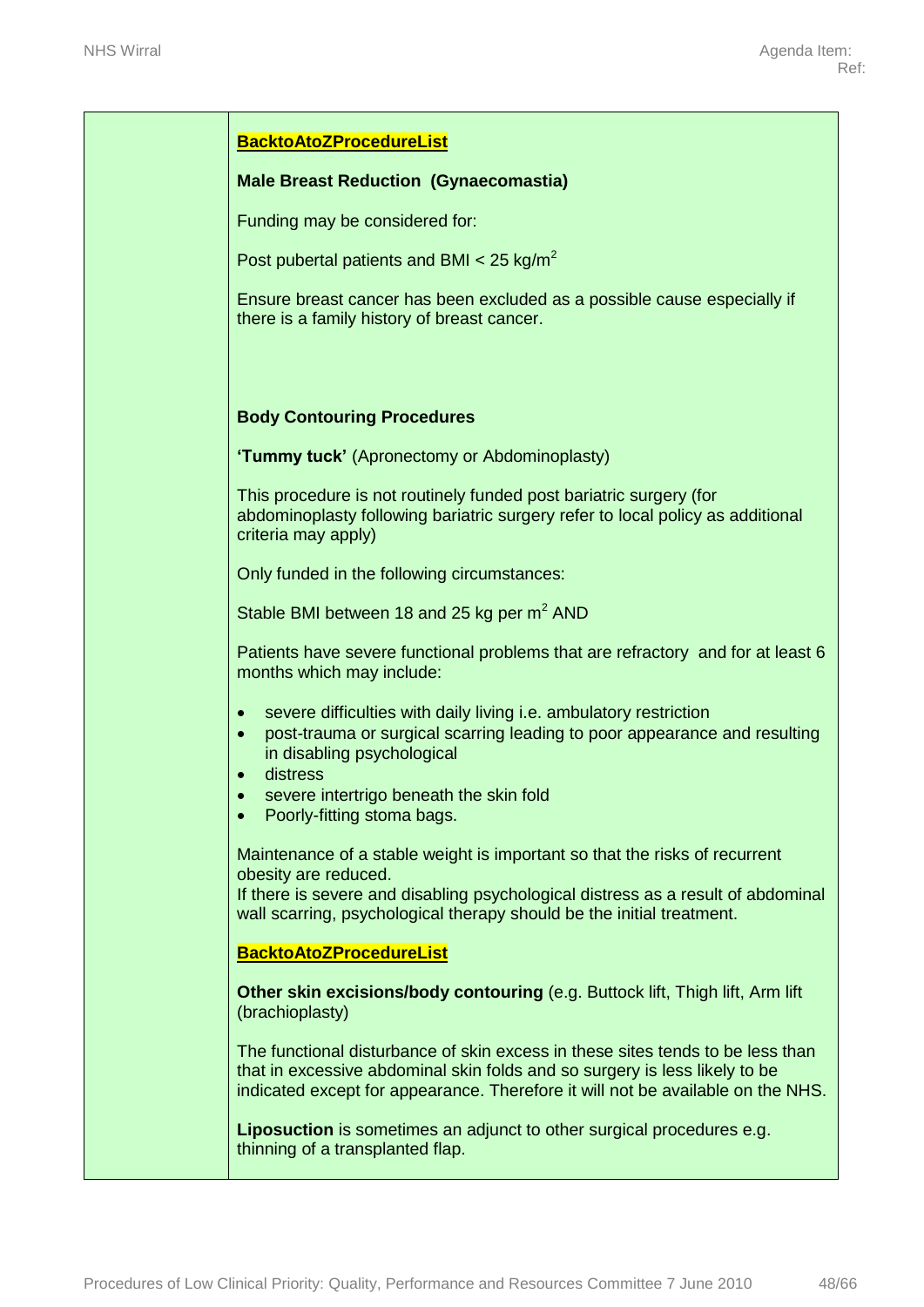<span id="page-48-3"></span><span id="page-48-2"></span><span id="page-48-1"></span><span id="page-48-0"></span>

|                                                                                   | Not commissioned simply to correct fat distribution                                                                                                                                                                                                                                                                                                                                                                                                                           |
|-----------------------------------------------------------------------------------|-------------------------------------------------------------------------------------------------------------------------------------------------------------------------------------------------------------------------------------------------------------------------------------------------------------------------------------------------------------------------------------------------------------------------------------------------------------------------------|
|                                                                                   | May be commissioned as part of the management of true lipdystrophias or<br>non-excisable clinical significant lipomata. There is NICE guidance on<br>liposuction for chronic lymphoedema. If used this procedure is to be used with<br>special arrangements for clinical governance, consent and audit or research.                                                                                                                                                           |
|                                                                                   | <b>BacktoAtoZProcedureList</b>                                                                                                                                                                                                                                                                                                                                                                                                                                                |
| <b>NHS Wirral</b><br>Local                                                        | <b>Head, Face and Neck Procedures</b>                                                                                                                                                                                                                                                                                                                                                                                                                                         |
| <b>Commissioning</b><br><b>Policy</b>                                             | <b>Rhinoplasty.</b> Cosmetic Rhinoplasty not commissioned.<br><b>Functional</b><br>septoplasty to be carried out as ENT procedure. Post traumatic rhinoplasty,<br>complex congenital conditions (e.g. cleft lip and palate or airway problems)<br>are commissioned.                                                                                                                                                                                                           |
|                                                                                   | <b>BacktoAtoZProcedureList</b>                                                                                                                                                                                                                                                                                                                                                                                                                                                |
|                                                                                   | Pinnaplasty, Otoplasty or Prominent Ears. Commissioned for children less<br>than 19 years where child (not parents alone) expresses concern.<br>Independent evidence of level of psychological distress from health<br>professional or teacher required.                                                                                                                                                                                                                      |
|                                                                                   | <b>BacktoAtoZProcedureList</b>                                                                                                                                                                                                                                                                                                                                                                                                                                                |
|                                                                                   | <b>Repair of External Ear Lobes</b><br>Only available for the repair of totally split ear lobes as a result of direct<br>trauma.                                                                                                                                                                                                                                                                                                                                              |
|                                                                                   | <b>BacktoAtoZProcedureList</b>                                                                                                                                                                                                                                                                                                                                                                                                                                                |
|                                                                                   | <b>Face Lifts and Brow Lifts</b><br>Not commissioned for cosmetic reasons or to treat the natural process of<br>ageing.<br>They will be commissioned for treatment of congenital facial abnormalities;<br>facial palsy; facial paralysis; the correction of deformity following surgery; the<br>correction of the consequences of trauma; the treatment of specific conditions<br>affecting facial skin (e.g. cutis laxa, pseudoxanthoma<br>elasticum,<br>neurofibromatosis). |
|                                                                                   | <b>BacktoAtoZProcedureList</b>                                                                                                                                                                                                                                                                                                                                                                                                                                                |
|                                                                                   | <b>Facial Atrophy</b>                                                                                                                                                                                                                                                                                                                                                                                                                                                         |
|                                                                                   | New fill procedures are not commissioned                                                                                                                                                                                                                                                                                                                                                                                                                                      |
|                                                                                   | These policies should be cross referenced with the section on ENT procedures.                                                                                                                                                                                                                                                                                                                                                                                                 |
| <b>Cheshire and</b><br><b>Merseyside</b><br><b>Commissioning</b><br><b>Policy</b> | Skin resurfacing techniques (including laser dermabrasion and chemical<br>peels).<br>Only be funded in the following circumstances:                                                                                                                                                                                                                                                                                                                                           |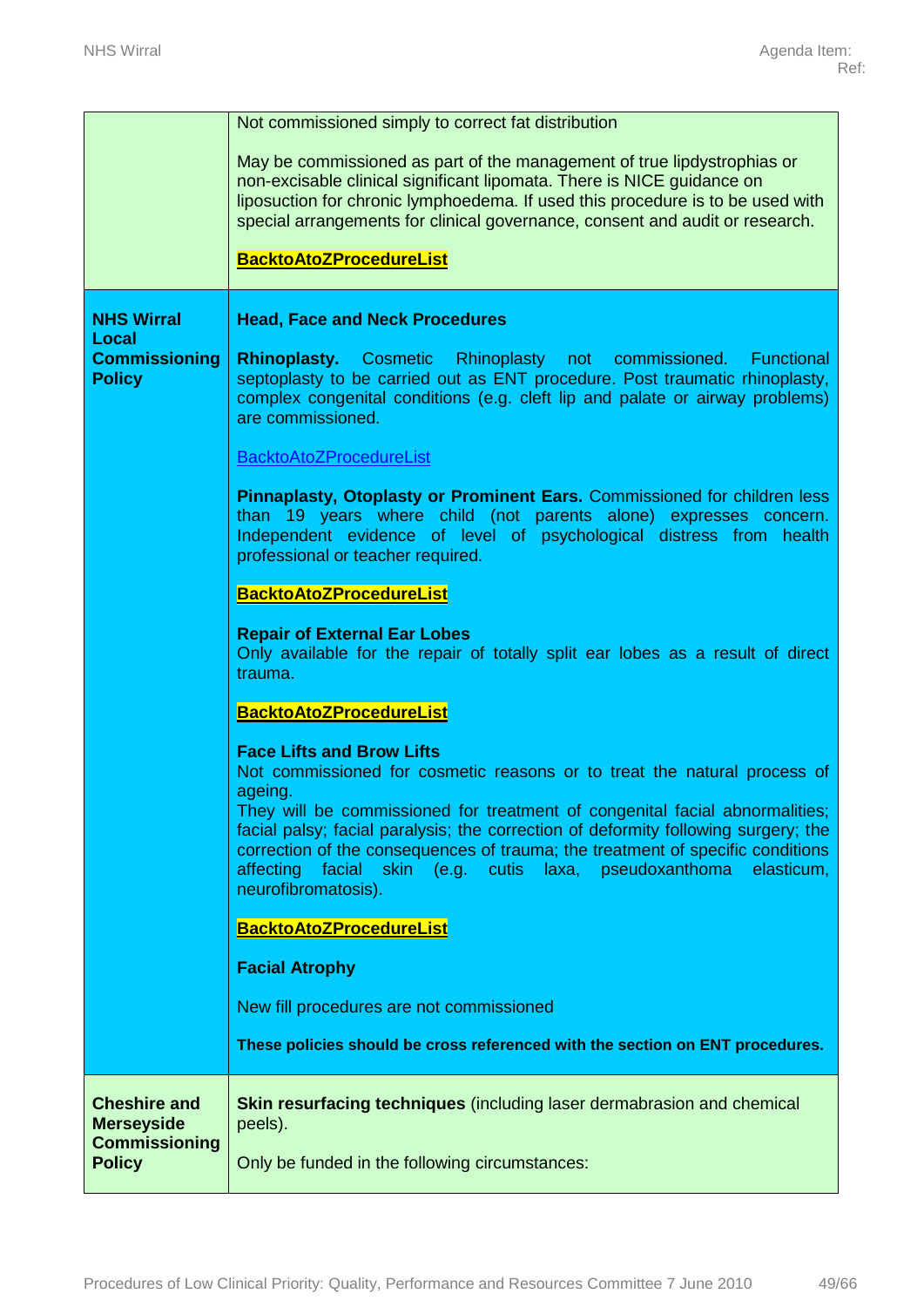<span id="page-49-2"></span><span id="page-49-1"></span><span id="page-49-0"></span>

|                                                            | Severe scarring following acne, chicken pox or trauma (including post<br>surgical).                                                                                                                                                                            |
|------------------------------------------------------------|----------------------------------------------------------------------------------------------------------------------------------------------------------------------------------------------------------------------------------------------------------------|
|                                                            | Skin resurfacing techniques, including laser, dermabrasion and chemical<br>peels may only be considered for post-traumatic scarring and severe acne<br>scarring once the active disease is controlled                                                          |
|                                                            | <b>Correction of hair loss (Alopecia)</b>                                                                                                                                                                                                                      |
|                                                            | Only funded in the following circumstances:                                                                                                                                                                                                                    |
|                                                            | Result of previous surgery, result of trauma, including burns.                                                                                                                                                                                                 |
| <b>NHS Wirral</b><br>Local                                 | <b>HAIR</b>                                                                                                                                                                                                                                                    |
| <b>Commissioning</b><br><b>Policy</b>                      | Abnormally placed hair.                                                                                                                                                                                                                                        |
|                                                            | Referrals for treatment for patients with underlying congenital and endocrine<br>abnormality resulting in abnormally placed or excessive hair (e.g. patients with<br>Spina Bifida, Occulta, Stein Leventhal Syndrome or Giant Hairy Naevi) will be<br>treated. |
|                                                            | This should be read in conjunction with the policy on hirsuitism within the<br>Dermatology section.                                                                                                                                                            |
|                                                            | <b>BacktoAtoZProcedureList</b>                                                                                                                                                                                                                                 |
|                                                            |                                                                                                                                                                                                                                                                |
| <b>Cheshire and</b>                                        | <b>Hair transplantation</b>                                                                                                                                                                                                                                    |
| <b>Merseyside</b><br><b>Commissioning</b><br><b>Policy</b> | Funded only in exceptional circumstances (e.g. reconstruction of the eyebrow<br>following cancer or trauma). Will not be available on the NHS, regardless of<br>gender for cosmetic reasons.                                                                   |
|                                                            | <b>BacktoAtoZProcedureList</b>                                                                                                                                                                                                                                 |
|                                                            | <b>Correction of hair loss (Alopecia)</b>                                                                                                                                                                                                                      |
|                                                            | Only funded in the following circumstances:                                                                                                                                                                                                                    |
|                                                            | Result of previous surgery, result of trauma, including burns.                                                                                                                                                                                                 |
|                                                            | <b>Correction of male pattern baldness</b>                                                                                                                                                                                                                     |
|                                                            | "Male pattern" baldness is a normal process for many men at whatever age it<br>occurs.                                                                                                                                                                         |
|                                                            | <b>BacktoAtoZProcedureList</b>                                                                                                                                                                                                                                 |
|                                                            | <b>Face or Brow lift (Rhytidectomy)</b>                                                                                                                                                                                                                        |
|                                                            | This procedure is NOT available under the NHS on cosmetic grounds                                                                                                                                                                                              |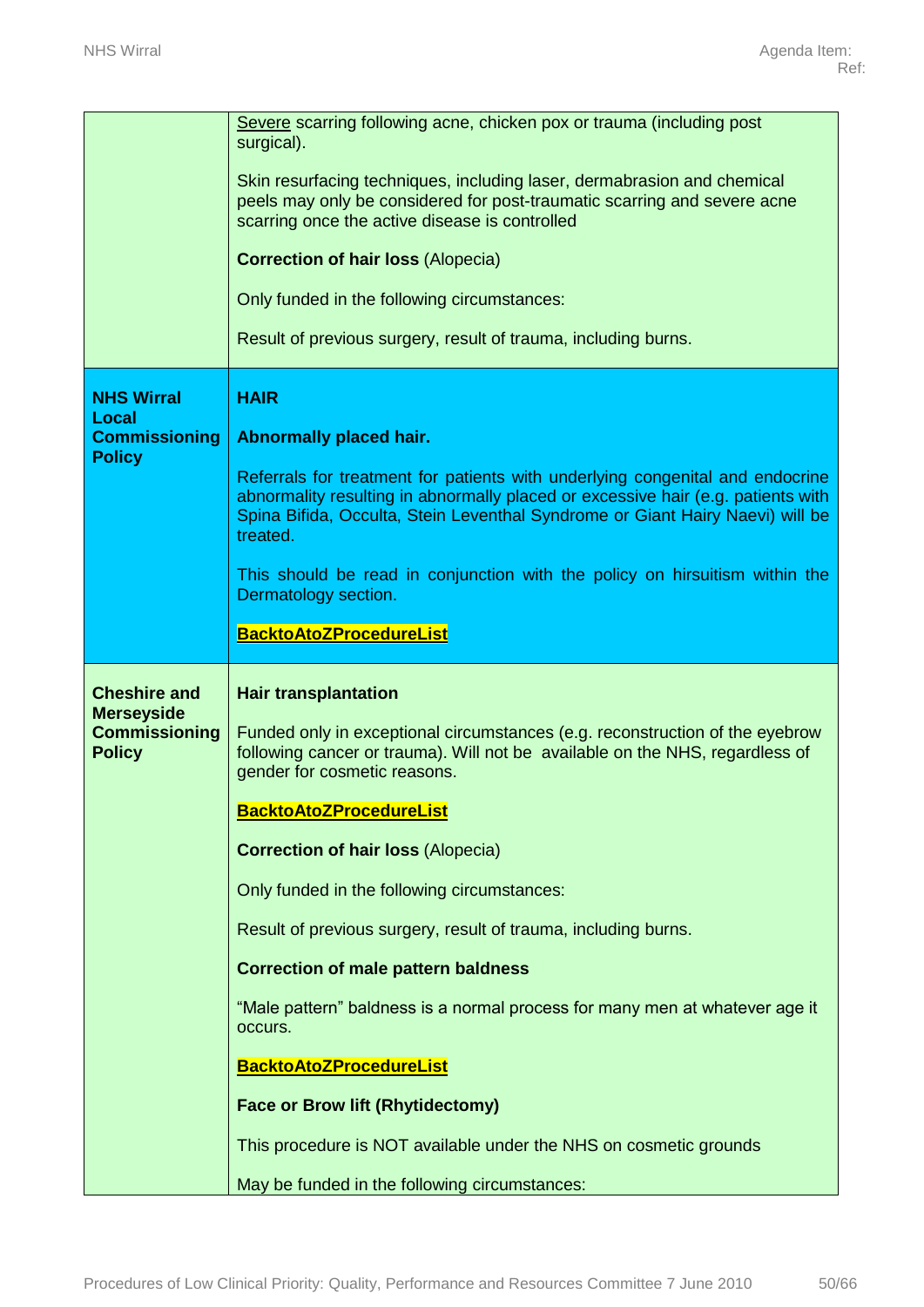## **Paediatric Services**

<span id="page-50-0"></span>

| Range of<br>services | The NHS Wirral Health Treatment Panel consider individual funding<br>applications in relation to adults (and children subject to Para below)<br>registered with Wirral GPs, for special, complex or exceptional treatments<br>and/or in exceptional circumstances.                                                                                                                                                                                                                                                                                                                                                                                                                                                            |
|----------------------|-------------------------------------------------------------------------------------------------------------------------------------------------------------------------------------------------------------------------------------------------------------------------------------------------------------------------------------------------------------------------------------------------------------------------------------------------------------------------------------------------------------------------------------------------------------------------------------------------------------------------------------------------------------------------------------------------------------------------------|
|                      | Adults are patients over 18. The majority of patients below 16 (generally with<br>complex and/or continuing health care needs) will be considered by the<br>Children's Panel. Patients between 16 and 18 and selected patients below<br>16, generally with acute medical conditions, will be considered by the Health<br>Treatment Panel subject to their clinical condition, the nature of the request<br>and/or the proposed provider (this generally relates to children on parenteral<br>nutrition, insulin pumps or those requiring treatment for specialist or acute<br>episodes of care generally at either the Royal Liverpool Children's Hospital<br>or Wirral University Hospital Trust or out of area NHS Trusts). |

| <b>NHS Wirral</b><br>Local<br><b>Commissioning</b><br><b>Policy</b> | <b>Nocturnal Non-Invasive Ventilation for Muscular Dystrophy</b><br>This treatment will be considered on an individual basis where patients' blood<br>CO <sub>2</sub> levels are high enough.                                                                                                                                                                                                                                                                                           |
|---------------------------------------------------------------------|-----------------------------------------------------------------------------------------------------------------------------------------------------------------------------------------------------------------------------------------------------------------------------------------------------------------------------------------------------------------------------------------------------------------------------------------------------------------------------------------|
|                                                                     | Congenital facial abnormalities<br><b>Facial palsy</b><br>Treatment of specific conditions affecting the facial skin, e.g. cutis laxa,<br>pseudoxanthoma elasticum, neurofibromatosis<br>To correct consequences of trauma<br>To correct deformity following surgery<br>Changes to the face and brow result due to normal ageing; however, there are<br>a number of specific conditions for which these procedures may form part of<br>the treatment to restore appearance and function |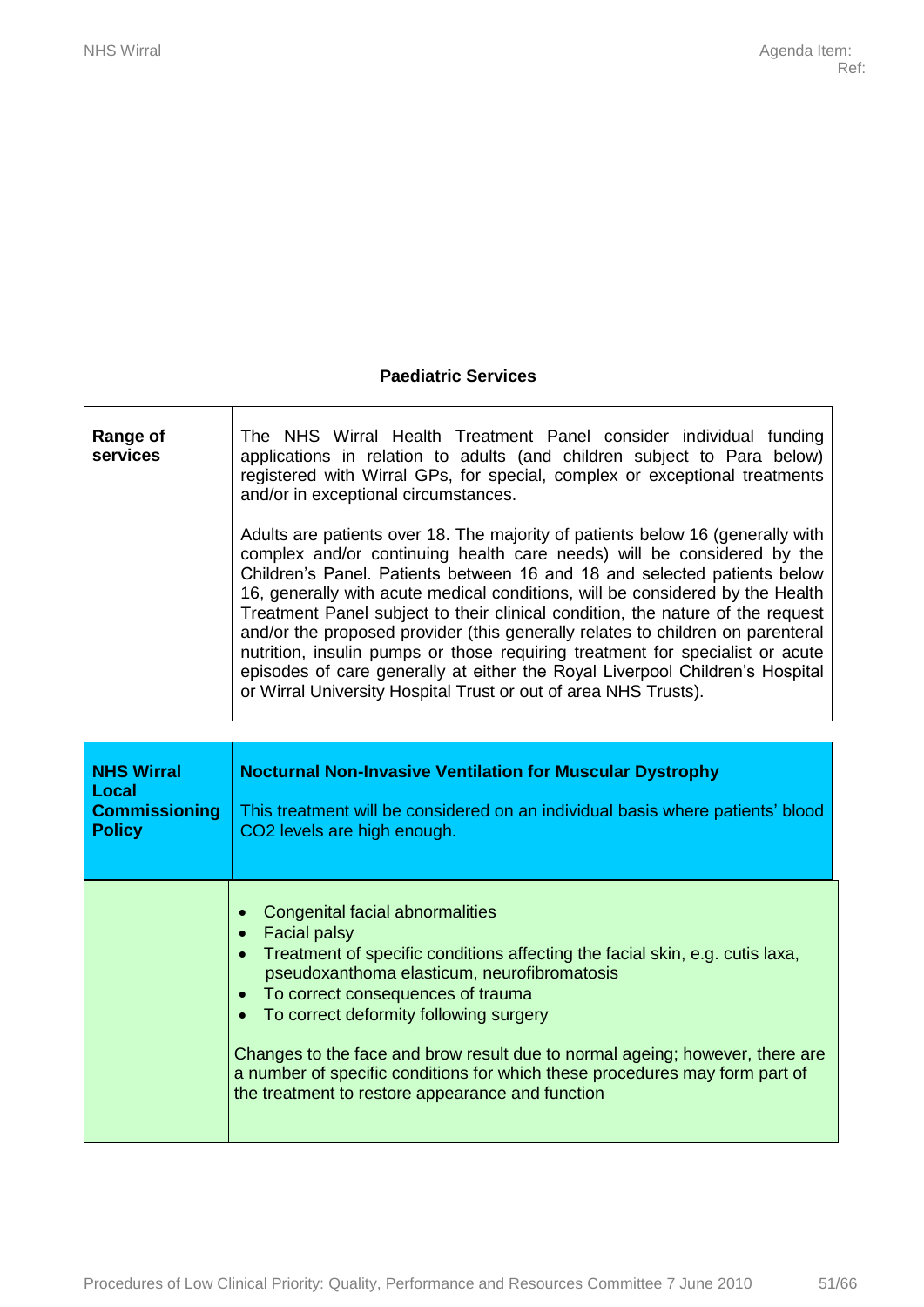NHS Wirral **Agenda Item:** Agenda Item: Agenda Item: Agenda Item: Agenda Item: Agenda Item: Agenda Item: Agenda Item: Agenda Item: Agenda Item: Agenda Item: Agenda Item: Agenda Item: Agenda Item: Agenda Item: Agenda Item: A Ref: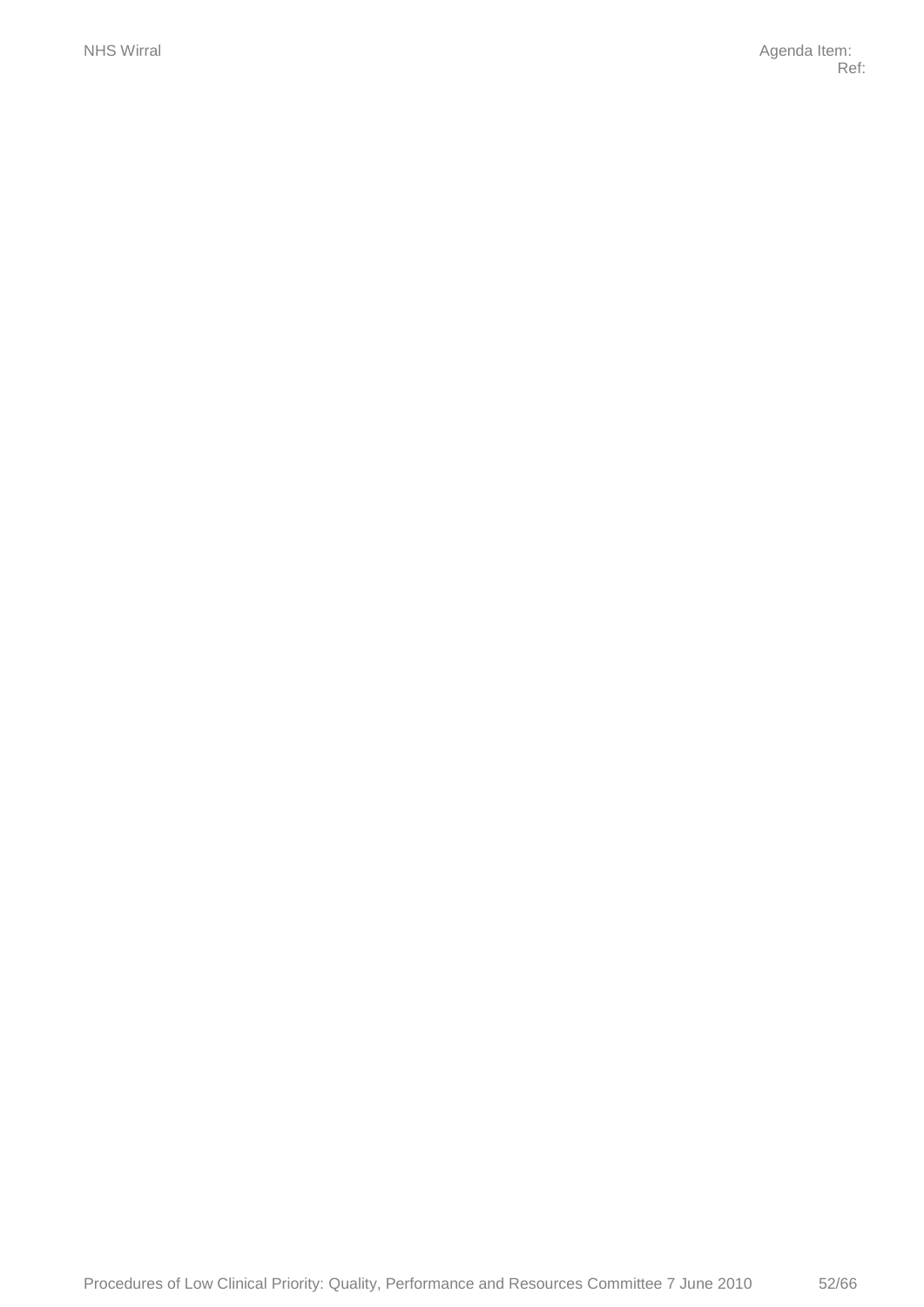## **Pain Management Services**

<span id="page-52-1"></span><span id="page-52-0"></span>

| <b>Range of</b><br>services                                                | Dorsal Column Stimulator                                                                                                                                                                                                                                                                                                                                                                                             |
|----------------------------------------------------------------------------|----------------------------------------------------------------------------------------------------------------------------------------------------------------------------------------------------------------------------------------------------------------------------------------------------------------------------------------------------------------------------------------------------------------------|
|                                                                            |                                                                                                                                                                                                                                                                                                                                                                                                                      |
| <b>NHS Wirral</b><br><b>Local</b><br><b>Commissioning</b><br><b>Policy</b> | Dorsal column stimulators will be funded on an individual basis in cases where<br>patients meet set criteria. These are:<br>Linked to management of Angina pectoris.<br>$\bullet$<br>Linked to peripheral vascular disease.<br>$\bullet$<br>The procedure is not commissioned for back pain.<br>All cases are subject to prior approval on a case by case basis by the PCT<br>HTP.<br><b>BacktoAtoZProcedureList</b> |
|                                                                            |                                                                                                                                                                                                                                                                                                                                                                                                                      |

**Relevant Background** This policy should be cross referenced with Alternative/Complementary therapies.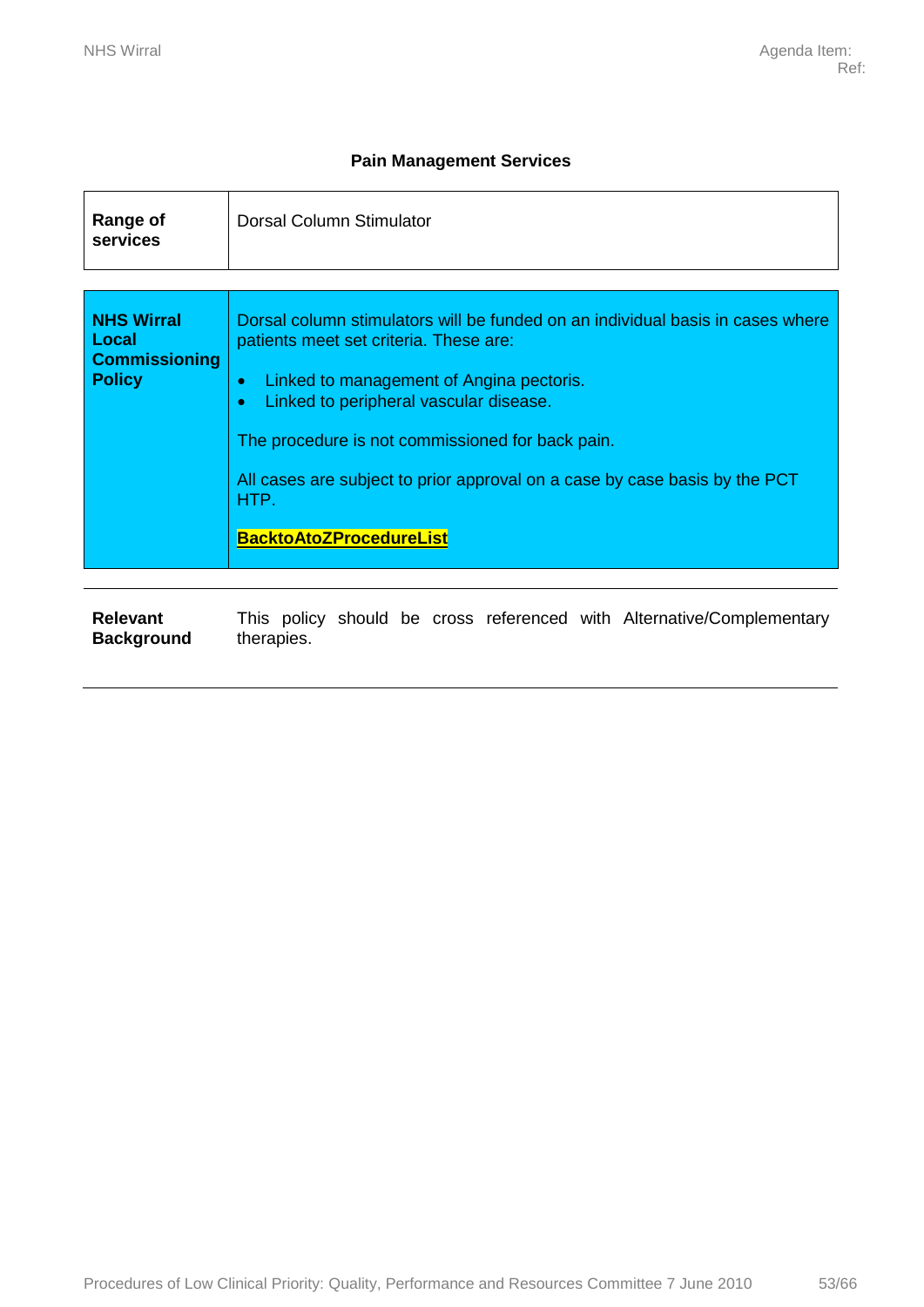# **Trauma & Orthopaedics Services**

<span id="page-53-0"></span>

| Range of<br>services | <b>Endoscopic Lumbar Decompression</b><br>Minimally Invasive Spinal Surgery<br>Ponseti Technique for Clubfoot<br><b>Hip Arthroscopy</b><br>Autologus Chrondrocyte implantation |
|----------------------|--------------------------------------------------------------------------------------------------------------------------------------------------------------------------------|
|                      |                                                                                                                                                                                |

<span id="page-53-5"></span><span id="page-53-4"></span><span id="page-53-3"></span><span id="page-53-2"></span><span id="page-53-1"></span>

| <b>NHS Wirral</b><br>Local                                       | <b>Endoscopic Lumbar Decompression</b>                                                                                                                                                                                                                                                                         |
|------------------------------------------------------------------|----------------------------------------------------------------------------------------------------------------------------------------------------------------------------------------------------------------------------------------------------------------------------------------------------------------|
| <b>Commissioning</b><br><b>Policy</b>                            | This treatment will not be routinely commissioned but funding will be<br>considered for endoscopic lumbar decompression as part of peer reviewed<br>randomised control trials that compare endoscopic laser foraminoplasty to<br>either conservative therapy or to conventional surgery such as spinal fusion. |
|                                                                  | <b>BacktoAtoZProcedureList</b>                                                                                                                                                                                                                                                                                 |
|                                                                  | <b>Minimally Invasive Spinal Surgery</b>                                                                                                                                                                                                                                                                       |
|                                                                  | These services are rarely commissioned and only as part of an approved<br>randomised controlled trial.                                                                                                                                                                                                         |
|                                                                  | <b>BacktoAtoZProcedureList</b>                                                                                                                                                                                                                                                                                 |
|                                                                  | <b>Ponseti Technique for Clubfoot</b>                                                                                                                                                                                                                                                                          |
|                                                                  | This treatment is recommended. Individual requests are not necessary.                                                                                                                                                                                                                                          |
|                                                                  | <b>BacktoAtoZProcedureList</b>                                                                                                                                                                                                                                                                                 |
|                                                                  | <b>Hip Arthroscopy</b>                                                                                                                                                                                                                                                                                         |
|                                                                  | Commissioning policy to be developed. As an interim arrangement prior<br>approval required on basis that current clinical advice suggests they are rarely<br>clinically indicated.                                                                                                                             |
|                                                                  | <b>BacktoAtoZProcedureList</b>                                                                                                                                                                                                                                                                                 |
| <b>Cheshire and</b><br><b>Merseyside</b><br><b>Commissioning</b> | <b>Autologus Chrondrocyte Implantation</b><br>Not routinely commissioned as per NICE guidance                                                                                                                                                                                                                  |
| <b>Policy</b>                                                    | Is not recommended for treating knee problems caused by damaged articular<br>cartilage, unless it is used in studies that are designed to produce good quality<br>information about the results of this procedure.                                                                                             |
|                                                                  | <b>BacktoAtoZProcedureList</b>                                                                                                                                                                                                                                                                                 |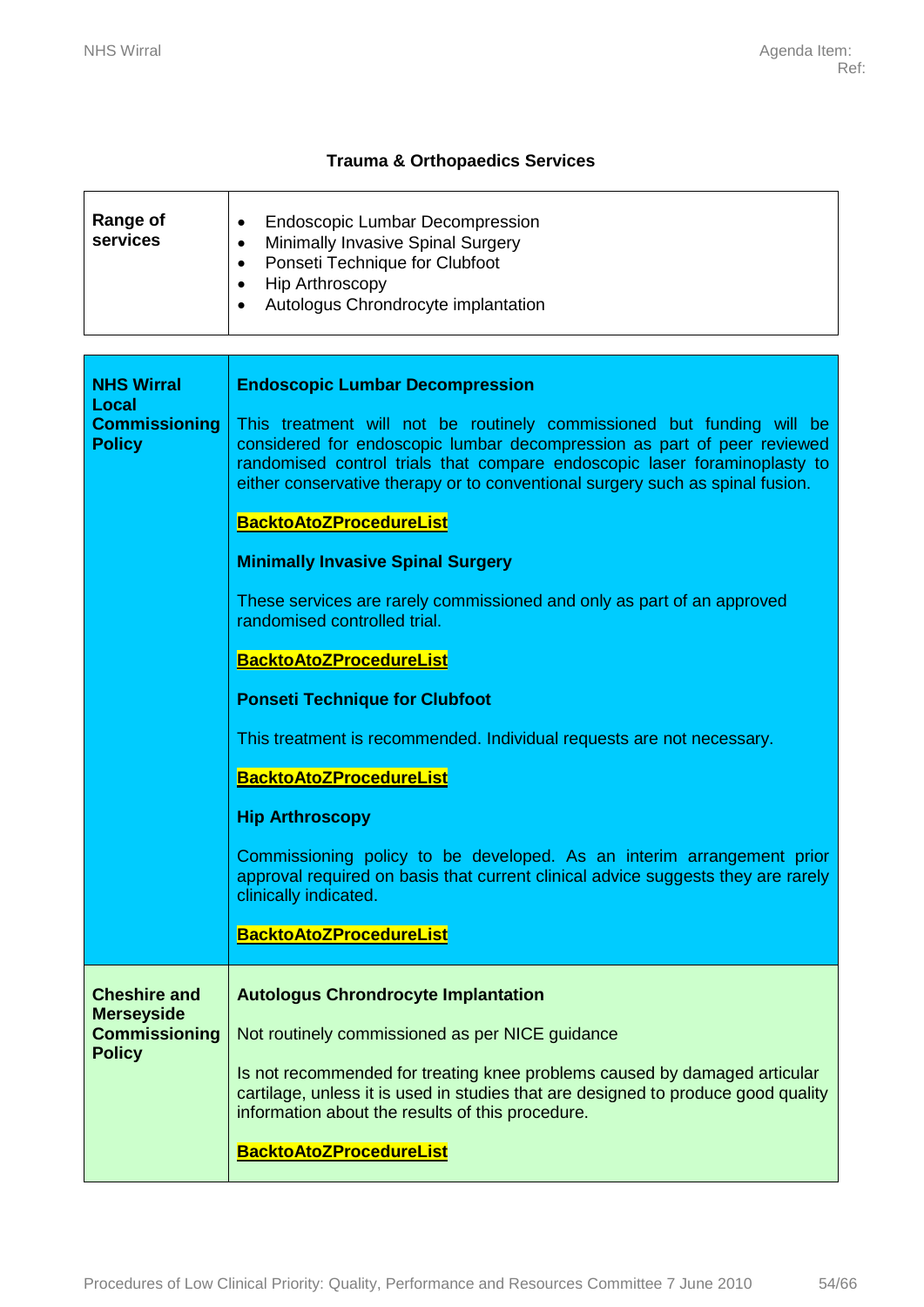| <b>NHS Wirral</b> |  |  |  |
|-------------------|--|--|--|
|                   |  |  |  |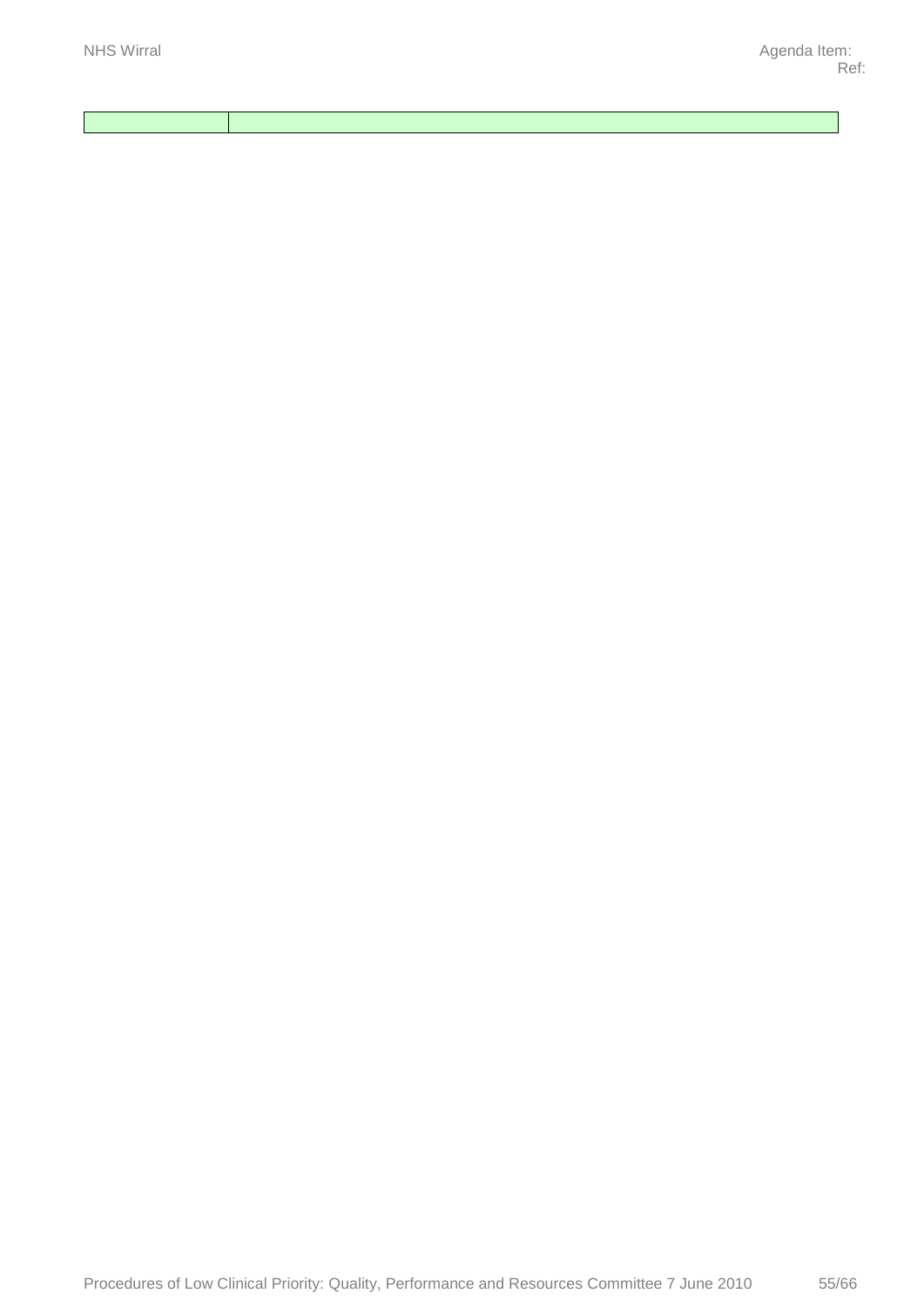# **Urological Services**

<span id="page-55-0"></span>

| <b>Range of</b><br>services | <b>Reversal of Male Sterilisation</b><br>Botulinum for Urinary Incontinence<br>Circumcision<br><b>Sacral Nerve Modulation</b><br>Penile Implants |
|-----------------------------|--------------------------------------------------------------------------------------------------------------------------------------------------|
|-----------------------------|--------------------------------------------------------------------------------------------------------------------------------------------------|

<span id="page-55-2"></span><span id="page-55-1"></span>

| <b>NHS Wirral</b><br>Local            | All cases are subject to prior approval on a case by case basis by the PCT<br><b>HTP</b>                                                                                                                                                                                                                                                      |  |  |  |
|---------------------------------------|-----------------------------------------------------------------------------------------------------------------------------------------------------------------------------------------------------------------------------------------------------------------------------------------------------------------------------------------------|--|--|--|
| <b>Commissioning</b><br><b>Policy</b> | <b>Reversal of Male Sterilisation</b>                                                                                                                                                                                                                                                                                                         |  |  |  |
|                                       | Male sterilisation is provided by the NHS as an irreversible procedure. This<br>should be made clear to patients at referral and prior to treatment.<br>The PCT will not fund reversal of procedures undertaken in the private sector.<br>Reversal of NHS sterilisation is not commissioned except in exceptional<br>circumstances including: |  |  |  |
|                                       | Death of a spouse.<br>$\bullet$<br>Death of an only child or all children within current relationship.<br>$\bullet$<br>Psychiatric illness at time of sterilisation.<br>$\bullet$<br>Sterilisation at a very young age (<24 years of age) if this was not fully<br>$\bullet$                                                                  |  |  |  |
|                                       | explained at the time of consent. Supporting evidence will be required.                                                                                                                                                                                                                                                                       |  |  |  |
|                                       | In exceptional individual circumstances applications will be considered by the<br>PCT HTP. Decisions on exceptionality will take into account the following:                                                                                                                                                                                  |  |  |  |
|                                       | The age of the couple involved.<br>$\bullet$<br>The likely outcome.<br>$\bullet$                                                                                                                                                                                                                                                              |  |  |  |
|                                       | The existence of children from the present or any previous relationship. An<br>$\bullet$<br>adopted child or a child adopted in a previous relationship is considered to<br>have the same status as a biological child.                                                                                                                       |  |  |  |
|                                       | Previous requests or attempts at reversal.<br>۰<br>Advice on the medical feasibility of the procedure from a secondary care<br>$\bullet$<br>consultant.                                                                                                                                                                                       |  |  |  |
|                                       | <b>BacktoAtoZProcedureList</b>                                                                                                                                                                                                                                                                                                                |  |  |  |
|                                       | <b>Botulinum for Urinary Incontinence</b>                                                                                                                                                                                                                                                                                                     |  |  |  |
|                                       | This treatment is usually commissioned on an individual basis where urinary<br>incontinence results from idiopathic or neurogenic detrusor overactivity, which<br>is refractory to treatment with anticholinergics, with BTX-A or BTX-B. BTX-A<br>is the preferred treatment as BTX-B appears to have only a short duration of<br>action.     |  |  |  |
|                                       | <b>BacktoAtoZProcedureList</b>                                                                                                                                                                                                                                                                                                                |  |  |  |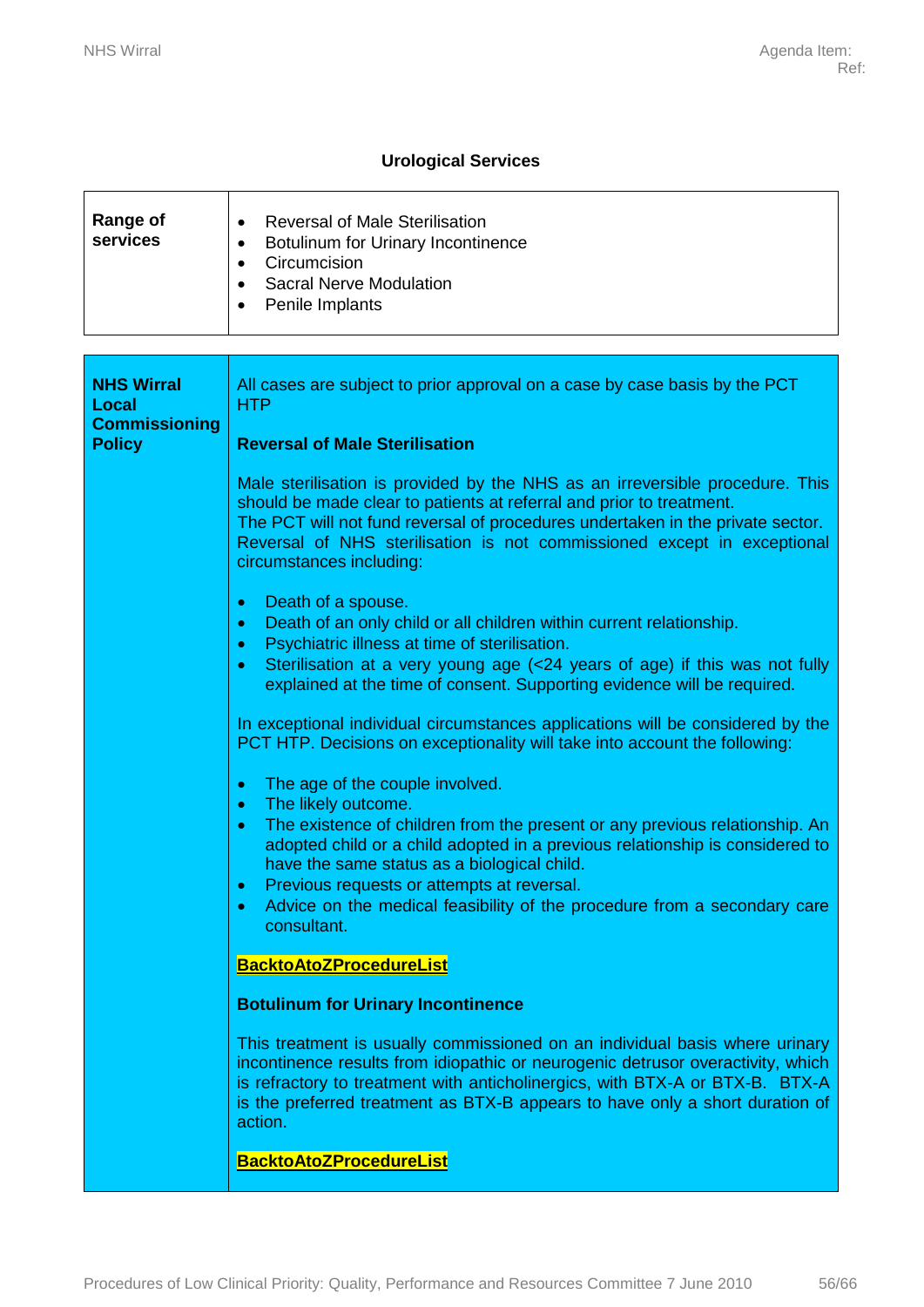<span id="page-56-2"></span><span id="page-56-1"></span><span id="page-56-0"></span>

|                                           | <b>Circumcision</b>                                                                                                                                                                                                                                                                                    |
|-------------------------------------------|--------------------------------------------------------------------------------------------------------------------------------------------------------------------------------------------------------------------------------------------------------------------------------------------------------|
|                                           | Circumcision is now available for non-therapeutic reasons for children<br>of 7 days to 18 months under local anaesthetic and 18 months - 16<br>years under general anaesthetic on the NHS. These are subject to prior<br>approval on an interim basis whilst the level of demand is being<br>assessed. |
|                                           | GPs are advised to obtain consent from both parents at the time of<br>referral and the patient if appropriate (subject to age<br>and<br>understanding)                                                                                                                                                 |
|                                           | Circumcision for therapeutic reasons will only be considered in line with<br>the guidelines including:                                                                                                                                                                                                 |
|                                           | Redundant prepuce, phimosis (inability to retract the foreskin due to<br>$\bullet$<br>a narrow prepucial ring) and paraphimosis (inability to pull forward a<br>retracted foreskin).                                                                                                                   |
|                                           | Balanitis Xerotica Obliterans (chronic inflammation leading to<br>$\bullet$<br>a rigid fibrous foreskin).<br>Balanoposthis (recurrent bacterial infection of the prepuce).                                                                                                                             |
|                                           | <b>BacktoAtoZProcedureList</b>                                                                                                                                                                                                                                                                         |
|                                           | <b>Sacral Nerve Modulation</b>                                                                                                                                                                                                                                                                         |
|                                           | This treatment is usually commissioned on an individual basis for patients in<br>one or more of the following categories:                                                                                                                                                                              |
|                                           | Individuals with urinary urge incontinence where conventional treatment<br>$\bullet$<br>has failed.                                                                                                                                                                                                    |
|                                           | Individuals with urgency-frequency where conventional treatment has<br>failed.                                                                                                                                                                                                                         |
|                                           | Individuals with faecal incontinence and a structurally intact anal sphincter.                                                                                                                                                                                                                         |
|                                           | <b>BacktoAtoZProcedureList</b>                                                                                                                                                                                                                                                                         |
| <b>Cheshire and</b>                       | <b>Penile Implants</b>                                                                                                                                                                                                                                                                                 |
| <b>Merseyside</b><br><b>Commissioning</b> | Not routinely commissioned.<br>$\bullet$                                                                                                                                                                                                                                                               |
| <b>Policy</b>                             | <b>BacktoAtoZProcedureList</b>                                                                                                                                                                                                                                                                         |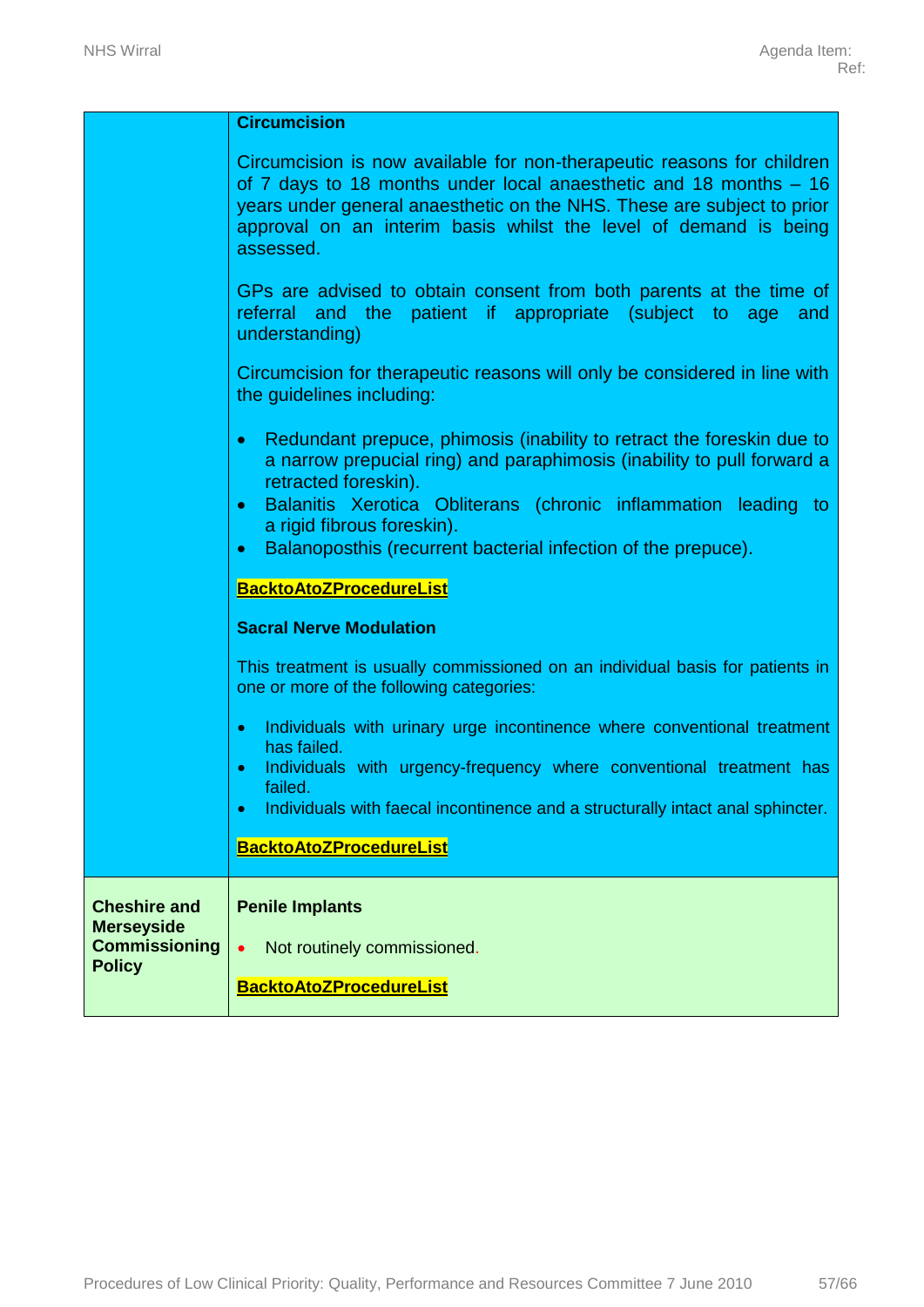# **Vascular Surgery Services**

<span id="page-57-0"></span>

| Range of | <b>Chelation Therapy for Vascular Occlusions</b> |
|----------|--------------------------------------------------|
| services | EVAR (Endovascular Aortic Repairs)               |
|          |                                                  |

<span id="page-57-2"></span><span id="page-57-1"></span>

| <b>Policy</b><br><b>Chelation Therapy for Vascular Occlusions</b><br>This treatment is not currently supported.<br><b>BacktoAtoZProcedureList</b><br><b>Endovascular Repair of Aortic Aneurysm (EVAR)</b><br>Procedures are undertaken at either the Royal Liverpool Hospital or the<br>$\bullet$<br><b>Countess of Chester Hospital.</b><br>A patient pathway and patient selection criteria have been agreed and<br>$\bullet$<br>therefore prior approval is not required.<br>This pathway has been developed by the NWSSCT.<br>$\bullet$<br>Cases which sit outside the current agreed care pathway will need to be<br>$\bullet$<br>approved on a case by case basis.<br>This service is commissioned on a named patient basis. Referral is via a WHT<br>consultant to the RLBUH(T).<br><b>BacktoAtoZProcedureList</b> | <b>NHS Wirral</b><br>Local | All cases are subject to prior approval on a case by case basis by the PCT<br>HTP |  |  |
|---------------------------------------------------------------------------------------------------------------------------------------------------------------------------------------------------------------------------------------------------------------------------------------------------------------------------------------------------------------------------------------------------------------------------------------------------------------------------------------------------------------------------------------------------------------------------------------------------------------------------------------------------------------------------------------------------------------------------------------------------------------------------------------------------------------------------|----------------------------|-----------------------------------------------------------------------------------|--|--|
|                                                                                                                                                                                                                                                                                                                                                                                                                                                                                                                                                                                                                                                                                                                                                                                                                           | <b>Commissioning</b>       |                                                                                   |  |  |
|                                                                                                                                                                                                                                                                                                                                                                                                                                                                                                                                                                                                                                                                                                                                                                                                                           |                            |                                                                                   |  |  |
|                                                                                                                                                                                                                                                                                                                                                                                                                                                                                                                                                                                                                                                                                                                                                                                                                           |                            |                                                                                   |  |  |
|                                                                                                                                                                                                                                                                                                                                                                                                                                                                                                                                                                                                                                                                                                                                                                                                                           |                            |                                                                                   |  |  |
|                                                                                                                                                                                                                                                                                                                                                                                                                                                                                                                                                                                                                                                                                                                                                                                                                           |                            |                                                                                   |  |  |
|                                                                                                                                                                                                                                                                                                                                                                                                                                                                                                                                                                                                                                                                                                                                                                                                                           |                            |                                                                                   |  |  |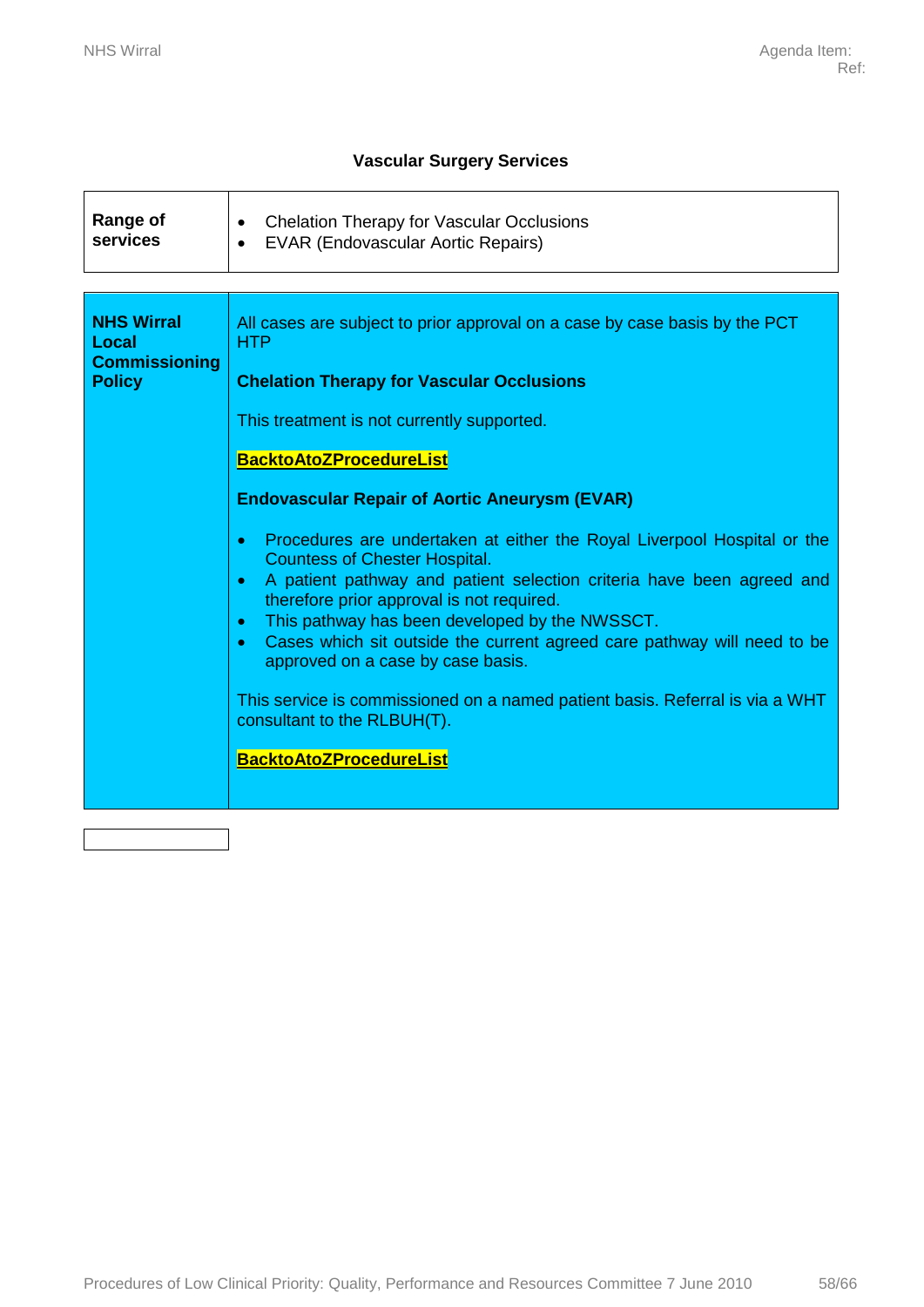# <span id="page-58-2"></span><span id="page-58-1"></span>**Miscellaneous**

<span id="page-58-0"></span>

| Range of | Environmental Medicine/ Clinical Ecology for Multiple Chemical Sensitivity |
|----------|----------------------------------------------------------------------------|
| services | (MCS)                                                                      |
|          | Electro-magnetic Field Sensitivity (EMFS)                                  |
|          | Fatigue Syndromes (including CFS/ME)                                       |
|          | Other conditions                                                           |
|          |                                                                            |

<span id="page-58-4"></span><span id="page-58-3"></span>

| <b>NHS Wirral</b><br>Local<br><b>Commissioning</b><br><b>Policy</b> | NHS Wirral considers that there is currently insufficient evidence available<br>$\bullet$<br>to support the approach advocated by Environmental Medicine/Clinical<br><b>Ecology</b> practitioners in terms of diagnosis and treatment of ill-defined,<br>multi-symptom conditions including multiple chemical sensitivity and<br>electro-magnetic field sensitivity; or fatigue syndromes (including those<br>meeting diagnostic criteria for CFS/ME).                                                                                                                                                                                                                                                                                                                                                                                                                                                                          |
|---------------------------------------------------------------------|---------------------------------------------------------------------------------------------------------------------------------------------------------------------------------------------------------------------------------------------------------------------------------------------------------------------------------------------------------------------------------------------------------------------------------------------------------------------------------------------------------------------------------------------------------------------------------------------------------------------------------------------------------------------------------------------------------------------------------------------------------------------------------------------------------------------------------------------------------------------------------------------------------------------------------|
|                                                                     | <b>BacktoAtoZProcedureList</b>                                                                                                                                                                                                                                                                                                                                                                                                                                                                                                                                                                                                                                                                                                                                                                                                                                                                                                  |
|                                                                     | Current evidence is insufficient to demonstrate a causal connection<br>$\bullet$<br>between environmental chemicals, foods or exposure to electromagnetic<br>fields and the patients' symptoms.<br>A number of systematic reviews have been published summarising the<br>$\bullet$<br>current lack of evidence to support the diagnostic procedures and<br>treatments advocated by Environmental Medicine/Clinical Ecology<br>practitioners. Advice from such practitioners regarding vitamin and mineral<br>supplements may conflict with the evidence based guidance recently<br>published by the Foods Standards Agency.<br>There is currently insufficient evidence to regard either MCS or EMFS as<br>$\bullet$<br>distinct clinical entities. Patients with unexplained illness should be offered<br>care within local NHS services which may include medical, psychological<br>and therapeutic assessment and treatment. |
|                                                                     | <b>BacktoAtoZProcedureList</b>                                                                                                                                                                                                                                                                                                                                                                                                                                                                                                                                                                                                                                                                                                                                                                                                                                                                                                  |
|                                                                     | Patients with CFS/ME should be offered management within local NHS<br>٠<br>services following an evidence-based approach.                                                                                                                                                                                                                                                                                                                                                                                                                                                                                                                                                                                                                                                                                                                                                                                                       |
|                                                                     | <b>BacktoAtoZProcedureList</b>                                                                                                                                                                                                                                                                                                                                                                                                                                                                                                                                                                                                                                                                                                                                                                                                                                                                                                  |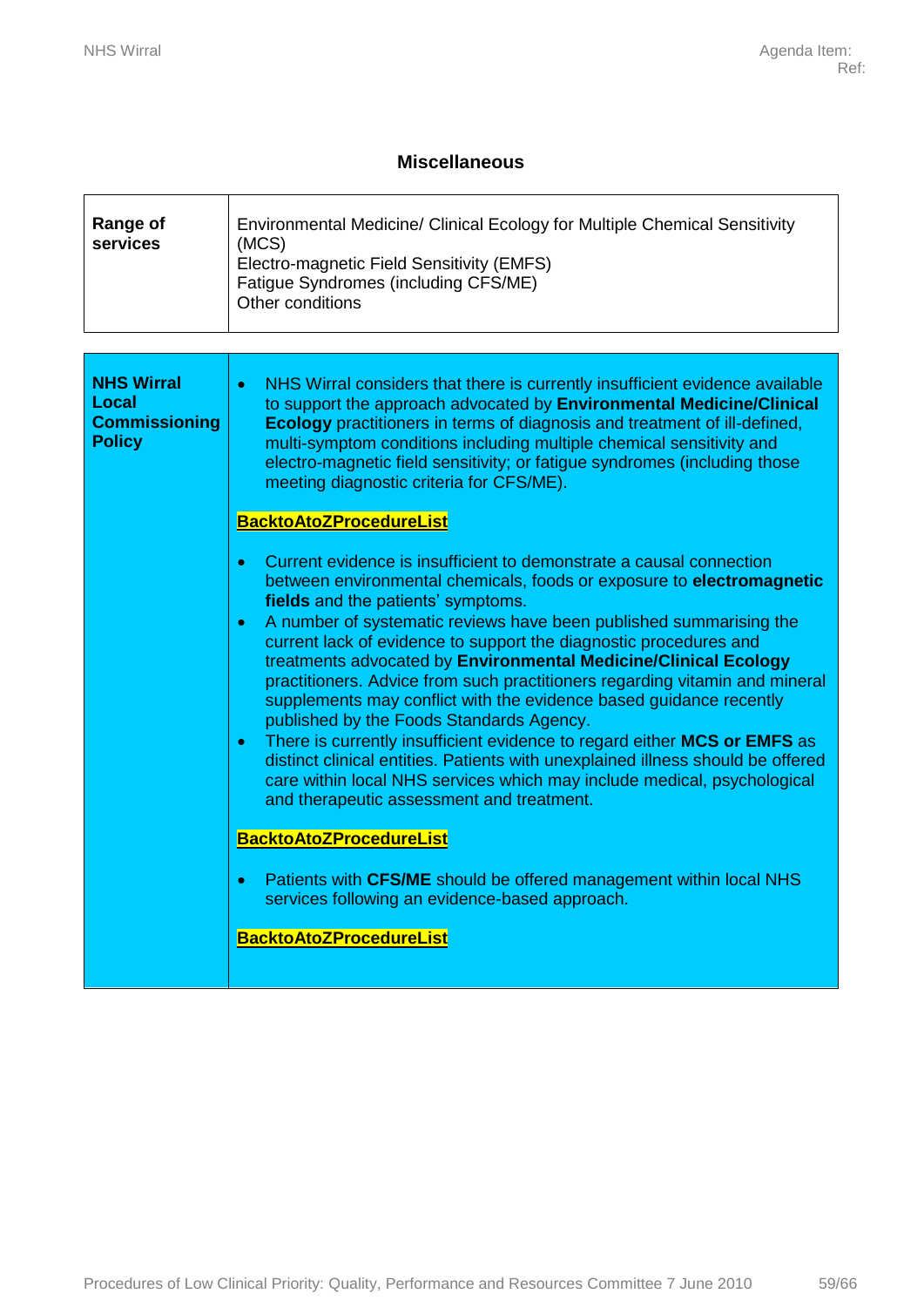APPENDIX 1

# **Guidance on the relationship between NHS and Privately Funded Care DRAFT POLICY**

## **1 Introduction**

- 1.1 This document is designed to clarify the NHS Wirral policy on the relationship between NHS and private care.
- 1.2 It addresses the issue of NHS patients who wish to pay for additional private care (top up payments).
- 1.3 It also addresses the issue of transfer from private to NHS care

## **2 Top up payment (Background)**

- 2.1 Over the past few years there has been a significant increase in the number of drugs available for various medical conditions. Whilst this has resulted in opportunities to offer better treatment, some of the drugs are very expensive and may have only limited clinical benefit.
- 2.2 Part of the remit of the National Institute for Health and Clinical Excellence (NICE) is to ensure that drugs supplied by the NHS are cost-effective and as a result some drugs have not been approved by NICE. Although a patient may apply to the PCT for exceptional funding the result is often that the PCT declines to pay and the patient is therefore unable to receive that particular treatment unless they transfer to the private sector. Should they choose to do so until recently they were, in some cases, obliged to relinquish their right to NHS treatment for their relevant condition. This was widely-thought to be unfair.
- *2.3* In June 2008 the Secretary of State for Health asked Professor Michael Richards to review the regulations concerning top-up payments. In so doing he was asked to reconcile the patient's right to choice with the basic NHS principle that NHS treatment is based on clinical need and not the ability to pay. The Richards report (Improving access for medicines to NHS patients) was accepted in full by the government in November 2008. Following publication of the Richards Review, Trusts were given the option of offering or refusing to administer top-up treatments. Where Provider Trusts do not offer top-up treatments they should direct a patient requesting top-up treatment to an alternative provider*.*

#### **3 Richards Review**

3.1 The essential conclusion of the Richards review was that patients have the right to pay for top-up drugs without losing their right to basic NHS care "*No patient should lose their*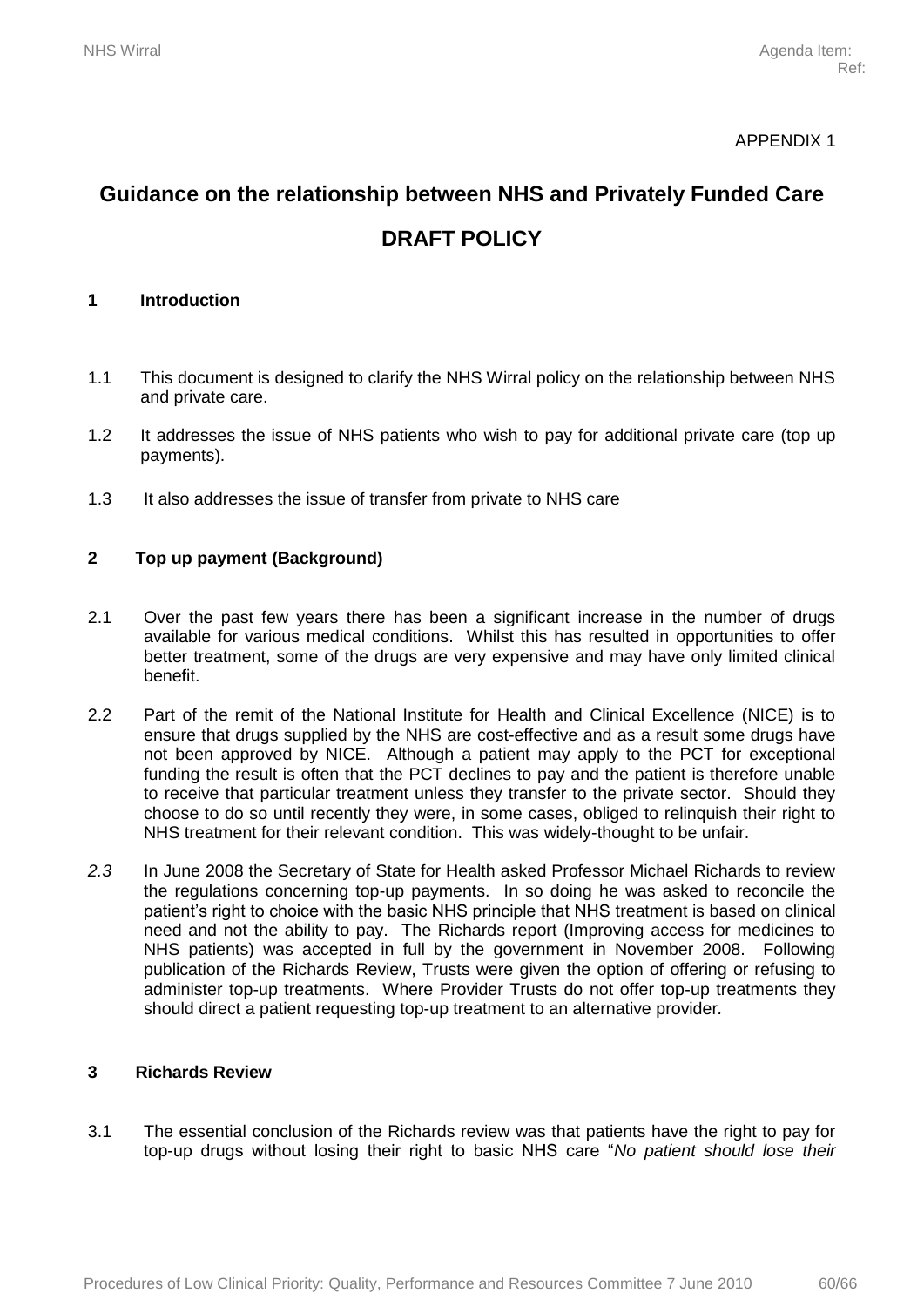*entitlement to NHS care that they otherwise would have received, simply because they opt to purchase additional treatment for their condition*".

- 3.2 Recognising both that patients should be properly informed of, and protected from, conflicts of interest and that there should be equality of care within the NHS facility he recommended that:
	- Clinicians should exhaust all reasonable avenues for securing NHS funding before a patient considers whether to purchase additional drugs\*.
	- Providers should establish clear Clinical Governance arrangements to ensure that patients who do elect to purchase additional private treatment do receive continuity of care.
	- Patients should be able to receive additional private drugs as long as these are delivered separately from the NHS elements of their care.

\*Securing NHS funding normally involves application to the PCT Health Treatment Panel.

- 3.3 Following further consultations the Department of Health published its final guidance document in March 2009. In summary this document states that:
	- NHS organisations should not withdraw NHS care simply because a patient chooses to buy additional private care
	- Private and NHS care should be kept 'as clearly separate as possible'.
	- The NHS should continue to provide free of charge all care that the patient would have been entitled to had he or she not chosen to have additional private care
	- Private care should be carried out at a different time to the NHS care that a patient is receiving.
	- The NHS must never charge for NHS care and must never subsidise private care.
	- NHS Trusts and Foundation Trusts should have clear policies in place, in line with these principles, to ensure effective implementation of this guidance in their organisations. This includes protocols for working with other NHS or private providers where the Trust has chosen not to provide additional private care.
- 3.4 The guidance introduces a degree of pragmatism in respect of the requirement for private drugs and NHS-funded treatment to be provided separately where separate delivery could present overriding concerns of patient safety. Where for reasons of safety a patient cannot be moved to a facility physically separate from the NHS facility it is permissible for the provider Trust to administer private drugs to a patient in an NHS facility concurrently with their NHS care.

## **4 The Policy**

4.1 This policy applies to any patient for whom the PCT is the Responsible Commissioner.

## **Entitlement to NHS Care**

- 4.2 NHS care is made available to patients in accordance with the policies of the PCT. However, individual patients are entitled to choose not to access the NHS care and/or to pay for their own healthcare through a private arrangement with doctors and other healthcare professionals. Save as set out in this policy, a patient's entitlement to access NHS healthcare should not be affected by a decision by a patient to fund part or all of their healthcare needs privately.
- 4.3 An individual who is having treatment which would have been commissioned by the PCT, but who has commenced that treatment on a private basis can at any stage request to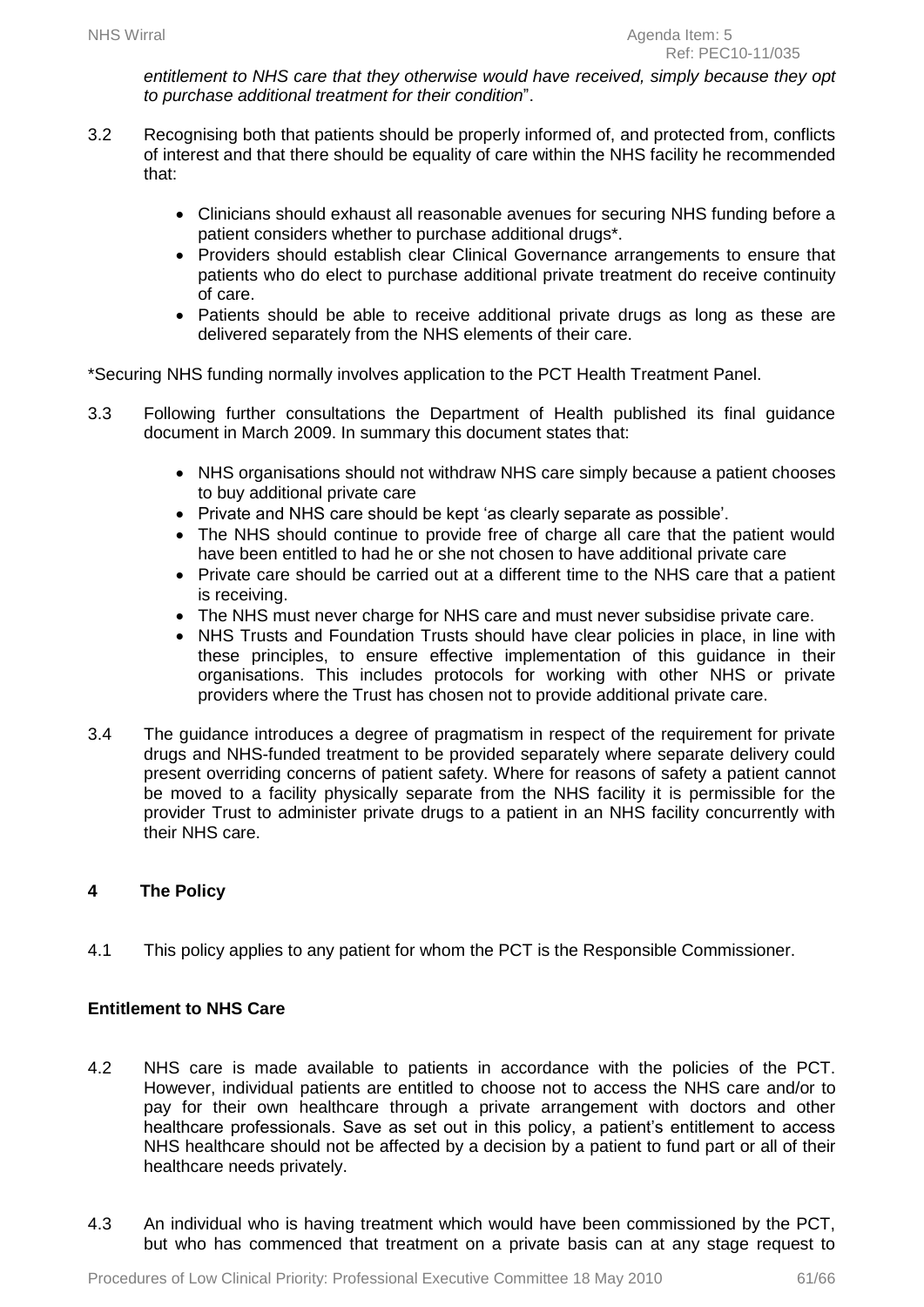transfer to complete the treatment in the NHS. In this event, the patient will, as far as possible, be provided with the same treatment as the patient would have received if the patient had had NHS treatment throughout. This may mean the patient having to wait for the continuation of treatment, to ensure that he or she receives care on the same basis as any other NHS patient and is not advantaged by having begun their treatment on a private basis.

- 4.4 Patients are entitled to seek part of their overall treatment for a condition through a private healthcare arrangement and part of the treatment as part of NHS commissioned healthcare. However the NHS commissioned treatment provided to a patient is always subject to the clinical supervision of the NHS treating clinician. There may be times when an NHS clinician declines to provide NHS commissioned treatment if he or she considers that any other treatment given, whether as a result of privately funded treatment or for any other reason, makes the proposed NHS treatment clinically inappropriate.
- 4.5 An individual who has chosen to pay privately for an element of their care, such as a diagnostic test, is entitled to access other elements of care as NHS commissioned treatment, provided the patient meets NHS commissioning criteria for that treatment. However, at the point that the patient seeks to transfer back to NHS care, the patient should:
	- be reassessed by the NHS clinician (this may be either a primary or secondary care clinician depending on the point along the pathway that the request is raised);
	- not be given any preferential treatment by virtue of having accessed part of their care privately; and
	- Be subject to standard NHS waiting times.
- 4.6 A patient whose private consultant has recommended treatment with a medication normally available as part of the NHS commissioned care in the patient's clinical circumstances can ask his or her NHS GP to prescribe the treatment as long as:
	- the GP considers it to be medically appropriate in the exercise of his or her clinical discretion;
	- $\bullet$  the drug is listed on the PCT's formulary or the drug is normally funded by the PCT; and
	- The GP is willing to accept clinical responsibility for prescribing the medication.
- 4.7 There may be cases where a patient's private consultant has recommended treatment with a medication which is specialised in nature and the patient's GP is not prepared to accept clinical responsibility for the prescribing decision recommended by another doctor. If the GP does not feel able to accept clinical responsibility for the medication, the GP should consider whether to offer a referral to an NHS consultant who can consider whether to prescribe the medication for the patient as part of NHS funded treatment. In all cases there should be proper communication between the consultant and the GP about the diagnosis or other reason for the proposed plan of management, including any proposed medication. Patients referred to an NHS consultant on this basis will be seen by an NHS consultant in accordance with NHS waiting times.
- 4.8 Medication recommended by private consultants may be more expensive than the medication options prescribed for the same clinical situation as part of NHS treatment. In such circumstances, local prescribing advice from the PCT should be followed by the NHS GP without being affected by the privately recommended medication. This advice should be explained to the patient who will retain the option of purchasing the more expensive drug via the private consultant.

#### **Joint NHS and Private Funding**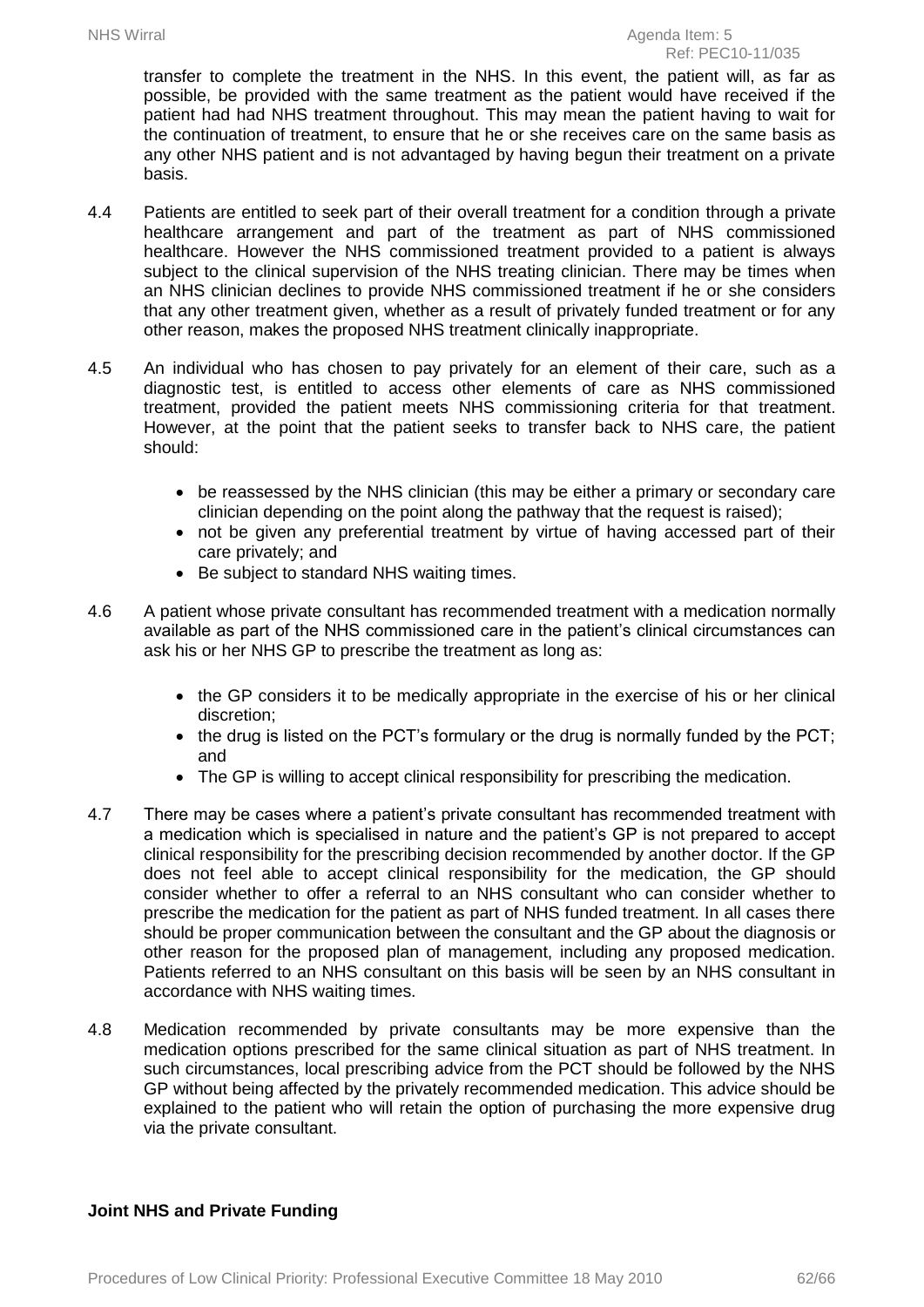- 4.9 NHS care is free of charge to patients unless regulations have been brought into effect to provide for a contribution towards the cost of care being met by the patient. Such charges include prescription charges and some clinical activity undertaken by opticians and dentists. These charges are not "co-funding" but constitute a rarely permitted form of "co-payment". The specific charges are set by Regulations. These charges have always been part of the NHS.
- 4.10 Co-funding and other forms of co-payment, other than those limited forms permitted by Regulations, are currently contrary to NHS policy. The PCT will not consider any funding requests of this nature.
- 4.11 Patients are entitled to contract with NHS Acute Trusts to provide privately funded patient care as part of their overall treatment. It is a matter for NHS Trusts as to whether and how they agree to provide such privately funded care. However NHS Trusts must ensure that private and NHS care are kept as clearly separate as possible. Any privately funded care must be provided by an NHS Trust at a different time and place to NHS commissioned care. In particular:
	- Private and NHS funded care cannot be provided to a patient in a single visit to an NHS hospital
	- If a patient is an in-patient at an NHS hospital, any privately funded care must be delivered for the patient in a separate building or separate part of the hospital, with a clear division between the privately funded and NHS funded elements of the care, unless separation would pose overriding concerns for patient safety (see 4.14 below).
	- Subject to the patient safety exception outlined above, a patient is not entitled to "pick and mix" elements of NHS and private care within the same treatment, and so is unable to have privately funded and NHS funded treatment provided as part of the same episode of care. (e.g.: a patient undergoing a cataract operation as an NHS patient cannot choose to pay an additional private fee to have a multi-focal lens inserted during his or her NHS surgery instead of the standard single focus lens inserted as part of NHS commissioned surgery)
- 4.12 Private prescriptions may not be issued during any part of NHS commissioned care. A common enquiry concerns fertility treatment, where a patient who is paying for IVF treatment, asks their GP to issue NHS prescription drugs required as part of that treatment or to seek NHS funding for investigations which are part of the privately funded IVF treatment. This is not permitted. If the patient does not meet the PCT's commissioning criteria for funding IVF, the NHS should not prescribe drugs or support other medical procedures required as part of the privately funded treatment.
- 4.13 If a patient is advised to be treated with a combination of drugs, some of which are not routinely available as part of NHS commissioned treatment, the patient is entitled to access the NHS funded drugs and can consult a clinician privately for those drugs which are not commissioned by the NHS. Department of Health guidance indicates that the administration of NHS-funded and self-funded drugs should be kept as separate as is practically possible. The responsibility for ensuring compliance with these obligations rests with provider organisations. Subject to paragraph 4.14 below, the principle of separate care must be complied with at all times except where patient safety considerations make it imperative for the NHS and privately funded treatments to be delivered simultaneously. Any such decision to depart from the policy of clearly separating private and NHS treatment should be taken by the provider organisation's Medical Director and the reasons should be fully recorded in the patient's medical records.
- 4.14 In addition to those cases where simultaneous administration of NHS and privately funded treatment is necessitated by patient safety considerations, there may be circumstances in which simultaneous administration is preferable in order to achieve the best possible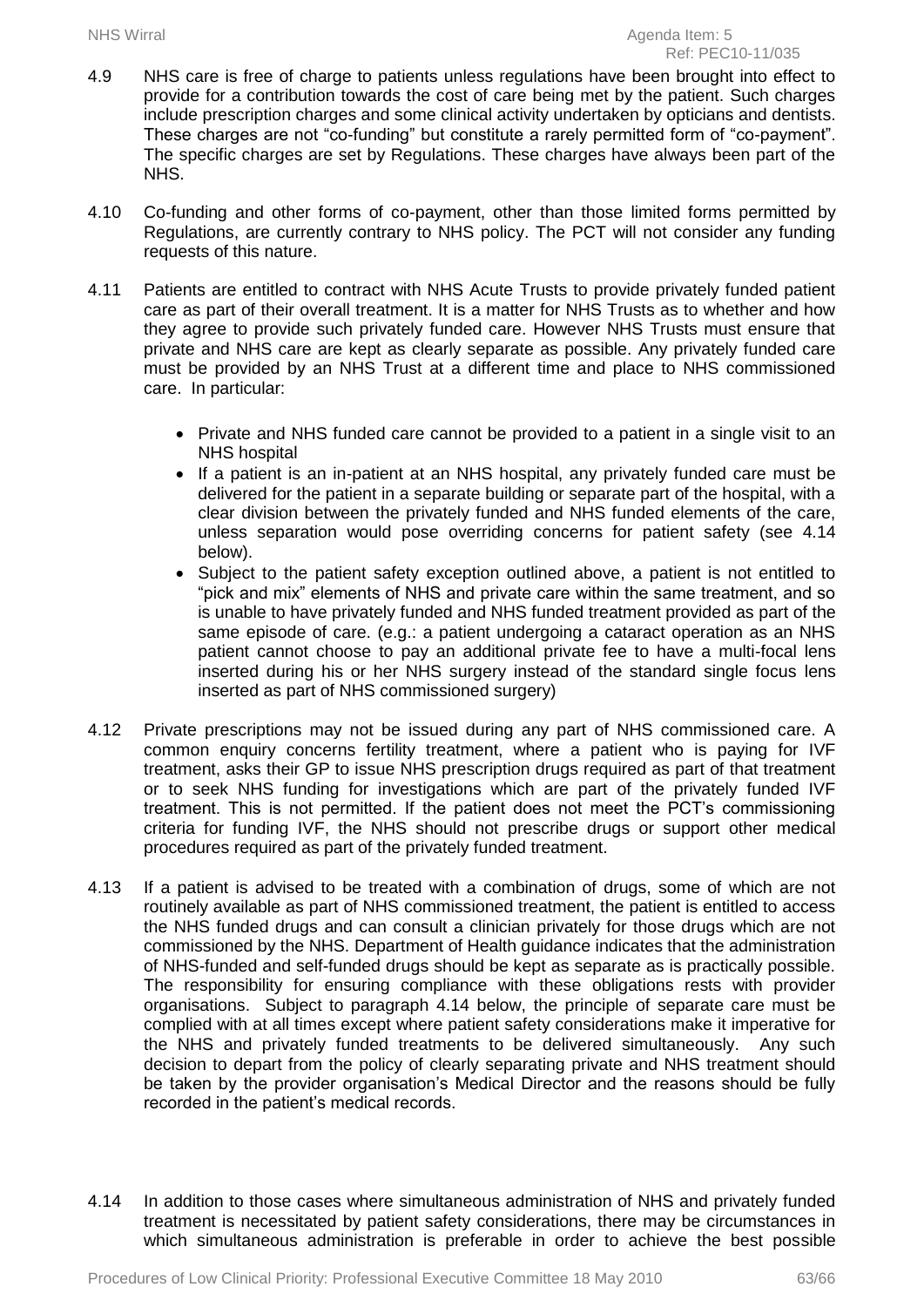outcome for the patient. Current Department of Health guidance is silent as to whether provider organisations may depart from the principle of separate care in such circumstances. In the event that a provider organisation is unwilling to facilitate simultaneous administration in such circumstances the PCT will consider an application made by the patient concerned for funding of those drugs which would otherwise ordinarily be funded by the NHS but which he or she has been asked to self-fund because of the need for simultaneous administration. Any decision reached by the PCT in response to such an application shall have regard to any legal advice obtained at that time. The fact that a patient was prepared to fund part of their own treatment is not a proper ground to support a claim for exceptional circumstances.

- 4.15 When a patient wishes to pay privately for a treatment not normally funded by the patient's PCT, the patient will be required to pay all costs associated with the privately funded episode of care. The costs of all medical interventions and care associated with the treatment include assessments, inpatient and outpatient attendances, tests, staff time, and use of equipment, consumables and rehabilitation.
- 4.16 The PCT will not make any contribution to the privately funded care to cover treatment that the patient could have accessed via the NHS.
- 4.17 Any privately funded arrangement which is agreed between a patient and a healthcare provider (whether an NHS Trust or otherwise) is a commercial matter between those parties. Save as set out above, the PCT is not a party to those arrangements and will not assume any responsibility for the terms of the agreement, its performance or the consequences for the patient of the treatment.

#### **NHS Continuation funding of care which was commenced on a private basis**

- 4.18 The following points from the guidance are relevant:
	- "The patient shall meet any additional costs associated with the private element of care, such as additional treatment needed for the management of side-effects"
	- "The private provider should normally deal with non-emergency complications resulting from the private element of care"
	- Accordingly if a patient commences a course of treatment that the PCT would not normally fund, the PCT will not pick up the costs of treatment (e.g. after care or revision surgery). However, this general principle should be qualified by the following two caveats drawn from the Guidance;
	- The NHS should never refuse to treat patients simply because the cause of the complication is unclear
	- The NHS should continue to treat any patient in an emergency. Therefore, if a patient develops sepsis as a result of a private procedure the NHS should provide emergency care.
- 4.19 A patient is entitled to apply for funding by means of an individual funding request, alleging that his or her clinical circumstances are exceptional. However, where the PCT has decided not to fund a treatment routinely, the fact that the patient has demonstrated a benefit from the treatment to date (in the absence of any other evidence of exceptionality) would not be a proper basis for the PCT to agree to change its policy. Such an approach would result in the PCT approving funding differentially for persons who could afford to fund part of their own treatment. It is the responsibility of the Private Healthcare Provider to ensure the patient is fully informed of the PCTs position relating to ongoing funding before commencing the private treatment.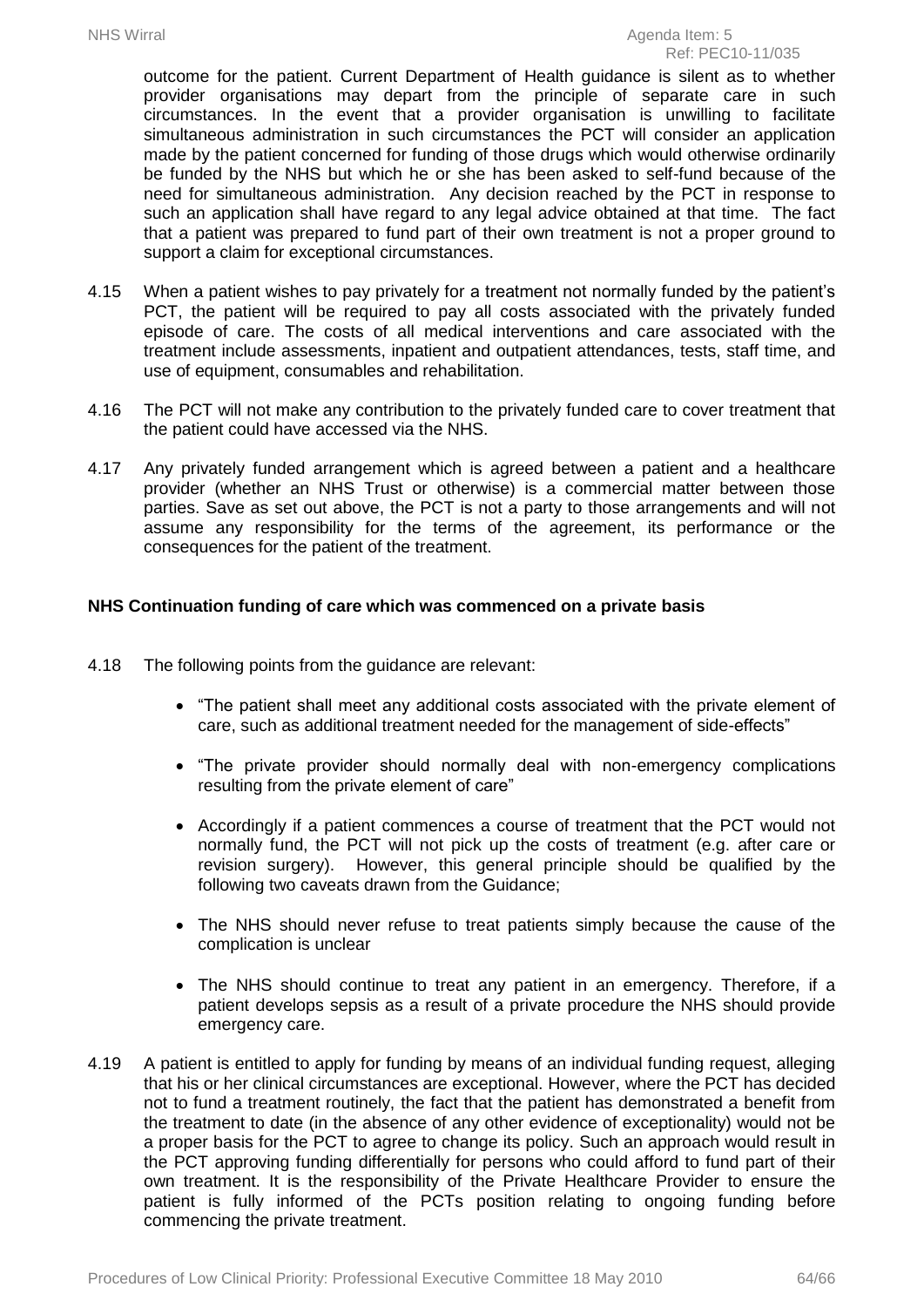- 4.20 If a patient commences treatment privately for a drug or other medical intervention that the PCT agrees to fund routinely, then, provided that the patient's clinical circumstances are within those defined in the PCT's commissioning policy, the patient is entitled to transfer to NHS funded treatment at any stage. However, the PCT will not reimburse the patient for any treatment received as a private patient before a request is made for NHS funded treatment. Such a patient, should not however, be given what could be perceived as an advantage because they have previously been seen privately (as set out in sections 4.3 and 4.5)
- 4.21 If a patient seeks funding from the PCT for a drug or other treatment that is not routinely funded and this application is approved on the grounds of exceptionality, the PCT will not meet the costs of any prior privately funded treatment.
- 4.22 Patients who wish to apply to the PCT to pick up funding in respect of treatments that are not routinely commissioned should refer to the PCTs separate policy "The Commissioning and Management of High Cost and Complex Cases, Exceptional Cases and Individual Funding Requests".
- 4.23 Continuation funding for treatment which has been commenced on a private basis will not be approved in any other circumstances.
- 4.24 Patients can access treatment on the NHS if and when the treatment is made available to all patients and/or where the PCT services and the patient's clinical needs meet PCT commissioning policies for that particular treatment.

## **5 Procedure**

- 5.1 The attached Annex 1 describes how enquiries should be dealt with in the first instance
- 5.2 If not locally resolved all enquiries may be referred to the Complex Case Team and/or Health Treatment Panel for consideration
- 5.3 The HTP will seek MD or CE approval before cases are approved.

**Ken Cooper** Health Care Consultant 19<sup>th</sup> April 2010